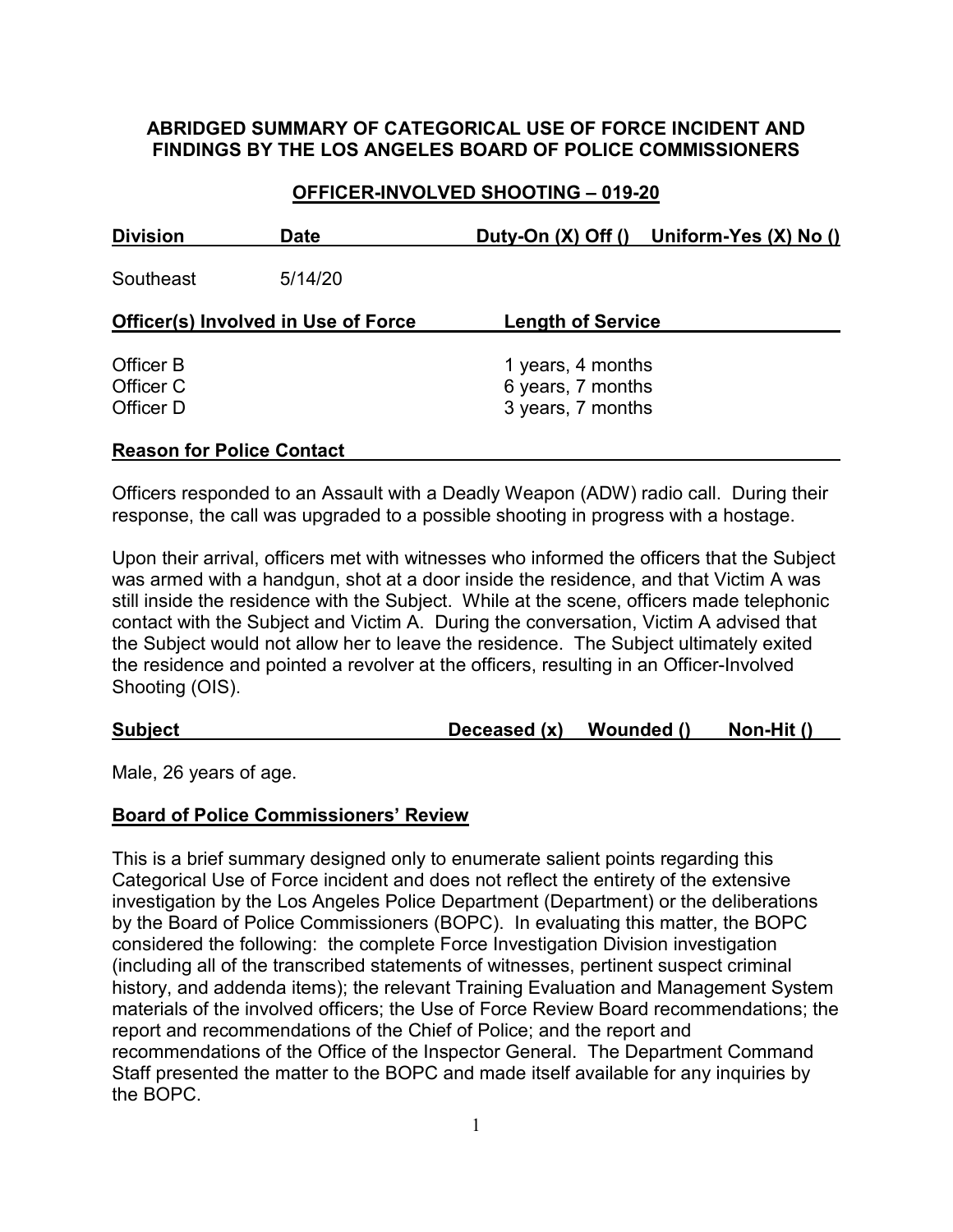The following incident was adjudicated by the BOPC on April 20, 2021.

### **Incident Summary**

On Thursday, May 14, 2020, Witnesses A, B, and C were inside of their residence. Witnesses A and B were sitting at their dining table, when their neighbor, Witness D, knocked on the kitchen window. Witness D said she needed help and requested they call 911. According to Witness A, Witness D informed them that the Subject was armed with a gun and trying to shoot Victim A.

Witness A described Witness D's demeanor as being hysterical and said she appeared to be very nervous. Witness D's hands were shaking, and she was rubbing her face. According to Witness B, Witness D was standing with another female, Witness E. Witness B heard Witness D tell Witness E to call the police.

At approximately 1242:28 hours, Witness A dialed 911 to report the incident. She then relinquished the phone to Witness B, who reported the incident to Communications Division (CD).

At approximately 1244:00 hours, CD broadcast, that an Assault with a Deadly Weapon (ADW) was occurring at the residence. Approximately 30 seconds later, CD broadcast that the Subject was armed with a gun and advised the units to stand by for further information.

Police Officers A and B heard the radio call and advised CD they would back up the primary Unit. They responded to the location as a priority call (Code Two), due to their close proximity to the call. According to Officer B, he/she and Officer A communicated with one another during their response and decided that Officer B would be the contact officer and Officer A would be the cover officer. In addition, they discussed broadcasting pertinent information to the responding units upon arrival.

While waiting for officers to arrive at scene, Witness A remained on the phone with CD. As the Emergency Board Operator (EBO) continued to inquire about what transpired, Witness A advised her that they heard two gunshots, prior to making the 911 call. Communications Division then upgraded the call to a possible shooting in progress.

According to Witness C he heard two loud bangs with a five to 10 second pause between the two sounds. He then heard a commotion outside and the sound of a woman screaming. Shortly thereafter, he was informed by Witness A that someone was armed with a gun.

Witness D called 911 while on the sidewalk in front of her home. Witness D advised CD, that there was an emergency, that the Subject had a gun, and that he had Victim A in the residence. Witness D then relinquished the phone to Witness E. Witness E reported that the Subject and Victim A were inside of the residence. Witness E informed CD that the Subject discharged a firearm and would not let Victim A exit the residence. The EBO asked if the Subject was under the influence, and Witness E replied, "I think so."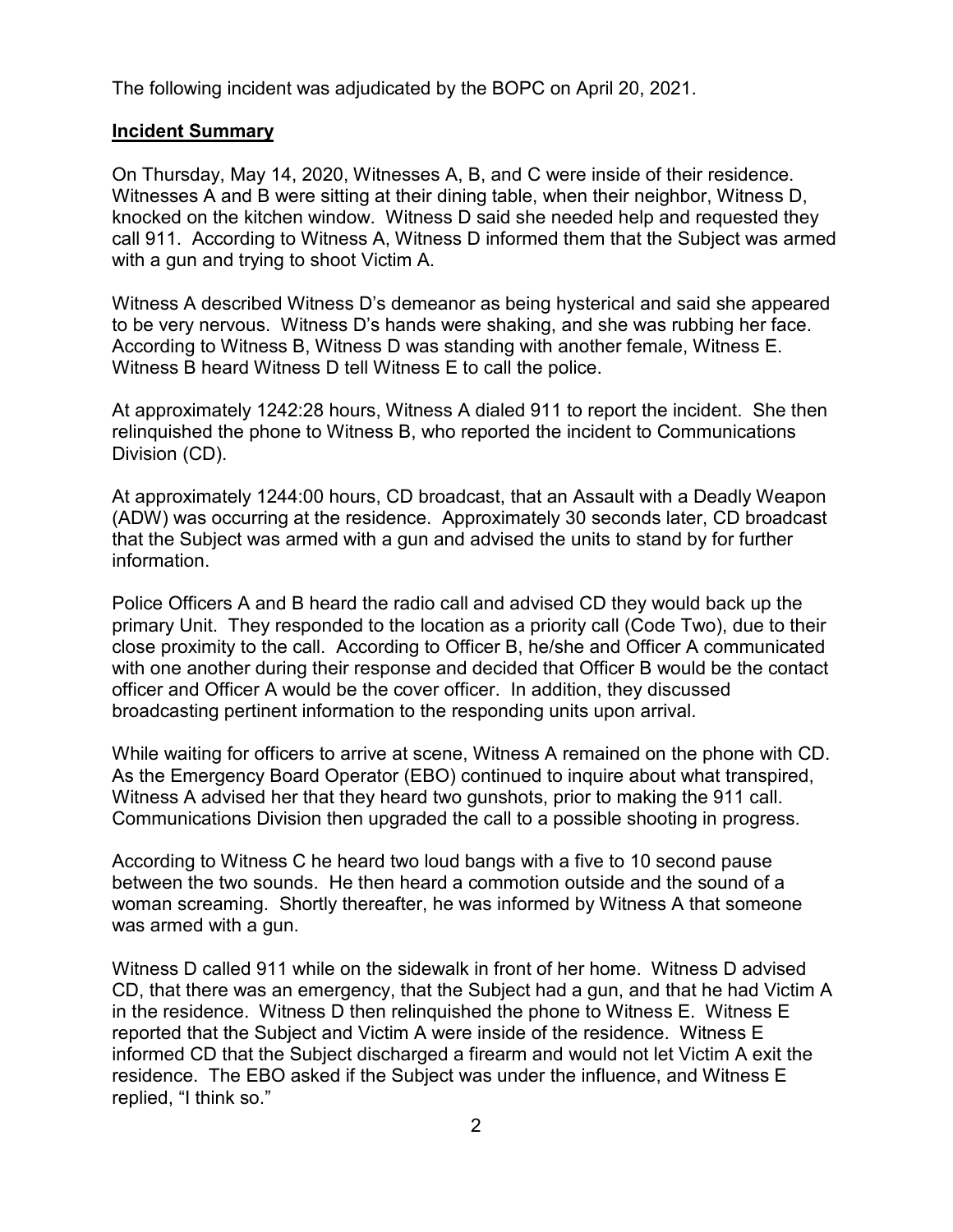Immediately after the call was upgraded, an Air Unit was requested to respond. Air Support Division, Tactical Flight Officer (TFO), Unit Air 18, advised they were en route to the location. Officer A broadcast to CD, requesting they keep the Person Reporting (PR) on the line.

At approximately 1247:10 hours, Southeast Patrol Division uniformed Sergeant A advised CD that he/she was responding to the radio call. He/she responded to the location Code Two.

At approximately 1247:40 hours, CD broadcast additional information. CD advised that Witnesses D and E were standing in front of the location and that the location was the rear unit. They further advised that the Subject was approximately 25-26 years wearing blue jeans and that he was not allowing Victim A to exit the location. The PR heard one gunshot.

At approximately 1248:15 hours, Officers A and B were the first officers to arrive at scene. Upon their arrival, Officer A broadcast the officers' status and location (Code Six). Officer B drove past the location and parked in the street, facing west, one property west of the location. Both officers then exited their vehicle. Officer B observed Witness D flagging them down, while seated on a short wall, just west of the location. According to Officer B, Witness D was crying and appeared to be agitated.

Officer B activated his/her BWV and unholstered his/her pistol because the comments of the call stated that the Subject was armed. According to Officer B, he/she held his/her pistol in his/her right hand, alongside his/her right leg, with the muzzle pointed toward the ground, and his/her finger along the slide.

According to Officer A, he/she believed he/she activated his/her BWV when he/she exited his/her vehicle; however, his/her BWV did not activate at that time.

Officers A and B contacted Witnesses D and E on the north sidewalk, just west of the location. Witness F was seated in his car that was parked in front of the location. According to Officer A, Witness D was crying, so his/her attention was drawn to her.

As captured on Officer B's BWV, Officer A inquired about the Subject's whereabouts. Witness D motioned with her hand in a northerly direction and directed the officers to the residence; indicating that it was the third door north, on the west side of the property. Initially, Witness D advised the officers that the Subject shot at her. Witness D then clarified that the Subject shot at the door.

At approximately 1248:35 hours, Air 18 arrived overhead. Shortly thereafter, the Air Unit began communicating with the officers at scene and establishing containment.

For the duration of the incident, TFO A communicated and coordinated with the officers at scene and exchanged periodic updates. Although the officers and Air Unit utilized both Southeast Division's Base Frequency and simplex, via the police radio, while communicating with one another, their primary communication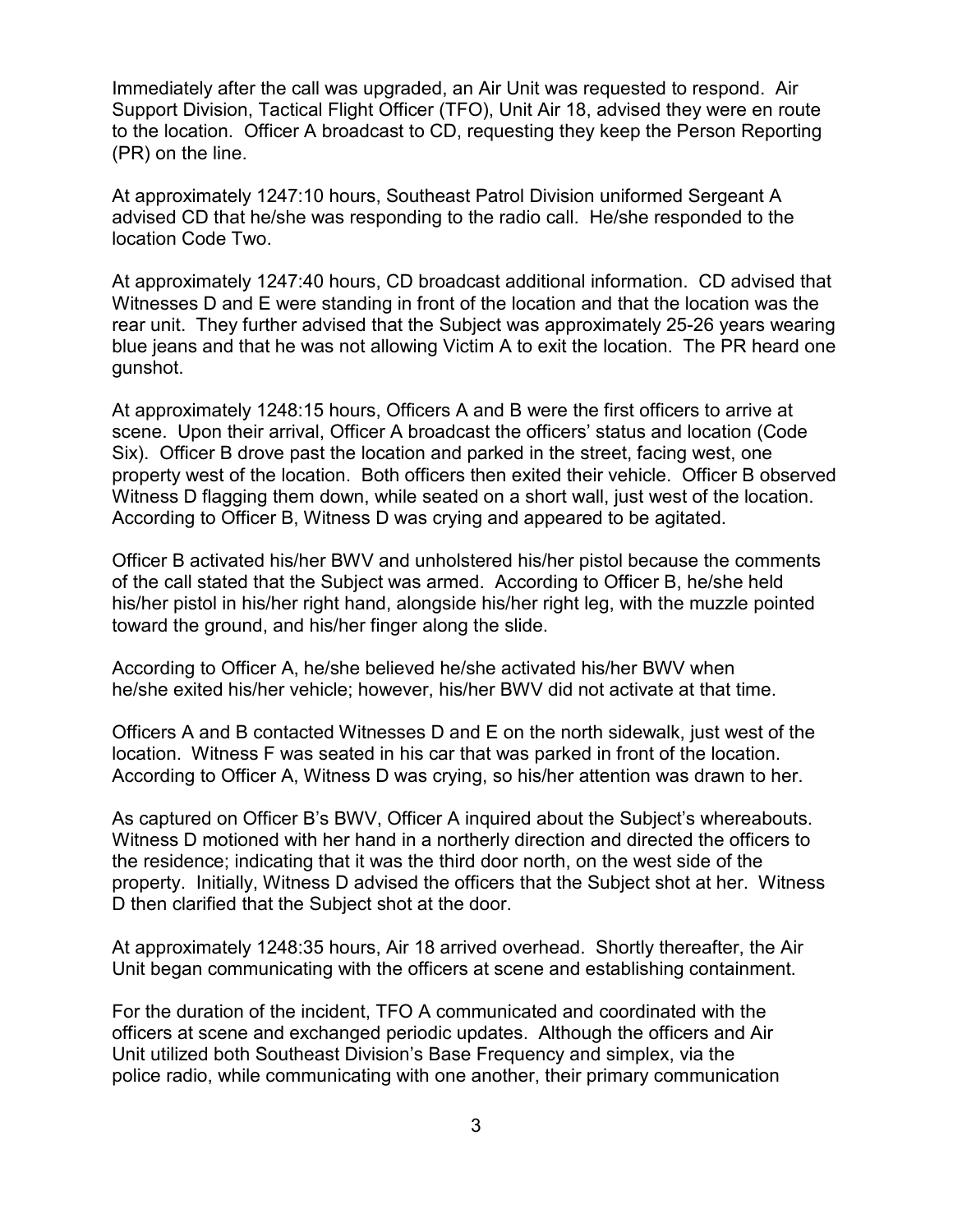was via simplex. Therefore, portions of the communication were not recorded through CD.

Officer A walked east on the north sidewalk and positioned him/herself on the east side of the property, with no communication to his/her partner Officer B about his/her intentions. As he/she repositioned, Officer A requested three additional units; one to respond one to cover the east side of the residence, one to cover the west side, and one to the south. Officer B remained on the sidewalk on the west side of the property, and continued to communicate with Witness D.

The investigation determined that Officers A and B were approximately 51 feet apart and had a line of sight on each other during this time.According to Officer B, they were still able to render aid to each other if necessary.

Witness D informed Officer B that the Subject was on parole and indicated that she spoke with the Subject's parole officer the day prior.

Multiple units responded to the location, including the following Southeast Patrol Division personnel: Police Officers C, D, E, F, G, H, I, J, K, and L and Sergeants A, B, C, and D.

At approximately 1248:58 hours, Officers C and D arrived at scene. Officer C parked in the street, just east of the location, and both officers exited their vehicle. Officer C walked directly to the police vehicle's trunk and retrieved his/her shotgun, while Officer D joined Officer B on the north sidewalk. Upon reaching the sidewalk, Officer D activated his/her BWV.

According to Officer C he/she retrieved his/her shotgun based on the comments of the call, that shots had been fired, that the Subject was armed, and that a victim needed to be rescued. Officer C placed a slug round into the chamber.

Within seconds, Officers E and F arrived at scene. Upon their arrival, Officer F utilized his/her Mobile Data Computer (MDC) to place the officers Code Six. Officer E parked behind Officer C's vehicle and both officers exited. Officer F observed Officer C retrieving his/her shotgun; therefore, he/she went directly to the trunk of his/her vehicle and obtained a 40-millimeter less-lethal launcher, ultimately slinging it in front of him/her. According to Officer F, he/she retrieved and loaded the 40-millimeter launcher due to the nature of the call, indicating that the Subject had a gun.

Upon exiting the vehicle, Officer E unholstered his/her pistol and held it in his/her right hand, with the muzzle pointed down, alongside his/her right leg. Officer E then walked toward the north sidewalk of the street.

Meanwhile, Officer B advised Officer D that he/she was going to join Officer A and jogged east on the north sidewalk of the street. As he/she did so, Officer B held his/her pistol in his/her right hand, with the muzzle pointed toward the ground. Officer B met with Officer A in a front yard, one property east of the location.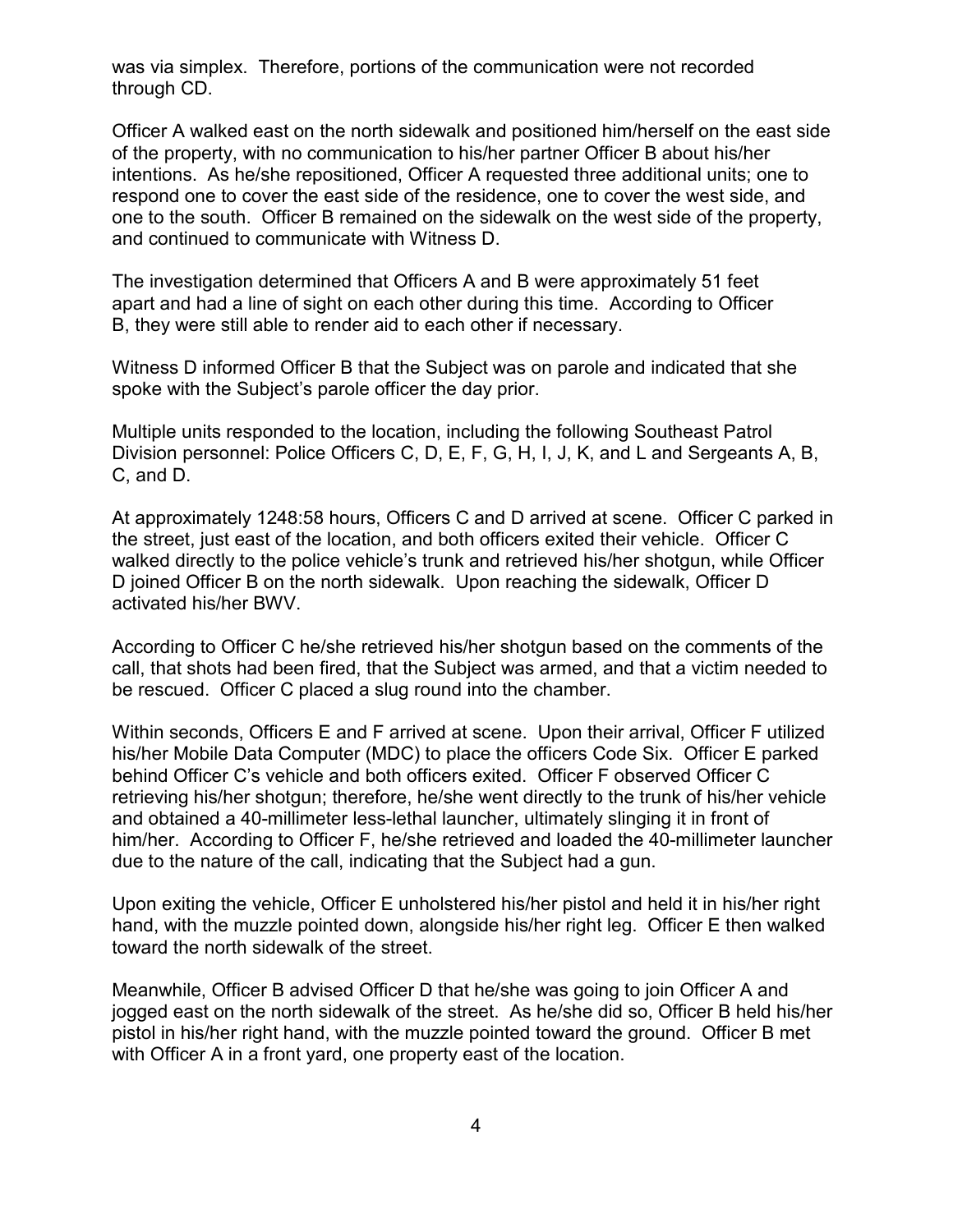Officer D remained with Witnesses D and E and attempted to gather additional information. While speaking with Witness D, Officer D unholstered his/her pistol and held it in his/her right hand.

After loading his/her shotgun, Officer C joined Officers A and B. Officer B informed Officers A and C that the Subject's residence was the third door north, on the west side of the property. Officers A, B, and C then redeployed onto the sidewalk, to the west side of the property.

As Officer C made his/her way west, he/she observed the brick pillar, just west of the driveway, and decided to use it as cover. Officer C positioned him/herself behind the southeast corner of the pillar, held his/her shotgun in a two-handed shooting position, and pointed the muzzle toward the driveway, in a northerly direction. Officers B and D positioned themselves on the sidewalk, southwest of Officer C. Officer D broadcast to CD, advising that they were Code Six.

Officer C positioned him/herself further west, just south of the pillar. Officer C transitioned back into a two-handed shooting position and continued to point the muzzle in a northerly direction, above the pillar.

Officers E and F briefly positioned themselves on the north side of the street, east of the location. According to Officer F, an officer motioned for him/her to redeploy west, so he/she and Officer E walked into the street and redeployed west. As he/she walked west, Officer F unholstered his/her pistol and held it in his/her right hand, with the muzzle pointed down, alongside his/her right leg.

As Officers E and F crossed in front of the residence, they both jogged briefly while holding their pistols in their right hands. As they did so, their muzzles were pointed down, alongside their right legs. Officers D and E joined the aforementioned officers on the west side of the property.

Officer F began conversing with Witness D to gain additional information. As captured by his/her BWV, Witness D reiterated that she spoke with the Subject's parole officer the day prior. Witness D also stated that when she knocked on the door to get Victim A out, the Subject fired two shots. Witness D subsequently observed a bullet hole in the door.

During an examination of the crime scene, subsequent to the OIS, a bullet impact was identified on the front door of the residence. It was consistent with having been fired from inside to outside.

At approximately 1250:40 hours, Officer A advised Air 18 that the Subject's residence was the third door to the rear of the residence and that the door faced north. TFO A acknowledged and advised Officer A that he/she did not see any individuals toward the rear of the location. TFO A then directed Officers K and L to respond to the rear alley for containment.

At approximately 1251:19 hours, Officer E directed Officer F to have Witness E call Victim A, who was still inside of the residence. Officer F approached Witness E and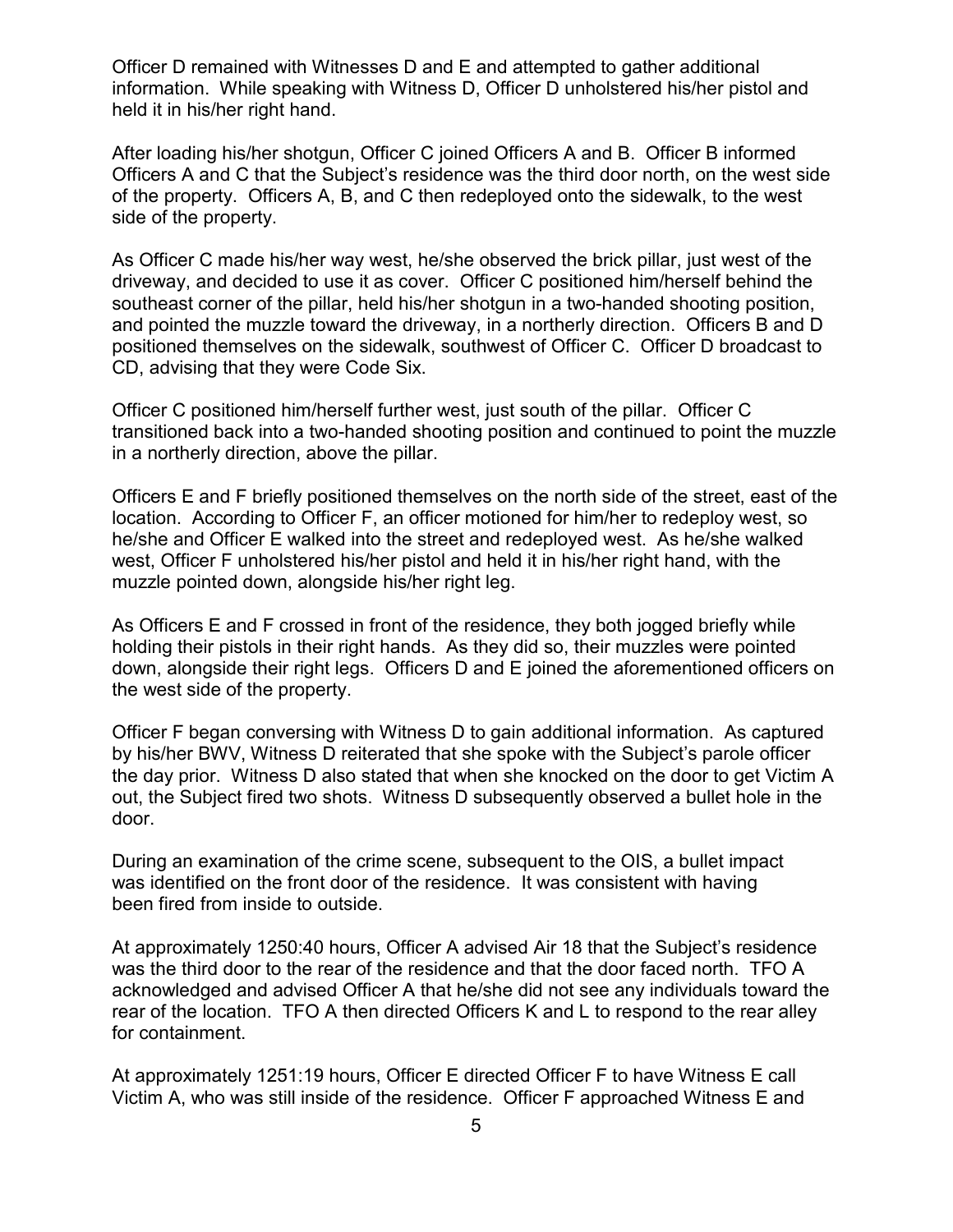asked her to make the call. Witness E then directed Witness F to call Victim A, which he did.

Shortly thereafter, Officers G and H arrived at scene, followed by Sergeant A. Upon his/her arrival, Sergeant A observed multiple units at scene, positioned on the sidewalk west of the location. In addition, Sergeant A noted that Officer C was armed with a shotgun, which was pointed north, toward the driveway area.

According to Sergeant A, he/she broadcast that he/she was Code Six upon arrival, however it was not captured on the police radio's Southeast frequency. Sergeant A left his/her BWV Camera at the police station.

As captured on Officer F's BWV, Officer A briefed Sergeant A. Officer A advised him/her that the Subject was high and barricaded inside of the rear unit with Victim A. Officer F informed Sergeant A that Witness F was attempting to call Victim A and that witnesses reported hearing two gunshots.

As Officer E approached the north sidewalk, his/her BWV captured a portion of Officer A's conversation with Witnesses D and E. Officer E's BWV captured Witness E tell him/her, that the Subject may be "high right now."

Sergeant A directed Officer H to retrieve a shield from his/her vehicle, which he/she did. Upon returning, Officer H joined the officers on the north sidewalk and unholstered his/her pistol. Officer H held the shield in his/her left hand and his/her pistol in his/her right hand, with the muzzle pointed toward the ground. According to Officer H, he/she drew and exhibited his/her firearm because he/she had reasonable belief that the tactical situation could escalate to the point where deadly force maybe required due to the fact that the Subject was armed.

Witness F made contact with Victim A and relinquished his cellular phone to Officer A. Officer A placed the phone on speaker mode and began communicating with Victim A. Upon retrieving the cellular phone, Officer A walked one property west, away from the other officers and the witnesses. According to Officer A, his/her intentions were to establish a dialogue with the Subject, attempt to de-escalate the situation, and convince him to put the firearm down and surrender.

Since Officer A's BWV was not yet activated, the first portion of his/her conversation with Victim A was not captured. The environment was loud, due to the sound emitting from the Air Unit overhead. Due to Officer A's distance from the other officers at scene, combined with the noisy environment, the initial conversation was not captured on any BWV.

According to Officer A, Victim A informed him/her that he/she was uninjured; however, the Subject was still armed with a gun. Officer A could hear Victim A and the Subject arguing and cursing in the background. According to Officer A, the context of the conversation was comprised of Victim A asking to leave the residence and the Subject refusing to let her go.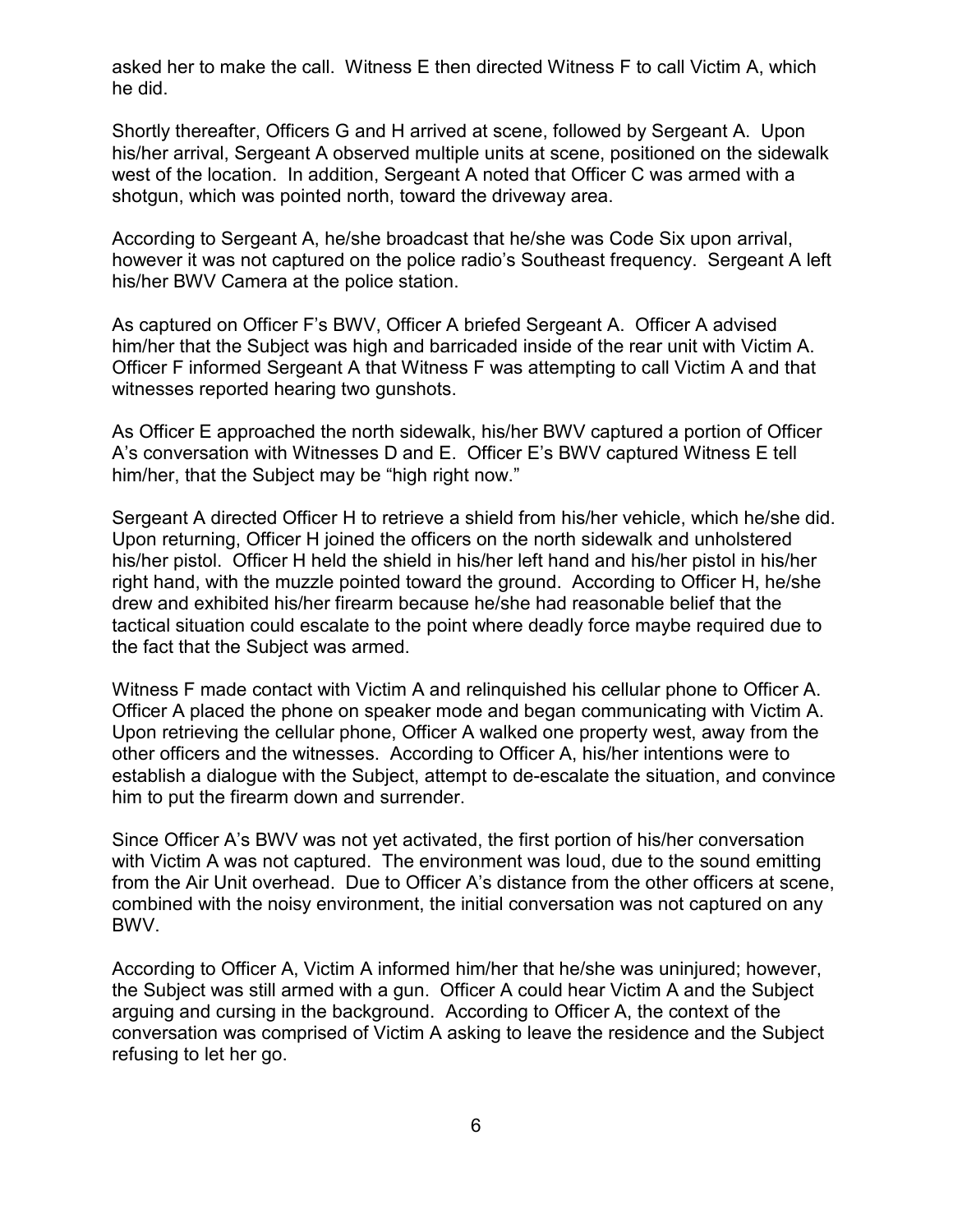Meanwhile, Officer E advised Sergeant A that they should formulate a plan in the event that shots were fired within the residence. As captured by Officer E's BWV, Sergeant A replied, "Yeah, we need to put a contact team together, to go downrange." Sergeant A advised Officer C that if shots were heard inside of the residence, Officer H would approach first with the shield, followed by Officer C.

According to Sergeant A, "From there, we also discussed, I discussed with the contact team that if at any point, now that we know that there is a female inside with an armed Subject, if we were to hear any shots being fired from inside the location, that we would go ahead and move towards the target location and utilize a rapid entry or a rapid deployment situation if we - - if we felt that that's where it was headed."

According to Sergeant A, he/she developed a tactical plan and addressed the contact team, consisting of Officers B, C, D, E, F, G, and H. Sergeant A indicated that roles were established for each officer and they discussed the possibility of a rapid deployment/entry situation. However, a review of BWV determined that Sergeant A did not discuss/assign roles to the contact team.

Officer A continued his/her telephonic conversation with Victim A and the Subject and tried to encourage the Subject to exit the residence.

At approximately 1253:58 hours, Officer A broadcast on simplex, via the police radio, advising that the Subject was armed inside of the residence and had already fired one round. In addition, Officer A broadcast that he/she was talking to Victim A and that he/she has said that the Subject will not exit the residence.

At approximately 1254:20 hours, TFO A broadcast on the Southeast Frequency that this incident was going to be a "barricade." And that the Subject fired a round per the PR and was still armed inside of the residence. TFO A then requested additional units for containment and traffic control.

Sergeant A notified the Watch Commander, Lieutenant A of the potential hostage situation. Sergeant A provided him/her with the Subject's information, an overview of the incident, and requested that he/she notify Special Weapons and Tactics (SWAT). Lieutenant A advised Sergeant A to continue verbalizing with the Subject and informed him/her that he/she would notify SWAT.

Sergeant B arrived at scene, exited his/her vehicle, and donned his/her ballistic helmet. Sergeant B broadcast to the Air Unit, inquiring if their inner perimeter was set. TFO A did not immediately respond to Sergeant B's inquiry.

At approximately 1255:16 hours, Officer A activated his/her BWV as he/she was speaking with the Subject on the phone. As captured by his/her BWV, Officer A asked the Subject if he/she was going to come out, he/she informed the Subject that he/she was the police, and that he/she was just trying to help him and that he/she didn't want the Subject to get hurt. The Subject informed Officer A that he/she would come out. Officer A told the Subject to come out with his hands up. Officer A yelled to Officer E, advising him/her that the Subject was going to exit the residence.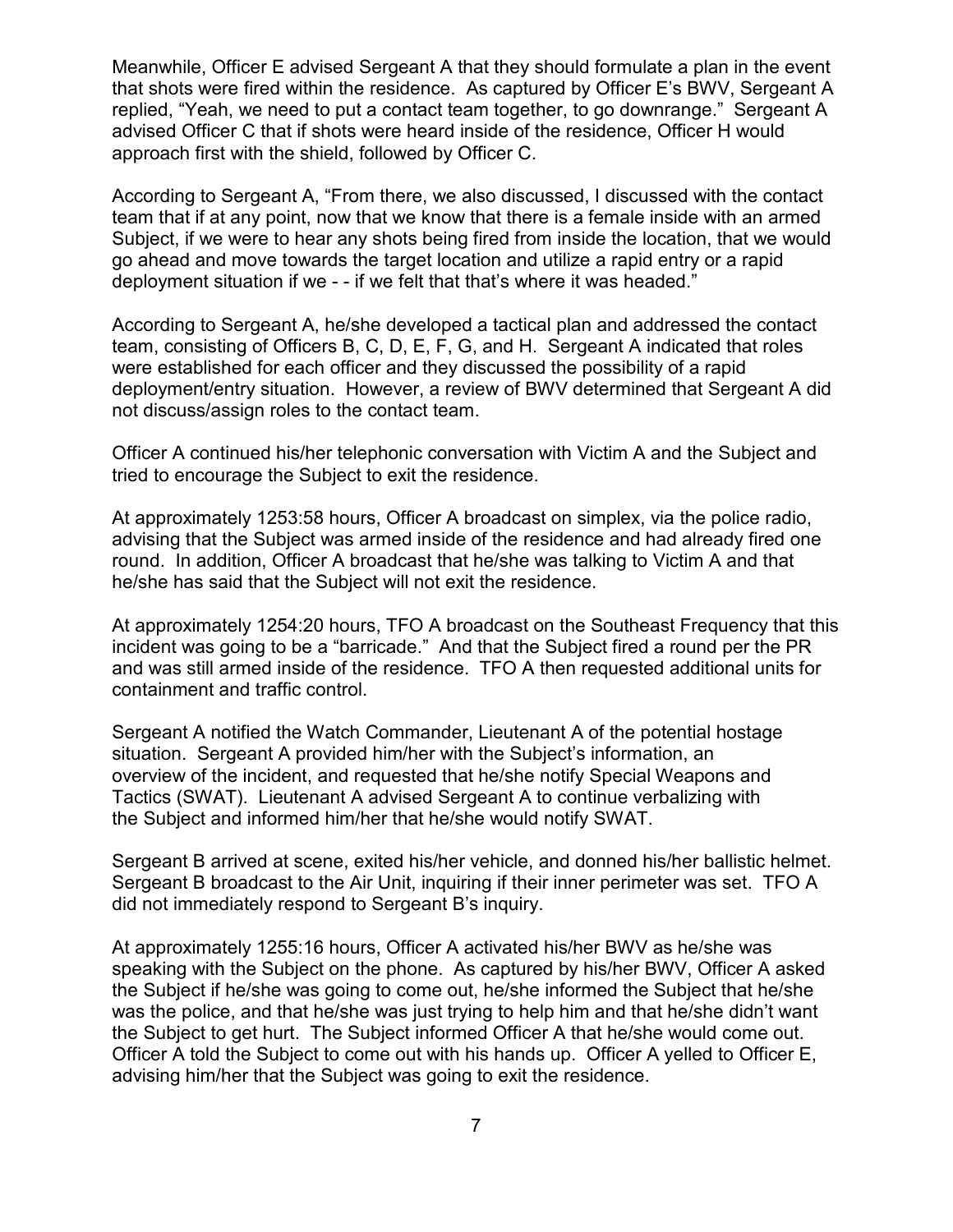Although Officer A had the cellular phone on speaker mode, Victim A and the Subject's voices were unintelligible for most of the conversation, due to the noise emitting from the Air Unit.

At approximately 1255:40 hours, Officer A broadcast over simplex to the Air Unit and officers at scene that the Subject agreed to exit the residence. As captured on BWV, Officer A stated to the Subject, "Alright [Subject], come out and put your hands up alright? Don't come out with the gun. Just come out with your hands up, okay? Everything is going to be alright. We just want to help you. Are you coming out?" The Subject replied, "Yeah, I'm gonna come out right now."

Based on Officer A's previous broadcast, TFO A requested Southeast Base Frequency be put on stand-by. He/she advised CD and the units at scene that the Subject was going to exit the residence. TFO A also verified that all four sides of the property were contained.

At approximately 1255:40 hours, TFO A broadcast that the containment was "pretty much set," and added, "We got all four sides." Shortly thereafter, TFO A broadcast, "If you want to get another unit to cover on the east side, you can."

At approximately 1300:24 hours, Sergeant B's BWV captured TFO A inform the IC that they did not have coverage on the east side.

At approximately 1311:50 hours, TFO A broadcast, "Hey guys, the door is opening to the target location. I'm simulcasting on both frequencies." TFO A then informed the officers that the door opened briefly, then closed. TFO A then broadcast, "You might have a citizen trying to come out. This is what I'm trying to set up for, and it's still open on the east side of the property. On the east side of the property, the door is opening again, it's wide open. We need somebody back there in case the Subject decides to go eastbound."

Officer D's BWV captured him/her discussing tactics with Officer C and begin to identify roles for a contact/arrest team, which consisted of the following personnel. Officer H carried a shield and was armed with his/her pistol; Officer C was point/lethal, armed with his/her Shotgun; Officers B and D were the arrest team and; Officer F was assigned less-lethal (40-millimeter launcher).

Officer A approached the contact team and advised them that the Subject agreed to come out. While they waited, Officer A's BWV captured the contact team discussing tactical scenarios and optimal locations to take the Subject into custody. However, the Subject did not exit the residence at this time.

Officer A walked two properties west of the target location, and continued to communicate with the Subject and Victim A by cell phone. Officer A requested two officers respond to his/her location, to cover the west side of the property. Officers I and J responded to his/her request and positioned themselves to the west of the target location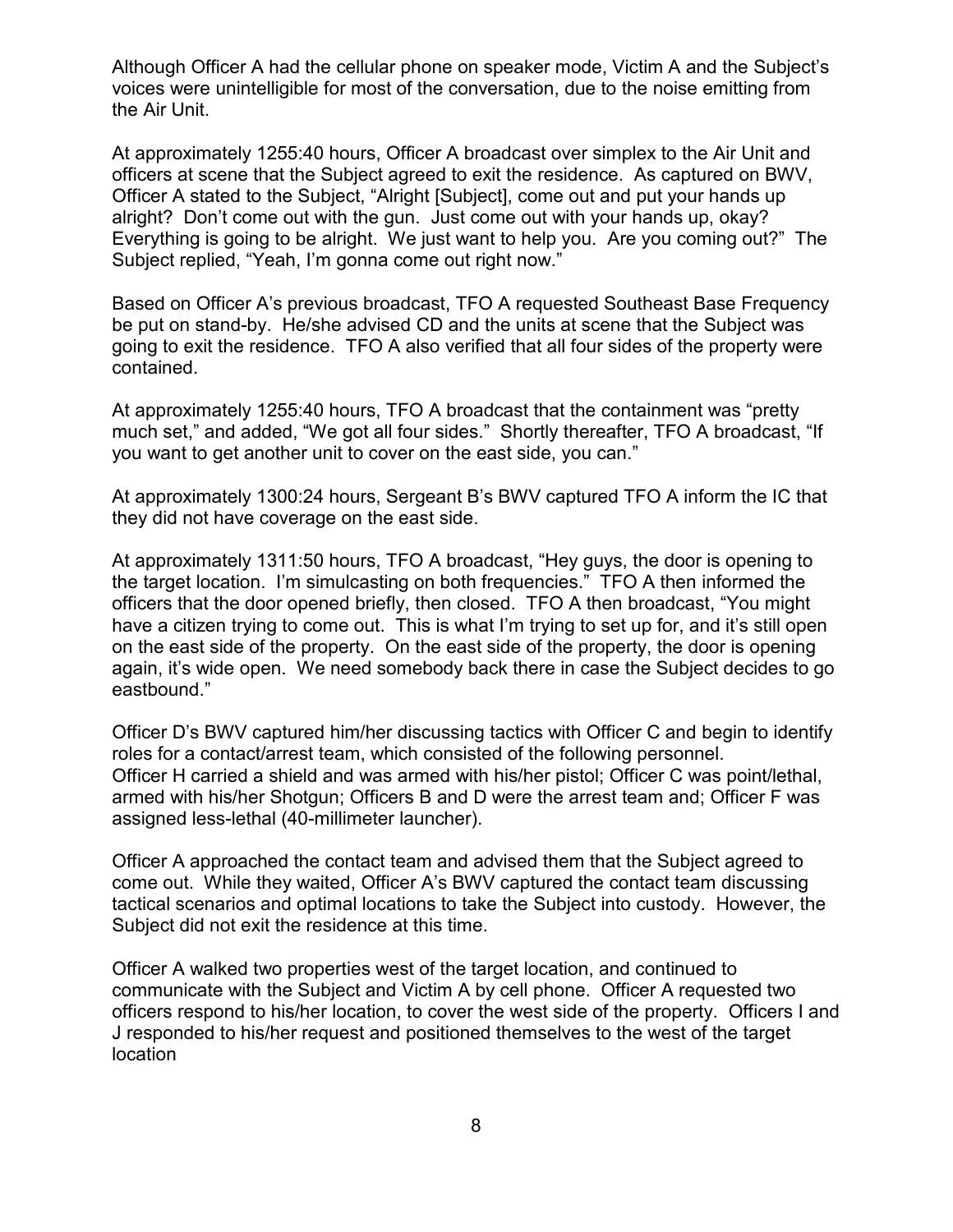At approximately 1258:06 hours, Officer A asked Victim A if the Subject was going to come out. She replied, "He wants you guys to come to the window." Officer A denied the request. Officer A explained to the Subject that officers could not go into his residence and speak with him because he was armed with a weapon. The Subject advised Officer A that he was going to open the door; however, he did not open the door at that time.

Sergeant B joined the contact team on the north sidewalk. As captured on Sergeant B's BWV at 1258:12 hours, Sergeant A appeared to attempt to start to brief Sergeant B upon his/her arrival. Sergeant B promptly interrupted Sergeant A and stated, "Yeah, I heard what was going on." Shortly thereafter, Sergeant B asked other officers at the scene where the target address was and who had contact with the PR/Subject.

As captured on Sergeant B's BWV, Sergeant B learned for the first time that there was a hostage in the residence when he/she was informed by Officer A at 1301:04 hours.

At approximately 1258:16 hours, TFO A broadcast on base frequency, inquiring if there was an Incident Commander (IC) at scene who could help him/her with communication. CD requested the IC to identify themselves over base frequency; however, there was no response over Southeast base frequency. Sergeant A subsequently broadcast to the Air Unit on simplex, identifying him/herself as the IC.

As captured on Sergeant B's BWV, Sergeant A identified him/herself as IC with a broadcast on Simplex at approximately 1258:25 hours.

According to the transcript of the Southeast base frequency, at approximately 1307:40 hours Air Unit 18 asked who the Incident Commander was. The dispatcher at CD stated that no one had "come up." At 1308:00 hours, Air Unit 18 stated that L30 (Sergeant A) had identified him/herself as the incident commander and that he/she would switch over and talk to him/her on Simplex.

As captured on his/her BWV, Sergeant B asked Sergeant A if he/she was the IC and offered to assume the responsibility. Sergeant A informed Sergeant B that he/she would handle the role of IC. Sergeant B advised Sergeant A that someone needed to declare the role of IC.

Officer E asked Sergeant B, in the presence of Sergeant A, if they were going to contact SWAT, in the event that the Subject refused to exit the residence. Sergeant A replied, "yes," and informed Officer E that they were giving it a second. If the Subject did not come out, he/she intended to notify their lieutenant. Sergeant A directed Officer E to obtain the Subject's information from the witnesses, so they would have it available for SWAT if necessary.

As captured on Officer E's BWV at 1259:04 hours, Sergeant C arrived at scene and did not receive a briefing from Sergeant A or Sergeant B. Sergeant C spoke to Officer E and to Witnesses D and E. Sergeant C asked, "What's his [the Subject's] story? Is he/she mentally ill?" Officer E responded, "He's tweaked [high on methamphetamine]."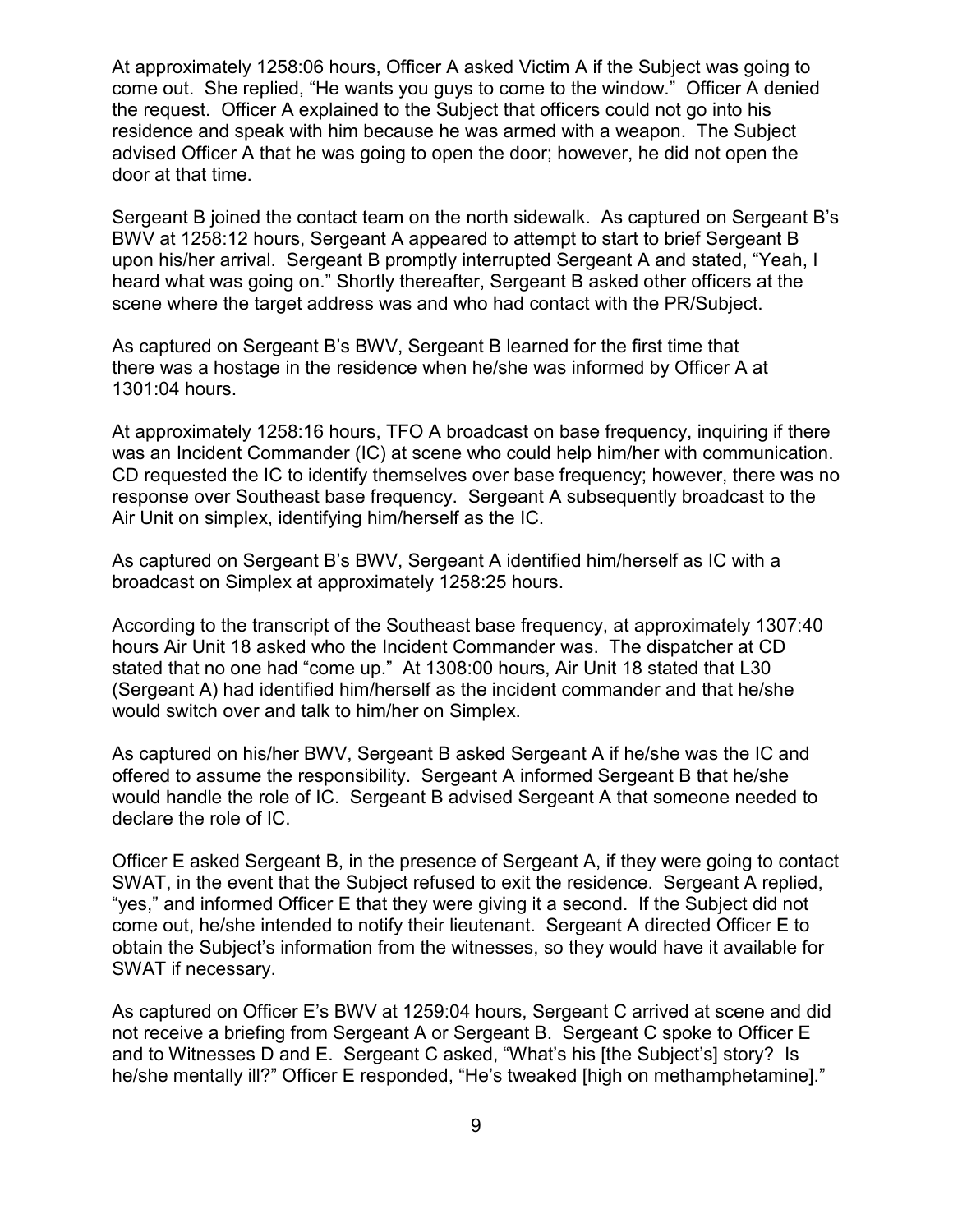It is unclear from the footage how/whether Witness D responded to the question regarding the Subject's mental state.

When asked by FID investigators, "While you were there, any information relayed, or did you hear any -- any broadcast of a possible barricade?" Sergeant C responded, "No. I don't think we -- that wasn't established right away. I think they were -- we heard that they were -- it was, you know, shooting in progress. I don't even know if they knew. They were setting up a team to clear the house. At that point, I don't -- I don't know what point Sergeant A knew the [Subject] was inside. I didn't know he/she was inside until after going Code 6."

According to Sergeant C, he/she did not broadcast that he/she was Code Six upon arrival as there was a "lot of chatter on the frequency," but believed he/she may have gone Code six later. No Code Six was captured on Southeast Frequency from Sergeant C and no Code Six was recorded for him/her on the Communications Division Incident Recall printout.

Officer A advised the Air Unit and officers at scene that the Subject was being indecisive as to whether he was going to exit the residence. Officer A directed Victim A to exit the residence; however, she advised him that the Subject would not allow her to leave the residence.

Sergeant B began communicating with Sergeant A. Sergeant B advised him/her that their inner containment was set; however, outer containment and the Command Post (CP) still need to be set up. In addition, Sergeant B advised Sergeant A that the contact team needed to don their ballistic helmets. In response to Sergeant B's comment regarding helmets, Sergeant A stated, "Yeah, if we can start swapping them out.

At 1300:17 hours, Sergeant B's BWV captured him/her ask Sergeant A, "So do you want to be in charge of the Tac Team?" No reply was captured on BWV. Sergeant B then stated, "That's good," and walked away.

Officer A informed Sergeant B that the Subject would not allow Victim A to open the door and/or exit the residence and verified that she was being held hostage. Sergeants B and C decided to set up a CP in a nearby street just west of the target location.

At approximately 1301:20 hours, TFO A requested that an additional unit, preferably one armed with a rifle, respond to the west of the residence. TFO A advised that he/she would provide them with additional direction upon arrival. As additional units arrived at scene, TFO A positioned them as needed.

At approximately 1301:30 hours, Sergeant A directed the officers to don their ballistic helmets. Officer B holstered his/her pistol and walked to his/her vehicle that was parked nearby and retrieved his/her own helmet. When he/she returned to the sidewalk, Officer F relinquished his/her 40-millimeter launcher to Officer B while he/she obtained helmets for him/herself and Officers D, E, and H. Simultaneously, Officer G retrieved his/her own helmet, as well as Officer C's helmet.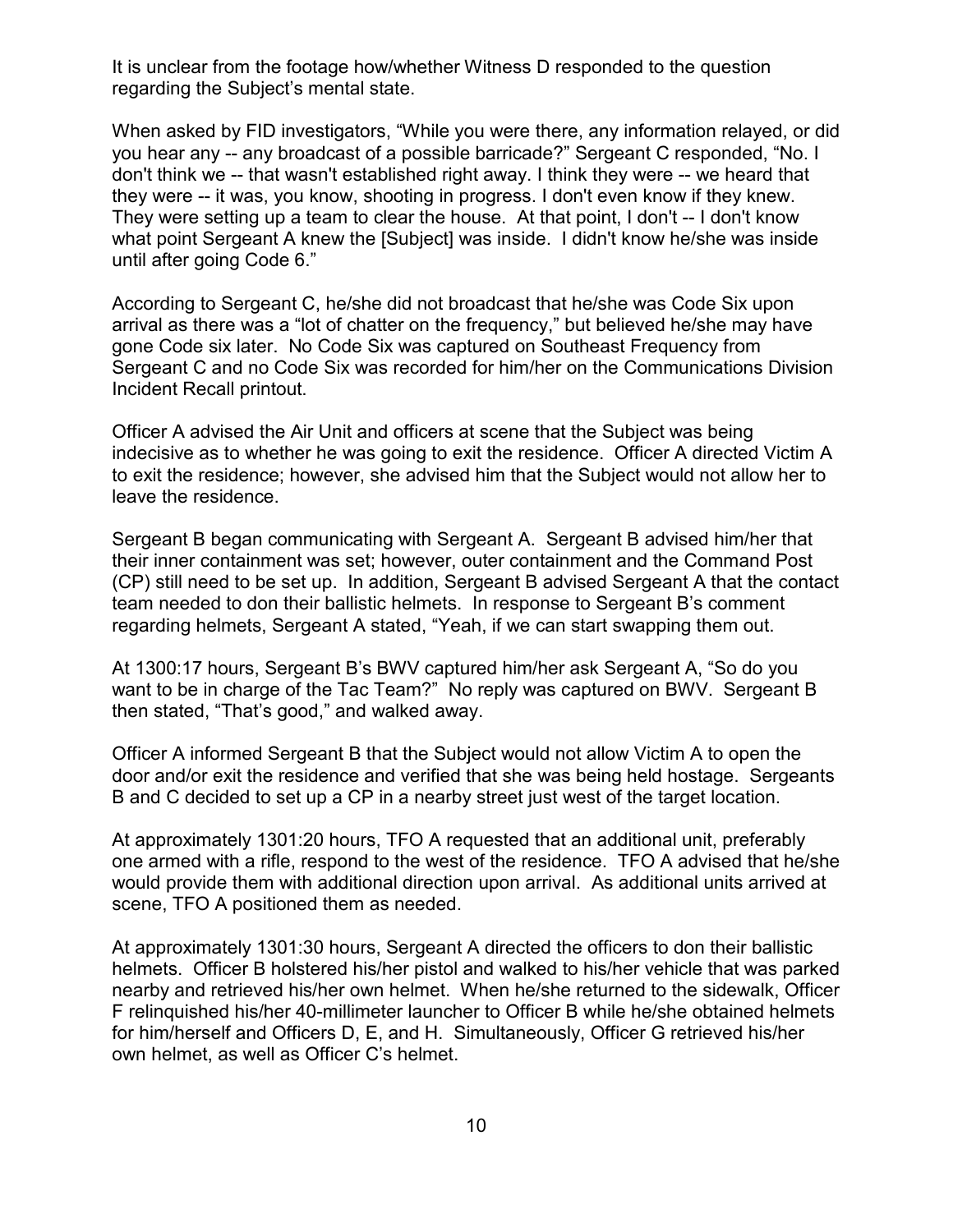Officer A was two properties west when Sergeant A advised the officers to don their helmets and was not in a position to hear the direction. According to Officer A, he/she did not consider donning his/her helmet at any time during the incident.

Officer G approached Officer C from behind and placed the helmet on his/her head. Once Officer F dispensed the helmets, he/she momentarily held the shield for Officer H as he/she donned his/her helmet. Officer F held the shield in his/her left hand and unholstered his/her pistol with his/her right hand, with the muzzle pointed down, alongside his/her right leg.

At approximately 2004:47 hours, Officer B attempted to relinquish the 40-millimeter launcher to Officer H, advising that he/she was not qualified to carry it. Officer H informed Officer B that he/she was already assigned to carry the shield. Once Officer H donned his/her helmet, Officer F holstered his/her pistol and relinquished the shield to him/her. Officer H then took the 40-millimeter launcher back from Officer B.

According to Officer A, he/she wanted to ensure the witnesses were in a safe location, in the event that the situation escalated, so he/she directed them to the CP, which was in a street west of their residence.

At approximately 1303:55 hours, Victim A told Officer A, that the Subject wanted to speak to Witness D. Officer A directed the Subject to exit the residence with his hands up, so he could speak with Witness D in the front yard. Officer A continued to communicate with both Victim A and the Subject, and Officer A encouraged the Subject to exit the residence, informing him that he would be able to speak with Witness D.

At approximately 1305:56 hours, Officer A brought the cellular phone to Witness D, hoping a conversation with her could de-escalate the situation. Witness D asked the Subject to exit the residence and offered to get him help. The Subject apologized to Witness D and stated, that he was going to die "right now."

Witness D pleaded for the Subject to exit the residence and follow the officers' directions. Officer A then reassured the Subject that they were there to help him, and no one was going to hurt him. Officer A continued to verbalize with the Subject, attempting to convince him to exit the residence.

Officer A advised the Subject that he was not in trouble and assured the Subject that they just want to make sure that he and Victim A were okay. Officer A asked the Subject to allow Victim A to exit the residence first and he agreed. Seconds later, Victim A advised Officer A that the Subject was going to exit first. Officer A then requested that Victim A advise him/her when the Subject exited the location.

At approximately 1310:20 hours, the Subject stated to Officer A, "Alright, here we go;" however, the Subject did not exit the residence. In an effort to get the Subject to come out, Officer A advised the Subject and Victim A that Witness D was sick, fainted, and needed to go to the hospital.

Officer A's BWV captured Sergeant A inquiring whether the Subject shot at the witnesses. Officer A replied that the Subject shot at the door. When Sergeant A asked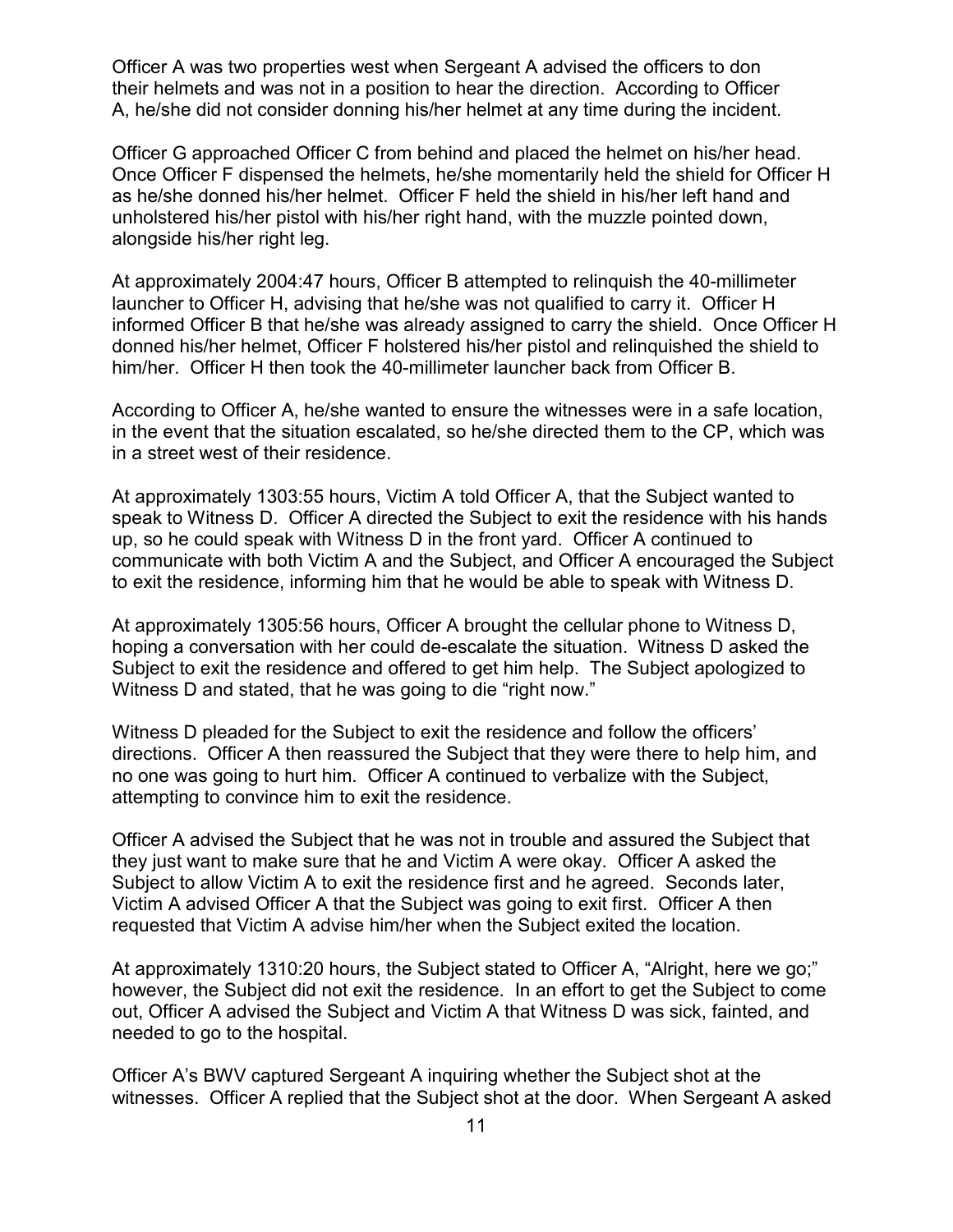if the shot was fired in anyone's direction, Officer A indicated that he/she was unsure, and walked back to the CP, where the witnesses had relocated.

At approximately 1311:50 hours, TFO A broadcast, "Hey guys, the door is opening to the target location. I'm simulcasting on both frequencies." TFO A then informed the officers that the door opened briefly, then closed. TFO A then broadcast, "You might have a citizen trying to come out. This is what I'm trying to set up for, and it's still open on the east side of the property. On the east side of the property, the door is opening again, it's wide open. We need somebody back there in case the Subject decides to go eastbound."

Officer A walked to the CP and asked Witness D if the Subject shot at her. As captured by his/her BWV, Witness D advised him/her that the Subject heard voices and shot at the door. Officer A asked Witness D if the Subject suffers from anything and Witness D replied, "Mental." Officer A then began walking back toward the residence.

At approximately 1312:30 hours, TFO A broadcast, "Okay, are you guys copying? I need you guys to come up and acknowledge here what's going on, so you guys are safe here. The door is opening to the north. And, the [Subject] is behind the door. He's taking cover behind the door, so heads up. he might be either setting up to get out front or just taking a peek. Coppers in the alley, heads up, heads up, heads up."

TFO A observed the Subject exit the residence followed by Victim A. According to TFO A, the Subject walked in a westerly direction while holding a handgun in his right hand. Victim A was walking on the Subject's left side, and it appeared to TFO A that he was pointing the muzzle in Victim A's direction. According to TFO A, as the Subject made his way west, he appeared to be crouching down, similar to a low crawl.

According to TFO A, when the Subject and Victim A reached the west side of the property, she separated from him slightly and was positioned further north. The Subject stood near the west wall and pointed the handgun toward the south; where the officers were positioned. Shortly thereafter, the Subject looked at Victim A, and appeared to be motioning to her with his left hand, as if directing her to walk in his direction. As he did so, the Subject was still holding the handgun in his right hand.

According to TFO A, the Subject stopped motioning to Victim A and walked in a southeasterly direction, toward the east side of the wrought iron fence. Victim A remained on the west side of the property, with her back against the wall.

TFO A advised the containment personnel to remain in place and put out the following broadcast on simplex and Southeast Base Frequency, "The [Subject] is crouching down right now. Male […]. Heads up guys, he's coming out the back looks like, crouching down. Yeah, he's got a gun in his hand guys. He's got a gun in his hand. On the west side, he's walking towards the front of the house right now. He's walking towards the front of the house and he's got a female with him. Walking out to the front now guys. To the front. Male […] with a gun in his hand right now."

Following TFO A's broadcast, Officers B, D, and G each unholstered their pistols, and held them in two-handed shooting positions with their muzzles pointed in a northerly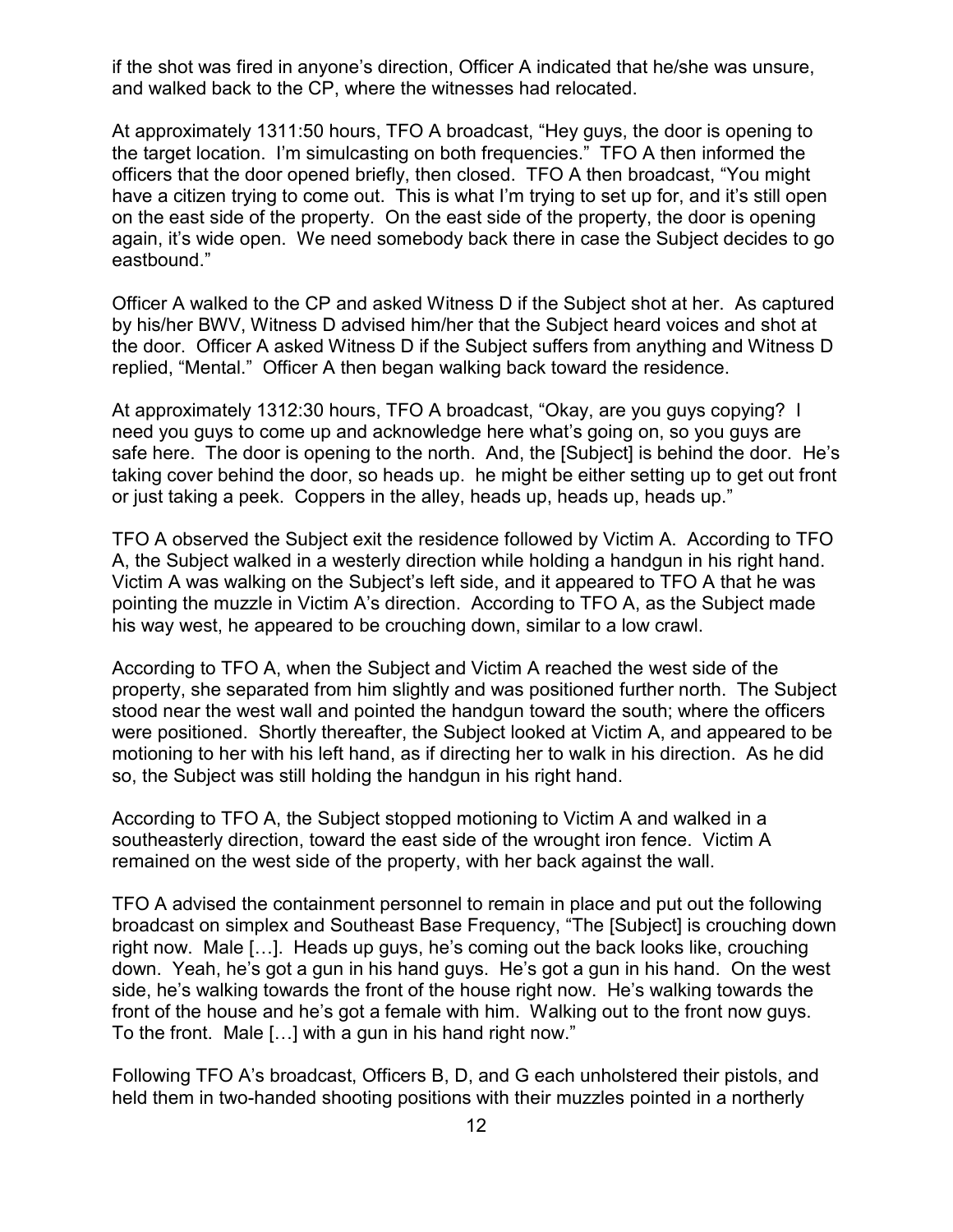direction. Officer C yelled to the contact team, "Gun, gun." Nearly simultaneously, Sergeant A yelled, "He's got a gun, he's got a gun!"

According to Sergeant A, he/she directed the contact team to begin verbalizing with the Subject. However, a review of BWV determined that Sergeant A did not direct the contact team to verbalize with the Subject.

Sergeant A believed Victim A remained inside of the residence and exited subsequent to the OIS.

Officer C observed the Subject at the top of the driveway near the gate, walking in the officers' direction. As captured on BWV, Officer C yelled, "I see him! I see him!" As the Subject approached the wrought iron fence, Officer C was able to see the Subject's upper torso and believed he was wearing a long-sleeve flannel shirt. Officer C thought the Subject's attire was unusual, considering the warm weather conditions. The investigation determined that the Subject was wearing a short sleeve flannel shirt.

In addition, Officer C noted that the Subject's shirt appeared to be very bulky, which caused him/her to believe that the Subject could potentially be wearing some type of body armor. According to Officer C, as the Subject crossed the threshold of the pedestrian gate, he/she looked down the driveway, in the officers' direction. Officer C pointed the muzzle of his/her shotgun toward the Subject's upper torso; the area visible to him/her.

According to Officer C, "Once that happened, the suspect immediately began a brisk - essentially running. So now he's picked up his speed, and now he's running beside the wall and the vehicle. As soon as the suspect crossed the rear of the vehicle, I could see the suspect raising his right arm, and a - - firearm was in his hand in an elevated position in our direction. At that point I felt my life was in danger."

As captured by BWV, Officer C ordered the Subject to "drop it," but he did not comply. Officer C added, "And the [Subject], based on his actions, to me, made it very clear that his intention was to kill me…And I was afraid."

Officer C believed the Subject intended to kill him/her and felt that his/her life was in danger. Believing that the Subject was wearing body armor, Officer C aimed at the Subject's head and fired five rounds from his/her shotgun in a north to northeasterly direction from an approximate distance of 45  $\frac{1}{2}$  feet. After firing his/her final shot, Officer C realized his/her shotgun was empty; therefore, retrieved one slug shotshell from his/her side saddle and placed it into the chamber.

Officer C only recalled firing one round; however, the investigation revealed that Officer C fired five rounds. According to Officer C, after firing his/her first round, the Subject continued approaching the officers, with the handgun pointed in their direction. Officer C heard additional officers fire their pistols and observed the Subject fall down.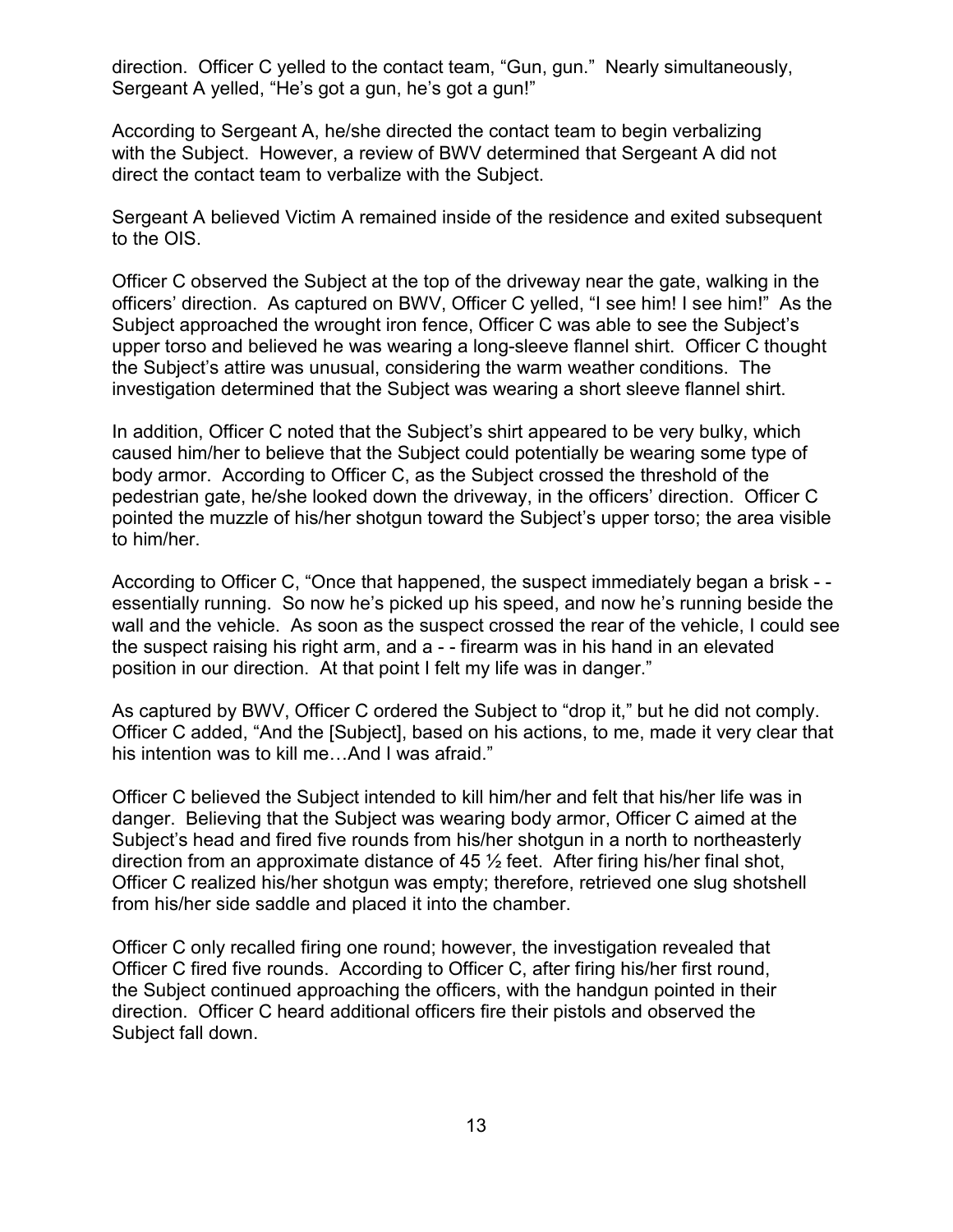According to Officer B, approximately five seconds after hearing TFO A's broadcast, he/she observed the Subject walking at an accelerated pace in the officers' direction with a firearm in his hand.

According to Officer B, "…he [the Subject] lifted up his right arm, he had the gun in his hand, and he shot. So it wasn't - - I didn't exactly see that he pointed it right at us, but I knew that he lifted his arm up and he shot in a southerly direction."

According to Officer B, he/she formed the opinion that the Subject fired in the officers' direction because he/she observed the Subject's hand jerk or lift up, while simultaneously hearing a gunshot. Officer B did not feel he/she had any options, other than discharging his/her pistol. Officer B added, "Because the suspect was shooting in our direction, and that's placing in imminent threat of death or serious bodily injury on me and my partner, as well as anyone who could be around in the - - in the houses that were across the street or - - so I - - I believe that the threat was imminent to the point where we needed to take - - take action."

Believing the Subject was firing a handgun in their direction, Officer B aimed at the Subject's upper torso and fired six rounds at the Subject in a north to northeasterly direction from an approximate distance of 48 ½ feet.

According to Officer B, he/she fired three volleys, consisting of two rounds each. He/she assessed between the first two volleys and observed the Subject still standing and pointing the handgun in the officers' direction. After the third volley, Officer B assessed and observed the Subject fall to the ground.

According to Officer B, there were no citizens in his/her background at the time of the OIS; only the residence.

According to Officer D, he/she observed a shadow on the north side of the wrought iron fence. The shadow appeared to be moving rapidly in the officers' direction. As captured by BWV, Officer D stated, "I see movement, I see movement."

According to Officer D, he/she observed the Subject emerge from between the wrought iron fence and the residence (pedestrian gate), holding a handgun in his right hand. He/she observed the Subject raise his right arm and point the muzzle in the officers' direction. According to Officer D, "So when I first see the suspect, it was quick. I see his face, and I see a muzzle. And I hear a pop, and I see smoke coming out of his gun." This caused Officer D to form the opinion that the Subject was shooting at him/her and his/her fellow officers.

Believing the Subject was firing at him/her and his/her fellow officers, Officer D aimed at the Subject's torso and fired seven rounds at the Subject in a north to northeasterly direction from an approximate distance of 47 feet.

According to Officer D, he/she believed he/she fired four to five rounds. Officer D indicated he/she did not have the opportunity to assess the situation in between the rounds he/she fired, and stated that he/she stopped firing once the Subject fell to the ground.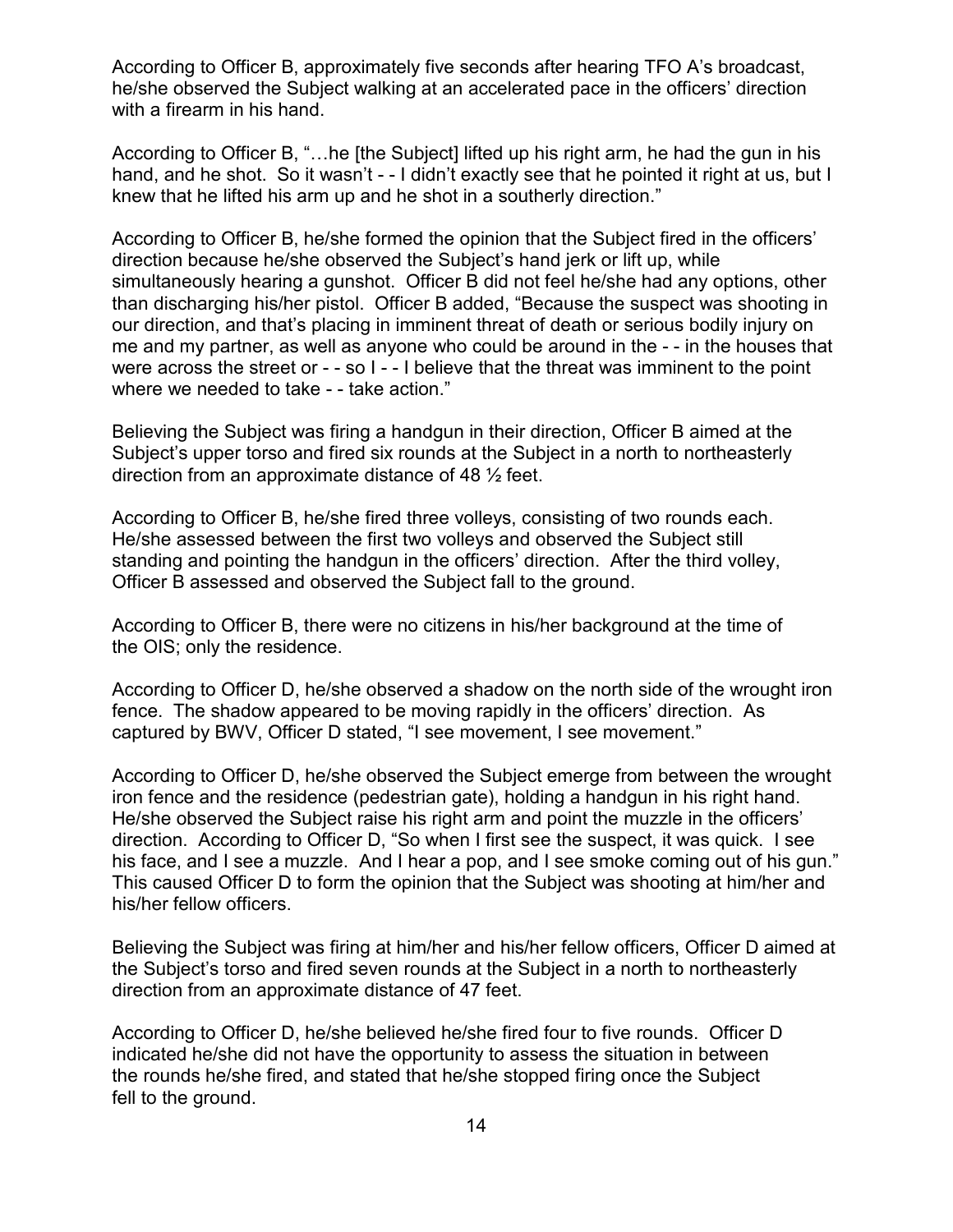According to Officer D, at the time of the OIS, the white wrought iron fence and a portion of a wall were within the Subject's background.

According to TFO A, "At the time of the shooting, the suspect was pointing, had the gun up towards his chest and extended towards the officers and actually turned towards the officers. So, he had his right hand extended in a southwesterly direction, I believe it was." TFO A estimated that Victim A was approximately 60 feet northwest of the Subject at the time of the OIS.

According to Officer H, he/she observed the Subject appear between the white vehicle and the residence. Shortly thereafter, he/she heard a gunshot that appeared to originate from where the Subject was standing. Immediately after the initial gunshot, Officer H heard the OIS take place.

The video evidence did not capture the Subject fire his weapon, nor did it capture the sound of a gunshot emitting from his direction. An examination of the crime scene was conducted subsequent to the OIS. During the examination, no impacts were identified for projectiles traveling from north to south in the officers' direction.

The Subject was struck by gunfire and fell onto the ground, near the threshold of the pedestrian gate. He landed on his back with his head facing in a northerly direction. The Subject's handgun fell onto the ground, west of his body. Officer D stated, "He's down" multiple times.

At approximately 1313:41 hours, TFO A broadcast that shots were fired and that the Subject was down. TFO A advised the units that Victim A was just north of the Subject and required assistance.

Officer A heard the shots being fired and began running east on the north sidewalk, toward the location. Officer A approached the contact team and verified that no officers were injured. Officer A looked north and observed the Subject lying on the ground. According to Officer A, the Subject was not moving and appeared to be bleeding.

At approximately 1313:54 hours, Officer E requested a Rescue Ambulance (RA) for the Subject. A review of Southeast Division Frequency revealed that Officer E and CD made simultaneous broadcasts. Therefore, the frequency only captured Officer E state, "Need an RA." Officer E was cognizant that his/her RA request may not have been received; therefore, advised Sergeant C that an RA request needed to be made.

Officer A devised a tactical plan to approach the Subject and take him into custody.

Officer A approached Officer C from behind and placed his/her hands on his/her shoulders. Officer A directed Officer C to position him/herself near the white vehicle that was still parked in the driveway. He/she directed the remainder of the contact team to approach from the east side of the driveway. Officer A verbally ensured that everyone was ready before the contact team initiated their approach.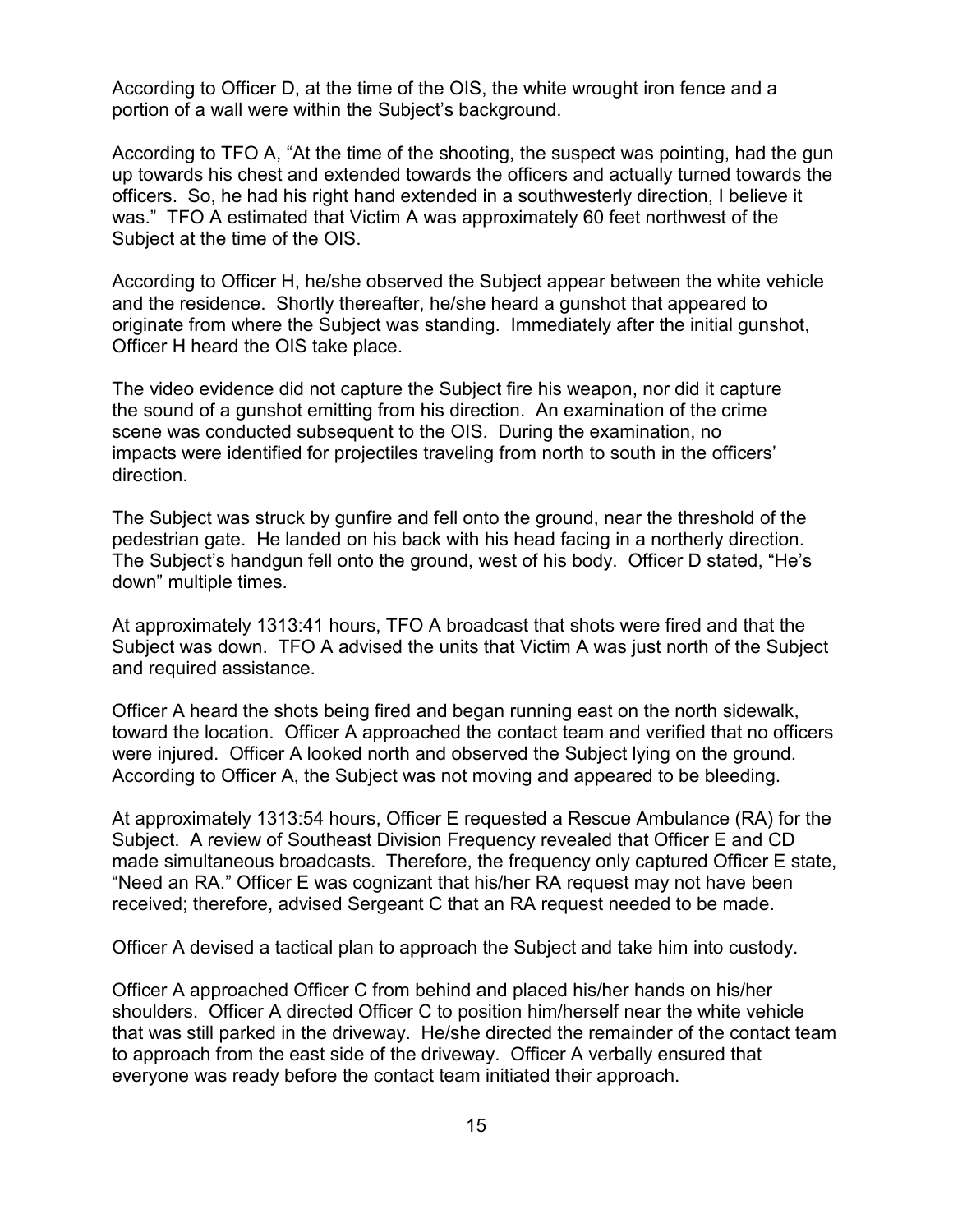At approximately 1314:39 hours, the contact team made their approach. They were lined up in the following order, Officer H (shield), Officer C (shotgun), Officers B, D, G, Sergeant A, followed by Officers E and F. With the exception of Officer F and Sergeant A, the aforementioned personnel had their pistols drawn.

During their approach, Sergeant C made a second request for an ambulance. He/she requested the RA stage to the west, until there was a Code Four at the location.

Officer C positioned him/herself behind the driver's side rear bumper of the white vehicle. From that position, he/she was able to see Victim A over the wrought iron fence. Officer C held his/her shotgun with his/her right hand and raised his/her left hand so Victim A could see him/her over the fence. Officer C ordered her to put her hands up and she complied with his/her commands. Officer C then ordered Victim A to move to the west side of the driveway and she complied.

Simultaneously, Officer H positioned him/herself near the rear passenger side door of the white vehicle. He/she held the shield in his/her left hand and his/her pistol in his/her right hand, with the muzzle pointed in a northerly direction.

Officer A made his/her way up the driveway, to the rear of the group, and directed Officers B and D to holster their pistols and take the Subject into custody. Officers B and D complied and holstered their pistols.

Officer H then approached the Subject, followed by Officers B and D. Officer H stepped to his/her left, positioning him/herself just west of the Subject. Officer D approached the Subject's right side, while Officer B approached the Subject's left side. Officer C moved forward with the arrest team, positioning him/herself near the front bumper on the driver's side of the white vehicle.

Officer B advised that he/she was going to turn the Subject over and grabbed the Subject's left wrist using his/her left hand. Officer B then grabbed the Subject's left elbow using his/her right hand and pulled the Subject's upper body in an easterly direction. Officer B then pulled upward, lifting the Subject's left side slightly off of the ground. Officer B then released his/her right hand from the Subject's elbow and placed it onto the Subject's left shoulder area.

Officer D grabbed the Subject's left elbow area and together they rolled the Subject onto his stomach. As a result, the Subject's left arm was exposed, but his right arm was tucked underneath his body. Officer D retrieved his/her handcuffs and cuffed the Subject's left wrist. Officer B then lifted the Subject's shirt, exposing his lower back and rear waistband area.

Officer D advised Officer B the gun was near his/her left foot, and Officer B acknowledged the statement. Officers B and D reached under the Subject's right torso and pulled his right arm out from under him. Officer D pulled the Subject's right arm behind his back and completed the handcuffing process.

Officer B did not don protective gloves prior to taking the Subject into custody, and he/she inadvertently got the Subject's blood on his/her right hand during the handcuffing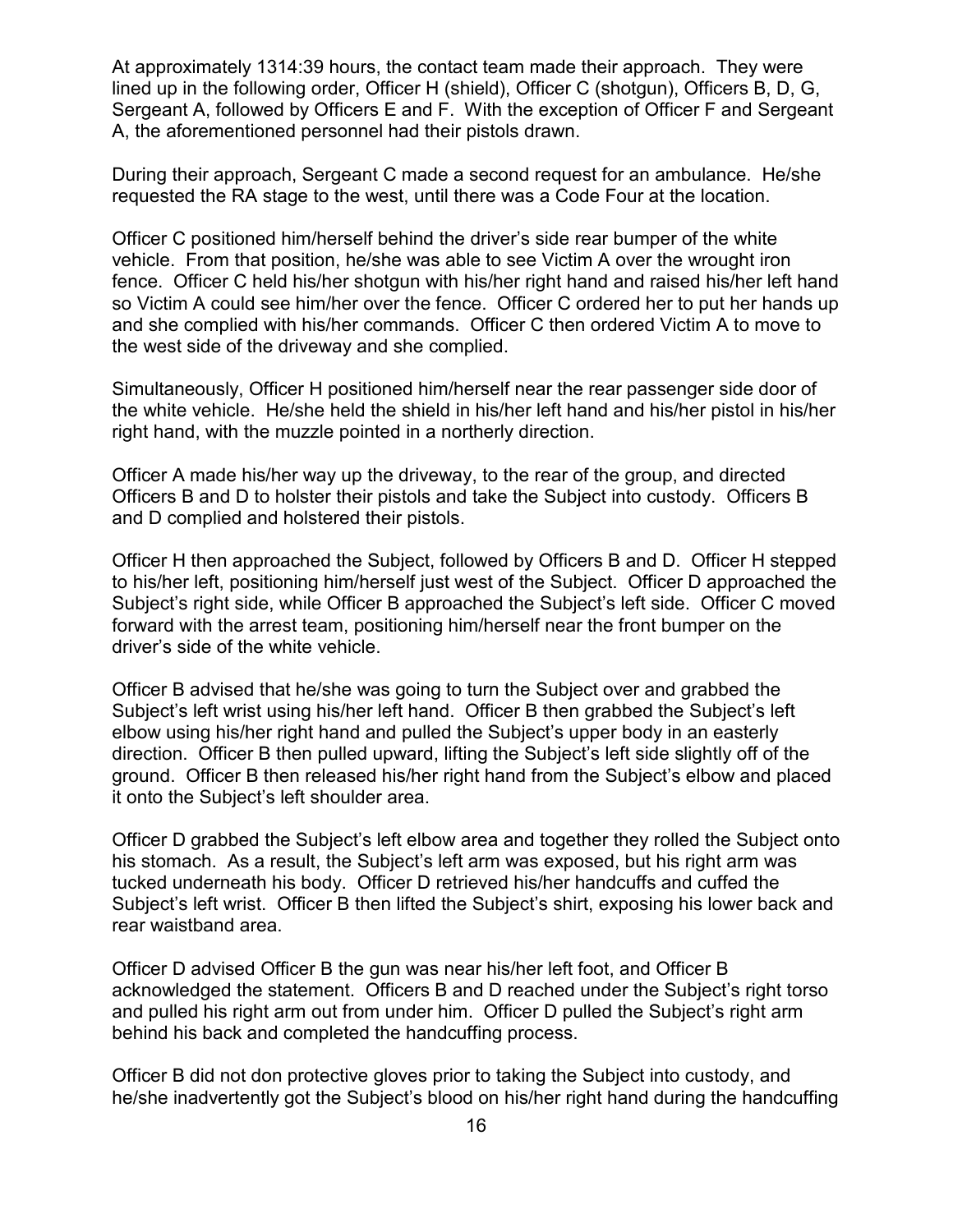process. According to Officer B, he/she considered donning gloves, but did not have any in his/her possession.

Once the Subject was in custody, Officer C walked east, in front of the white vehicle, and joined the front of the contact team. Officers B and D remained with the Subject, while the remainder of the contact team stepped over the Subject and walked north, lining up against the west wall of the residence. Shortly thereafter, Officer F also unholstered his/her pistol. The 40-millimeter launcher was still slung over his/her shoulder, in front of his/her body.

As captured on BWV, Officer B advised Officer D that he/she was going to move the gun away from the Subject. Officer D directed Officer B to leave the gun in place.

As the contact team lined up along the west wall of the residence, Officer C directed Victim A to walk south, in his/her direction; which he/she did. Officer A asked Victim A if anyone else was inside of the residence and she replied that there was not. Officer A asked Victim A where the gun was. Using her left hand, Victim A pointed in the Subject's direction and said, that the Subject had it. Officer A asked Victim A if there were any additional guns in the house and she replied, that there was not.

Sergeant A directed Officer D to remain in place and directed him/her not to move or touch the Subject's handgun. Officer B then informed Sergeant A that he/she had blood on his/her hands. Sergeant C reiterated not to touch the gun and obtained sanitizing wipes for Officer B.

At approximately 1317:04 hours, the contact team approached the front door, which was open. Officer H announced their presence and ordered any occupants to exit the residence. They received no response.

Officer A's BWV captured the contact team approach the door of the residence. At 1317:17 hours, Officer A told Officer H, "Put the shield down, let's make entry." Officer H then put the shield down and the team made entry into the residence. Officer H remained point once he/she was ordered to put the shield down. Officer C, armed with the shotgun, was positioned behind Officer H.

At approximately 1318:20 hours, while searching the residence, Officer C's BWV captured him/her using the barrel of his/her shotgun to push into a pile of blankets that were stored within a closet.

The contact team entered and cleared the premises, and discovered that there were no occupants inside of the location. No supervisor accompanied the search team as it conducted the search of the residence

At approximately 1318:07 hours, Officer A broadcast over simplex that there was a Code Four inside of the residence. Officer A opened the west side of the wrought iron fence, opposite of where the Subject was lying and escorted Victim A to the CP. A review of BWV determined that Officer A broadcast a Code Four approximately one minute prior to the officers completing their search of the premises.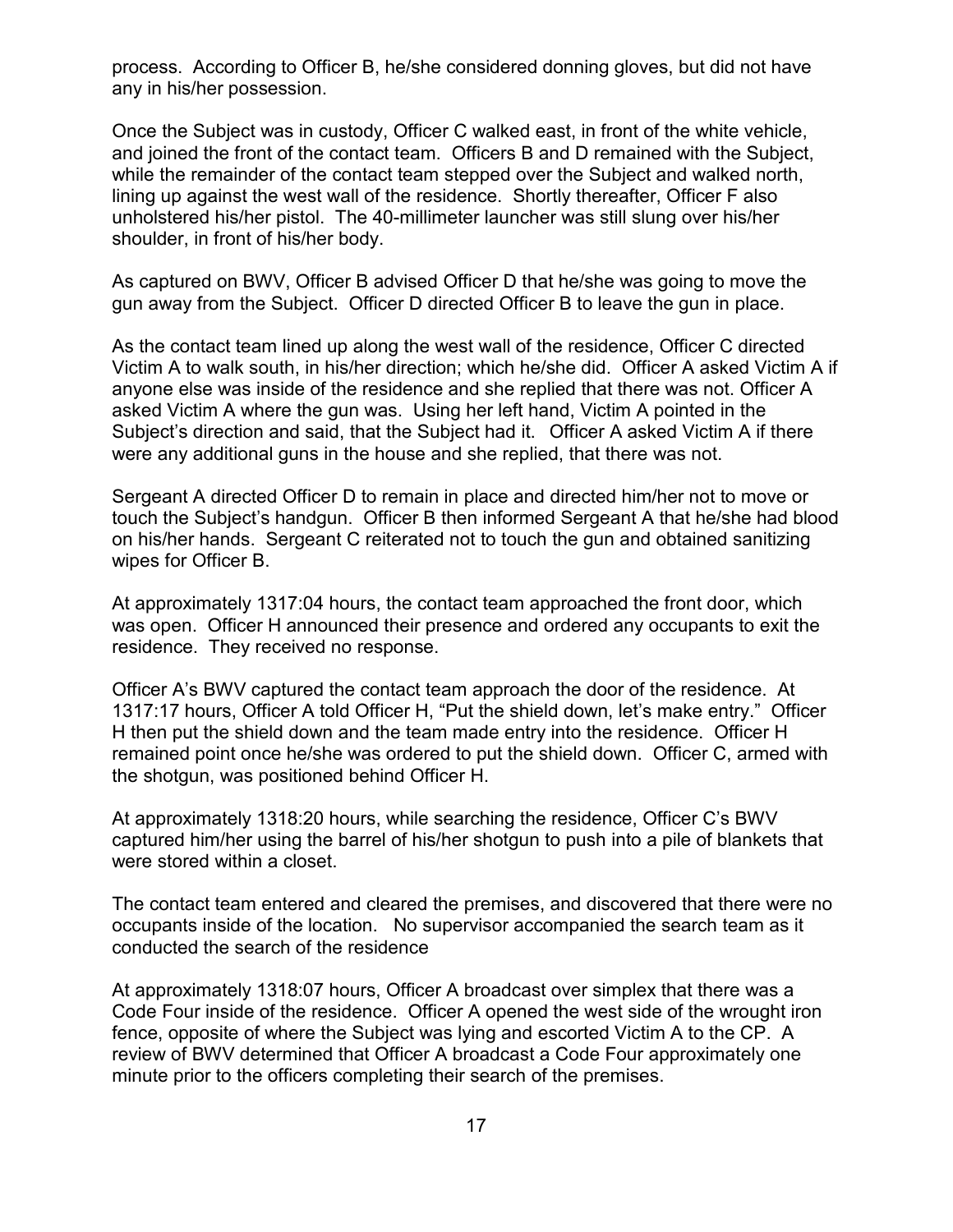At approximately 1322 hours, Los Angeles Fire Department (LAFD), RA arrived at the scene and rendered aid to the Subject. The Subject succumbed to his injuries and was pronounced dead at scene at approximately 1325 hours.

| <b>NAME</b>      | <b>TIMELY BWV</b><br><b>ACTIVATION</b> | FULL 2-<br><b>MINUTE</b><br><b>BUFFER</b> | <b>BWV</b><br><b>RECORDING</b><br>OF ENTIRE<br><b>INCIDENT</b> | <b>TIMELY</b><br><b>DICVS</b><br><b>ACTIVATION</b> | <b>DICVS</b><br><b>RECORDING</b><br>OF ENTIRE<br><b>INCIDENT</b> |
|------------------|----------------------------------------|-------------------------------------------|----------------------------------------------------------------|----------------------------------------------------|------------------------------------------------------------------|
| Sergeant A       | <b>No</b>                              | <b>No</b>                                 | <b>No</b>                                                      | N/A                                                | N/A                                                              |
| Sergeant B       | Yes                                    | <b>Yes</b>                                | Yes                                                            | N/A                                                | N/A                                                              |
| Officer A        | <b>No</b>                              | Yes                                       | No                                                             | N/A                                                | N/A                                                              |
| Officer B        | <b>Yes</b>                             | <b>Yes</b>                                | Yes                                                            | N/A                                                | N/A                                                              |
| Officer C        | <b>No</b>                              | Yes                                       | Yes                                                            | N/A                                                | N/A                                                              |
| Officer D        | Yes                                    | Yes                                       | Yes                                                            | N/A                                                | N/A                                                              |
| Officer E        | <b>Yes</b>                             | <b>Yes</b>                                | Yes                                                            | Yes                                                | Yes                                                              |
| <b>Officer F</b> | Yes                                    | Yes                                       | Yes                                                            | Yes                                                | Yes                                                              |
| Officer G        | <b>No</b>                              | Yes                                       | <b>No</b>                                                      | N/A                                                | N/A                                                              |
| Officer H        | No                                     | Yes                                       | No                                                             | N/A                                                | N/A                                                              |

### **BWV and DICVS Policy Compliance**

#### **Los Angeles Board of Police Commissioners' Findings**

The BOPC reviews each Categorical Use of Force incident based upon the totality of the circumstances, namely all of the facts, evidence, statements and all other pertinent material relating to the particular incident. In every case, the BOPC makes specific findings in three areas: Tactics of the involved officer(s); Drawing/Exhibiting of a firearm by any involved officer(s); and the Use of Force by any involved officer(s). Based on the BOPC's review of the instant case, the BOPC made the following findings:

### **A. Tactics**

The BOPC found Officer A's Tactics to warrant Administrative Disapproval. The BOPC also found Sergeants A and B's and Officers B, C, D, E, F, G, and H's tactics to warrant a Tactical Debrief.

#### **B. Drawing and Exhibiting**

The BOPC found Sergeant B's and Officers B, C, D, E, F, G, and H's drawing and exhibiting of a firearm to be In Policy.

### **C. Lethal Use of Force**

The BOPC found Officers B, C, and D's lethal use of force to be In Policy.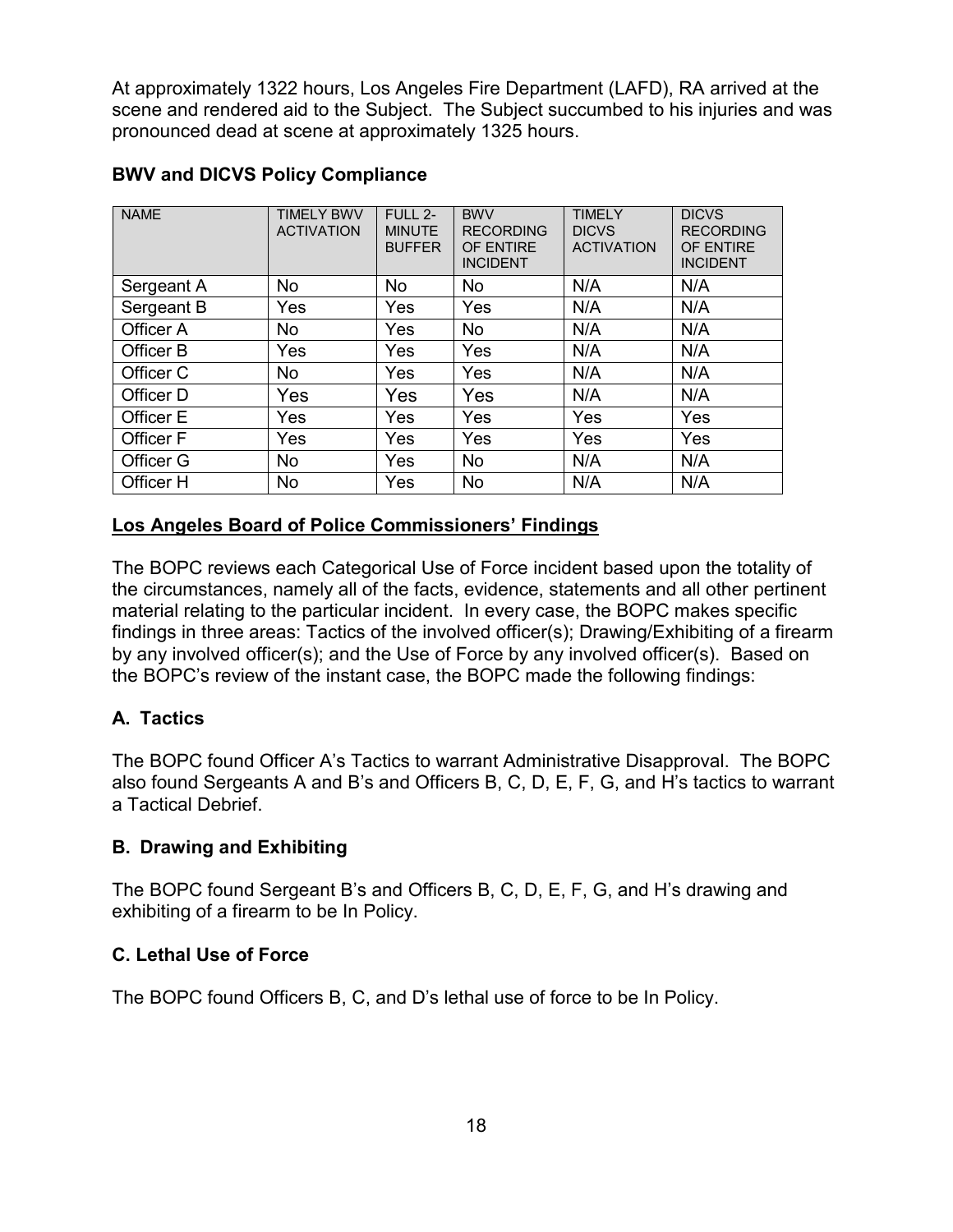# **Basis for Findings**

In making its decision in this matter, the Commission is mindful that every "use of force by members of law enforcement is a matter of critical concern both to the public and the law enforcement community. It is recognized that some individuals will not comply with the law or submit to control unless compelled to do so by the use of force; therefore, law enforcement officers are sometimes called upon to use force in the performance of their duties. It is also recognized that members of law enforcement derive their authority from the public and therefore must be ever mindful that they are not only the guardians, but also the servants of the public. The Department's guiding principle when using force shall be reverence for human life. Officers shall attempt to control an incident by using time, distance, communications, and available resources in an effort to deescalate the situation, whenever it is safe, feasible, and reasonable to do so. As stated below, when warranted, Department personnel may use objectively reasonable force to carry out their duties. Officers may use deadly force only when they reasonably believe, based on the totality of circumstances, that such force is necessary in defense of human life.

Officers who use unreasonable force degrade the confidence of the community we serve, expose the Department and fellow officers to physical hazards, violate the law and rights of individuals upon whom unreasonable force or unnecessary deadly force is used, and subject the Department and themselves to potential civil and criminal liability. Conversely, officers who fail to use force when warranted may endanger themselves, the community and fellow officers." (Special Order No. 4, 2020, Policy on the Use of Force - Revised.)

The Commission is cognizant of the legal framework that exists in evaluating use of force cases, including the United States Supreme Court decision in Graham v. Connor, 490 U.S. 386 (1989), stating that:

"The reasonableness of a particular use of force must be judged from the perspective of a reasonable officer on the scene, rather than with the 20/20 vision of hindsight. The calculus of reasonableness must embody allowance for the fact that police officers are often forced to make splitsecond judgments – in circumstances that are tense, uncertain and rapidly evolving – about the amount of force that is necessary in a particular situation."

The Commission is further mindful that it must evaluate the actions in this case in accordance with existing Department policies. Relevant to our review are Department policies that relate to the use of force:

**Use of De-Escalation Techniques**. It is the policy of this Department that, whenever practicable, officers shall use techniques and tools consistent with Department de-escalation training to reduce the intensity of any encounter with a suspect and enable an officer to have additional options to mitigate the need to use a higher level of force while maintaining control of the situation.

**Use of Force – Non-Deadly**. It is the policy of the Department that personnel may use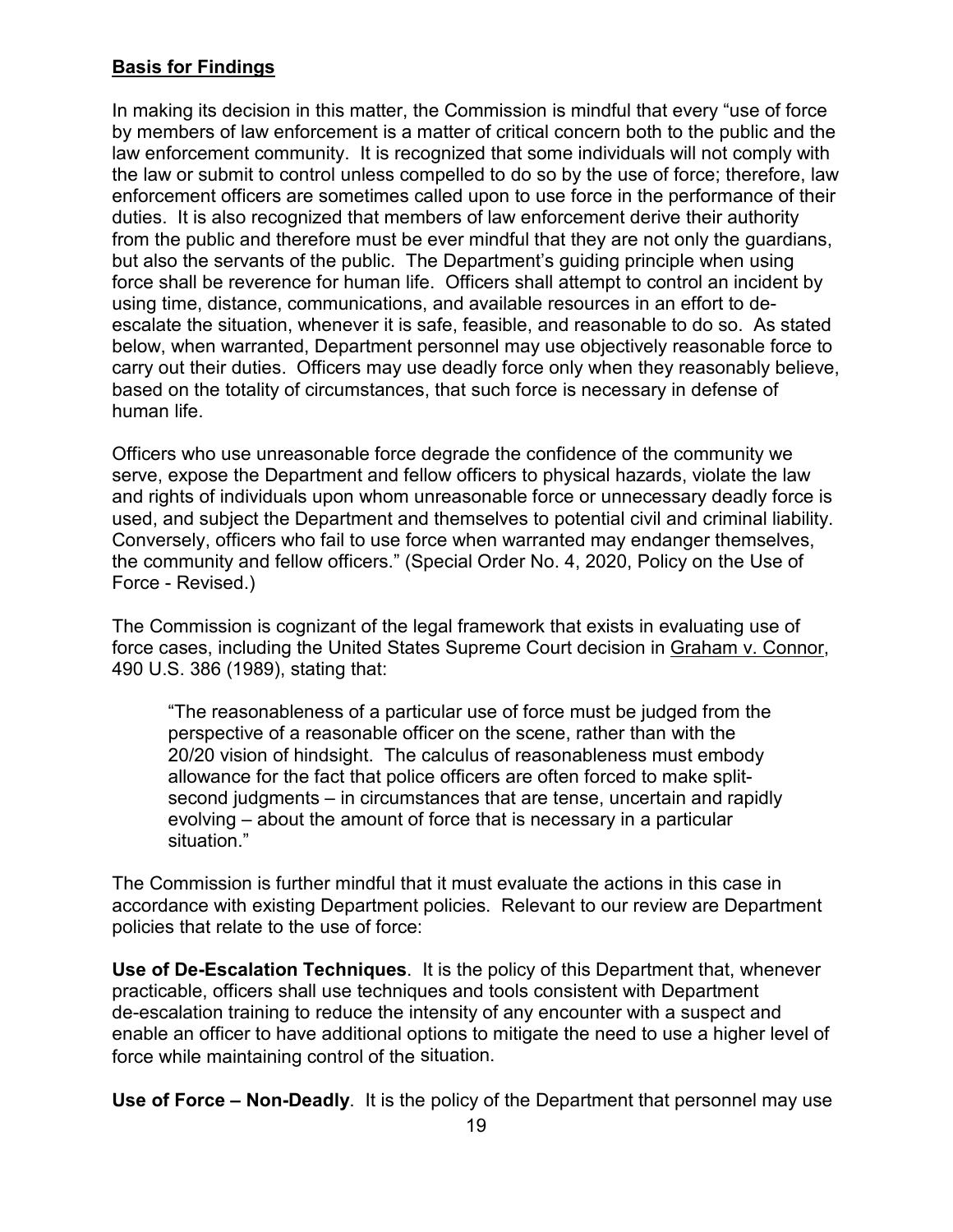only that force which is "objectively reasonable" to:

- Defend themselves;
- Defend others:
- Effect an arrest or detention;
- Prevent escape; or,
- Overcome resistance.

**Use of Force** – **Deadly.** It is the policy of the Department that officers shall use deadly force upon another person only when the officer reasonably believes, based on the totality of circumstances, that such force is necessary for either of the following reasons:

- To defend against an imminent threat of death or serious bodily injury to the officer or another person; or,
- To apprehend a fleeing person for any felony that threatened or resulted in death or serious bodily injury, if the officer reasonably believes that the person will cause death or serious bodily injury to another unless immediately apprehended. Where feasible, a peace officer shall, prior to the use of force, make reasonable efforts to identify themselves as a peace officer and to warn that deadly force may be used, unless the officer has objectively reasonable grounds to believe the person is aware of those facts.

In determining whether deadly force is necessary, officers shall evaluate each situation in light of the particular circumstances of each case and shall use other available resources and techniques if reasonably safe and feasible.

**Note:** Because the application of deadly force is limited to the above scenarios, an officer shall not use deadly force against a person based on the danger that person poses to themselves, if an objectively reasonable officer would believe the person does not pose an imminent threat of death or serious bodily injury to the officer or another person.

**The Department's Evaluation of Deadly Force.** The Department will analyze an officer's use of deadly force by evaluating the totality of the circumstances of each case consistent with the California Penal Code Section 835(a), as well as the factors articulated in Graham v. Connor. (Special Order No. 4, 2020, Policy on the Use of Force - Revised.)

An officer's decision to draw or exhibit a firearm should be based on the tactical situation and the officer's reasonable belief that there is a substantial risk that the situation may escalate to the point where deadly force may be justified. (Los Angeles Police Department Manual.)

# **A. Tactics**

### Tactical De-Escalation Techniques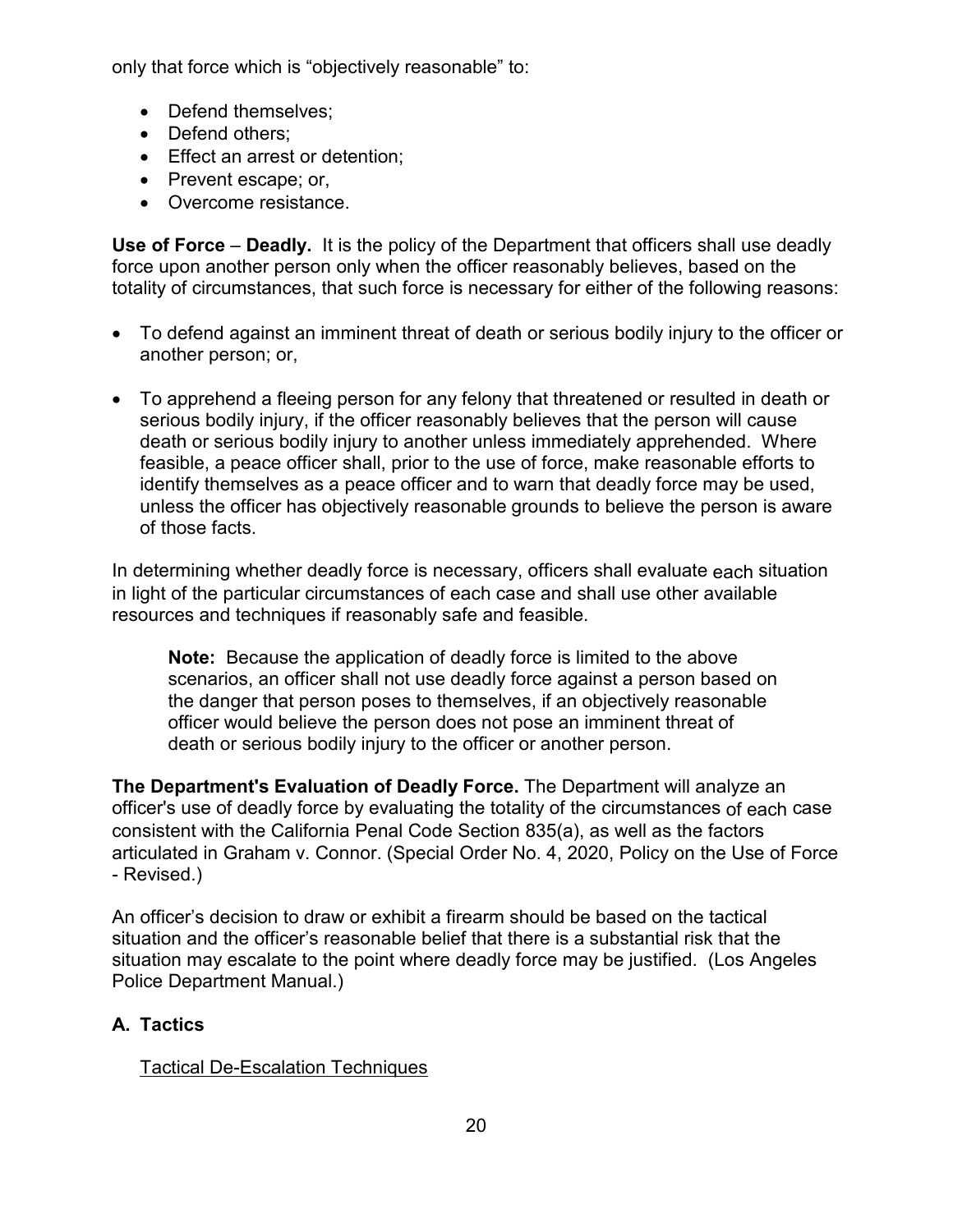- **P**lanning
- **A**ssessment
- **T**ime
- **R**edeployment and/or Containment
- **O**ther Resources
- **L**ines of Communication (Los Angeles Police Department, Use of Force Tactics Directive No. 16, Tactical De-Escalation Techniques, October 2016).

Tactical de-escalation does not require that an officer compromise his or her safety or increase the risk of physical harm to the public. De-escalation techniques should only be used when it is safe and prudent to do so.

**Planning** – Officers A and B were the first officers to arrive at the scene of a radio call of an assault with a deadly weapon in which the Subject was armed with a handgun. Additionally, the call was upgraded to a possible shooting in progress during their response. Officers A and B independently stated that they have discussed tactics, particularly relevant to this situation, and previously discussed broadcasting pertinent information to the responding units upon arrival. Upon arrival, Officers A and B spoke with the witnesses in an attempt to gain information regarding the situation. Officers A and B learned the Subject was armed with a handgun, had fired the handgun, and was not allowing Victim A to leave the residence.

Southeast Patrol Division Officers C, D, E, F, G, H, I, J, K, and L along with Sergeants A, B, C, and D responded to the location to assist with the incident. Officers C and D discussed the comments of the call as they responded to the location, discussed tactics and scenarios, and the designation of lethal and lesslethal options. When Officers C and D arrived at scene, Officer C retrieved his/her shotgun based on the comments of the call, which indicated there was a victim involved and shots had been fired. Officer C positioned him/herself behind the southeast corner of pillar at the end of the driveway of the location for cover. Officers E and F arrived at scene within seconds of Officers C and D. Officer F observed Officer C retrieve his/her shotgun and obtained a 40mm LLL to have a less-lethal force option available. Officers E and F then met with the other officers who were near the driveway of the location. The officers met with Officers A and B and were briefed on the incident.

Sergeant A was the first supervisor to arrive at scene and assumed the role of the IC. Sergeant A met with the officers who were at scene and was briefed by onscene officers regarding the information that was obtained regarding the Subject and the tactical situation. Sergeant A developed a tactical plan and communicated with the officers designated as the contact team consisting of Officers B, C, D, E, F, G, and H. Sergeant A indicated that roles were established for each officer and they discussed the possibility of a rapid deployment/entry situation. Sergeant A directed Officer H to retrieve a ballistic shield from his/her vehicle. Officer H deployed the ballistic shield and took a position beside Officer C who was utilizing a pillar as cover for the contact team.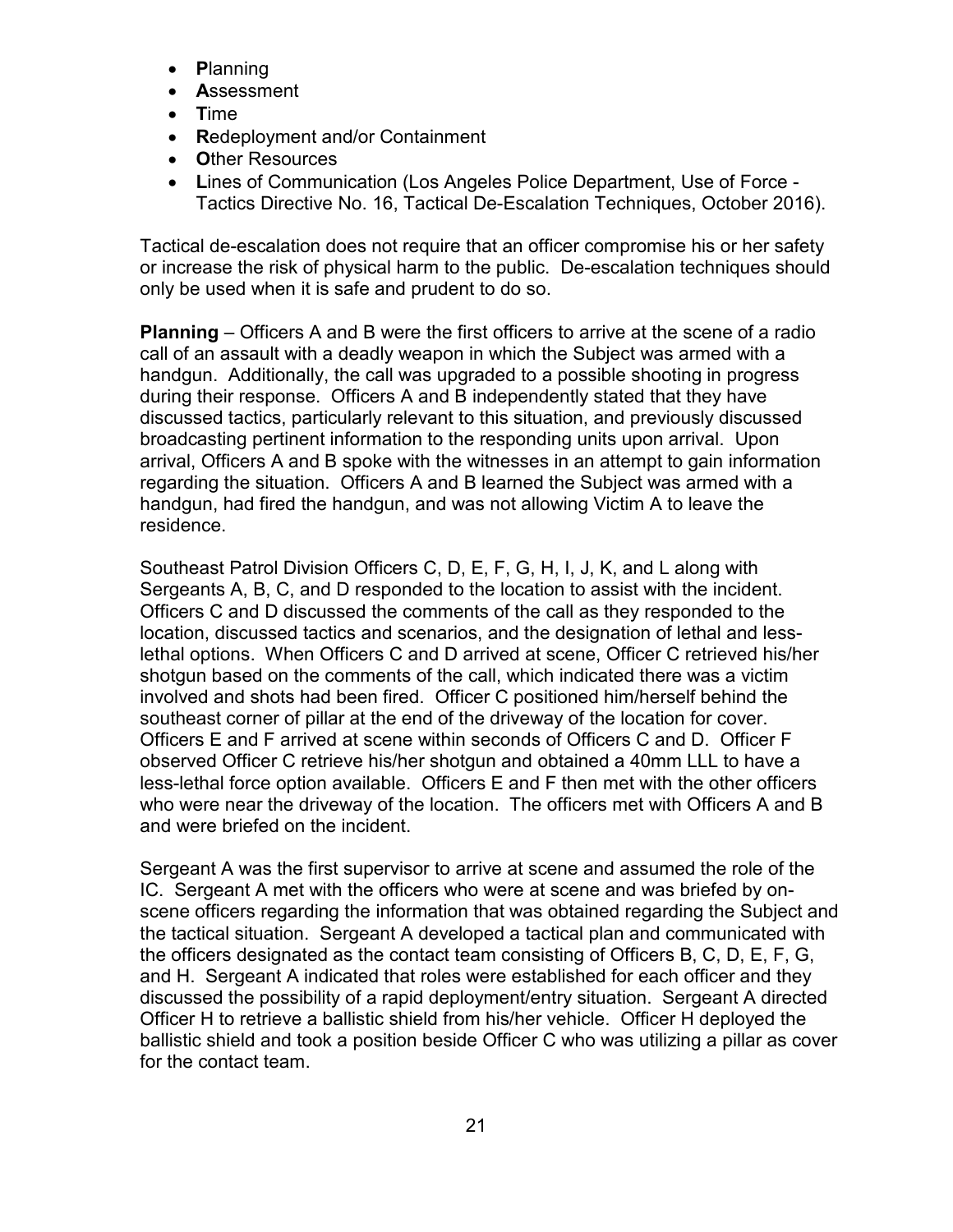Officer E and Sergeant A formulated a plan in the event that shots were fired within the residence. Sergeant A stated that they needed to put a contact team together to go downrange. The officers stacked up at the end of the driveway and formulated a tactical plan to take the Subject into custody if the Subject surrendered or if he began to discharge his handgun. Sergeant A advised Officer C if shots were heard inside of the residence, Officer H would approach first with the ballistic shield, followed by Officer C. According to Sergeant A, he/she told the officers if there were any shots being fired from inside the location, they would move toward the target location and utilize a rapid entry or a rapid deployment.

Sergeant B was the second supervisor to arrive at the scene. Upon his/her arrival, Sergeant B began to assess the scene and the tactical situation. Sergeant B attempted to communicate with the Air Unit to determine if there was proper containment of the location. Sergeant B received information regarding the incident by Sergeant A and on scene officers. After conferring with Sergeant B, Sergeant A informed Sergeant B that he/she would assume the role of the IC. Sergeant B began to communicate and assist Sergeant A with coordinating the tactical situation, advised him/her that a CP and outer containment need to be established, and that officers should don their ballistic helmets due to safety concerns. Sergeant B in conjunction with Sergeant C who had arrived, established a CP. Sergeant B continued to attempt to communicate with the Air Unit and secure containment of the outer perimeter of the location.

The BOPC noted that the officers should have been more aware of their surroundings and utilization of cover. Although the officers had cover, it would have been preferred that they identify the need to utilize more sufficient cover to protect themselves against gunfire. The officers on the contact team identified the need to utilize cover, however, there were minimal options in the area that the contact team of officers were deployed at. The contact team of officers were partially exposed and vulnerable to gunfire. The only cover utilized by the contact team of officers who were closest to the location were a brick pillar, a ballistic shield, and a palm tree. The area the officers were deployed at did not provide them optimal protection.

After Officer A had been communicating with the Subject and made multiple efforts to persuade the Subject to surrender for approximately 20 minutes, officers were provided minimal time to form tactical plans and utilized the resources and tools at their disposal. The Subject exited his residence, walked towards officers while armed with a handgun, then pointed it in the officers' direction, subsequently leading to an OIS.

The BOPC acknowledged that the tactical situation was dynamic, emotional, rapidly evolving, and compounding, which did not allow sufficient time for thorough tactical planning by the officers on scene or to have SWAT resources respond in time. The BOPC considered that the officers on scene throughout the incident were forced to react quickly without the opportunity to devise detailed tactical plans as the incident involved a barricaded suspect while SWAT was contacted. However, the BOPC was critical of the officers' tactical plan with regards to barricaded suspects. The BOPC was critical of Sergeant A's directions and planning. The BOPC opined that Sergeant A and the other officers should have been clearer formulating a tactical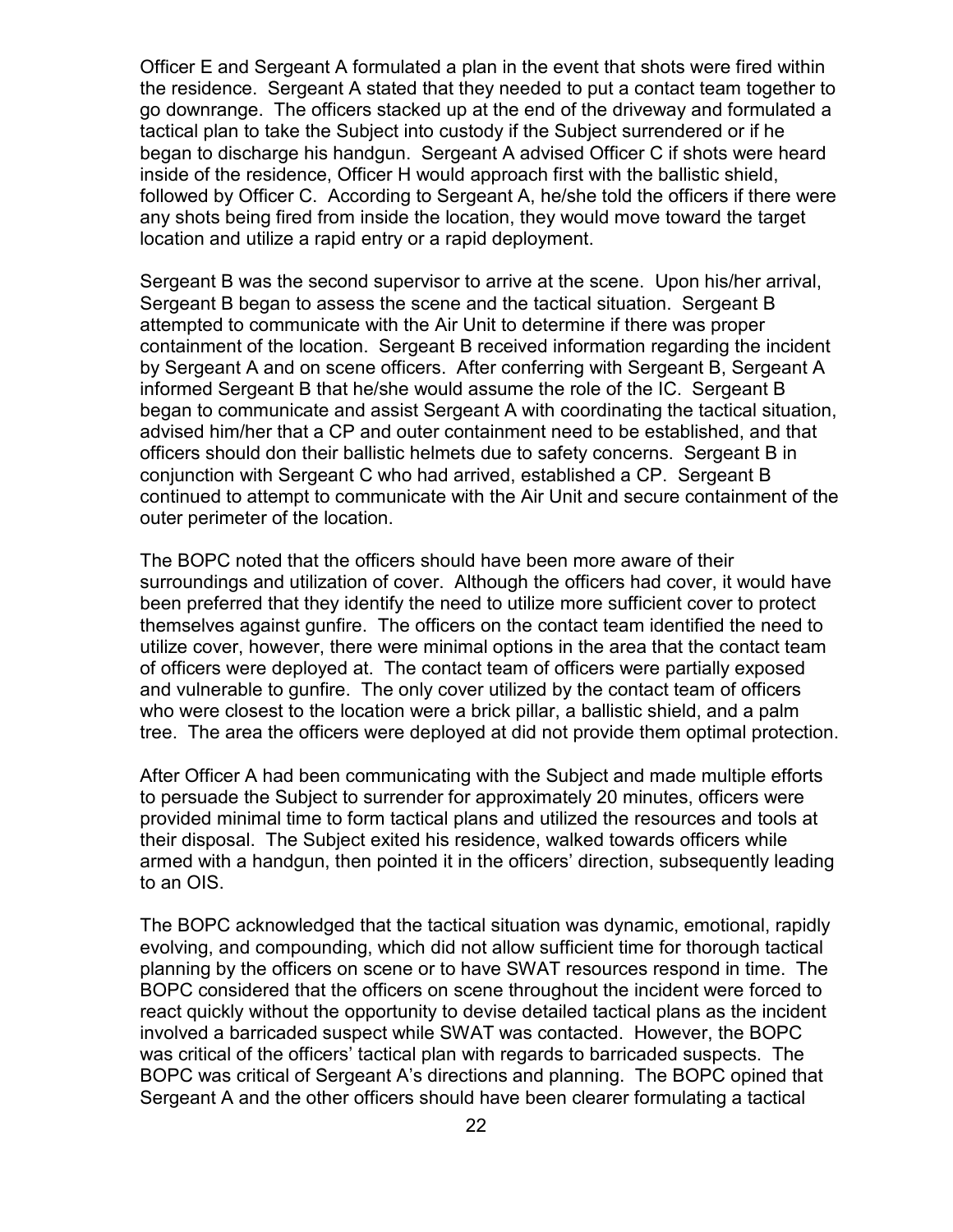plan and roles to evacuate the nearby residences, should have considered the option to begin citizen evacuations, and develop a clearer plan in the event that the Subject exited the residence.

At the conclusion of the OIS, Officer A formulated a tactical plan to take the Subject into custody. Officer A advised the officers of their roles as well as where they should move prior to making the approach. As the team approached the Subject, Officer A continued to direct officers to potential threats while Sergeant A provided supervisory oversight. The officers took the Subject into custody and an RA was requested to provide medical aid to the Subject.

The BOPC opined that Officer A demonstrated a senior officer's ability in command and control of the incident. Officer A gave his/her directions in a calm, clear manner which assisted in the officers' ability to formulate a plan and keep a visual on the area of the Subject's residence.

Once the Subject was handcuffed, the contact team continued to the residence and the Subject exited from and conduct a warrantless search of the interior in an effort to ascertain if there were any victims that needed medical attention. Officer G utilized lines of communication by advising his/her partner to make an announcement at the residence prior to conducting the search.

**Assessment** – Officer A continued to de-escalate the situation and assess throughout the incident. Officer A first spoke to Witnesses D and E to obtain as much information as quickly as possible, including the Subject's mental state, and did this while also multi-tasking to coordinate a perimeter and communicate with a contact team. Officer A also assessed the tactical situation and relocated the witnesses to the CP once additional units arrived and he/she was free to do so. Sergeant A arrived at the scene of a tactical situation that was chaotic and uncertain. Sergeant A obtained information from the officers at scene and continued his/her assessment. Sergeant A communicated with the officers at scene and continuously assessed the tactical situation by recognizing that there was a barricaded suspect with a hostage in an elevated position of advantage. Officer C assessed the tactical situation and took point with his/her shotgun behind cover that gave him/her a clear view of a pedestrian gate leading to the Subject's residence. Officer H assessed and recognized that officers needed more cover as he/she took a position beside Officer C with a ballistic shield to provide additional cover.

The officers on the contact team assessed the incident and identified the need to utilize cover; however, there were minimal options in the area the contact team of officers were deployed at. The contact team of officers were partially exposed and vulnerable to gunfire. The only cover utilized by the contact team of officers who were closest to the location were a brick pillar, a ballistic shield, and a palm tree. The area the officers were deployed at did not give them optimal protection and redeployed as the Subject exited his residence. The BOPC noted that the officers should have been more aware of their surroundings and utilization of cover. Although the officers had cover, it was preferred that they identify the need to utilize more sufficient cover to protect themselves against gunfire.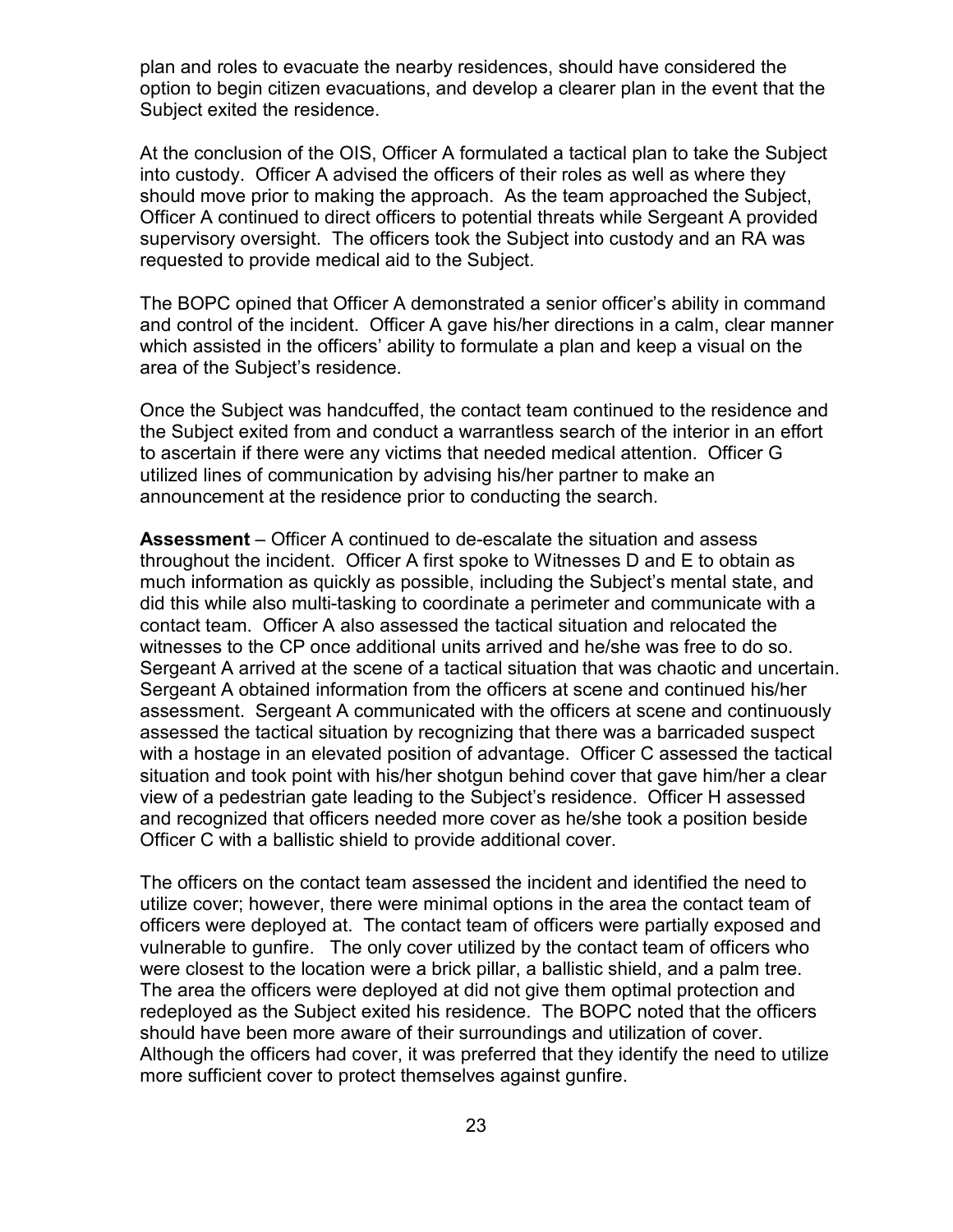Sergeant B was the second supervisor to arrive at the scene. Upon his/her arrival, Sergeant B began to assess the scene and the tactical situation. Sergeant B attempted to communicate with the Air Unit to determine if there was proper containment of the location. Sergeant B received information regarding the incident by Sergeant A and on scene officers. Sergeant A informed Sergeant B that he/she would assume the role of the IC. Sergeant B began to communicate and assist Sergeant A with coordinating the tactical situation, advised him/her that a CP and outer containment need to be established, and that officers should don their ballistic helmets due to safety concerns. Sergeant B in conjunction with Sergeant C, established a CP. Sergeant B continued to attempt to communicate with the Air Unit to assess the incident and secure containment of the outer perimeter of the location.

Sergeants A and B continuously assessed the incident and communicated with each other in addition to providing direction to the officers at scene and provide supervisory oversight of the officers' tactics. Sergeant A contacted Lieutenant A and provided him/her with the Subject's information, an overview of the incident, and requested that he/she notify SWAT. Lieutenant A advised Sergeant A to continue verbalizing with the Subject and informed Sergeant A that he/she would notify SWAT.

Although the Subject was barricaded and contained, officers were provided minimal time to form tactical plans and utilize the resources and tools at their disposal. The Subject exited his residence and walked towards officers while armed with a handgun, then pointing it in officers' direction subsequently leading to an OIS. The officers quickly assessed the imminently dangerous situation they were confronted with.

**Time** – All personnel at scene, including Officer A and Sergeant A, attempted to use time to de-escalate the incident.None of the officers at scene rushed into the Subject's location, nor did they move from their positions towards the Subject once he exited his residence. From the time Officers A and B arrived, to the moment officers discharged their weapons approximately 25 minutes transpired.

Officer A was constantly communicating with the Subject during the majority of the time he/she was at scene. During the time Officer A was communicating with the Subject, Officer A attempted to establish rapport with him as Officer A made multiple requests for the Subject to comply and surrender while emphasizing to the Subject that he needed to leave the gun in his residence. The Subject advised Officer A he would exit his residence several times during the duration of the communication with Officer A. However, the Subject did not exit his residence until approximately 20 minutes after Office A began speaking with the Subject.

When the Subject exited his residence, he was armed with a handgun with Victim A following behind him. The Subject's unpredictable behavior created a dynamic and evolving tactical scenario in which officers were required to adapt their tactics to the Subject's actions. Although the Subject was barricaded and contained, officers were provided minimal time to form tactical plans and utilize the resources and tools at their disposal. The Subject exited his residence and walked towards officers while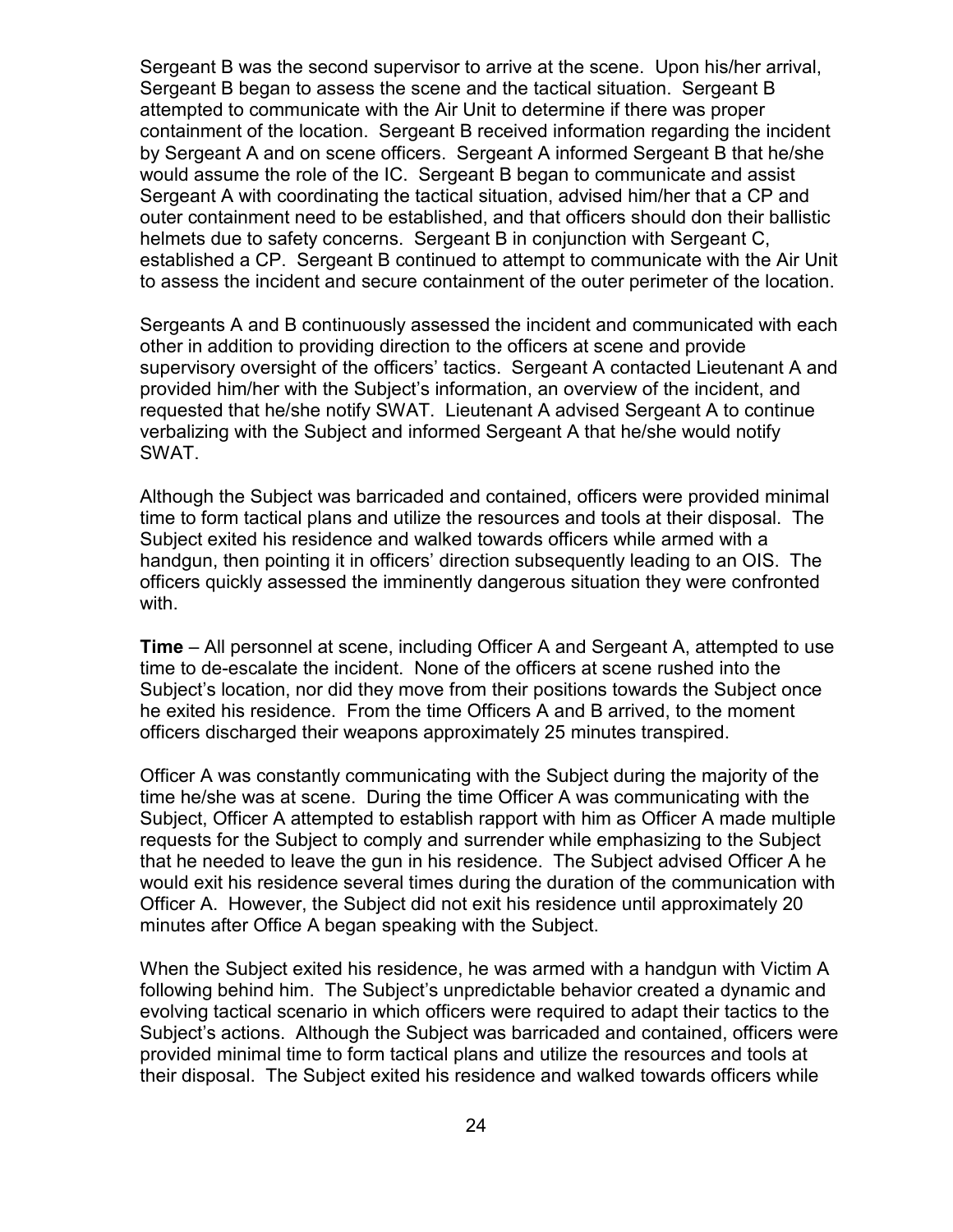armed with a handgun, then pointing it in officers' direction, subsequently leading to an OIS. The officers made immediate decisions based on the Subject's actions.

Sergeant A contacted Lieutenant A and advised him/her of the status of the incident and communication with the Subject. Lieutenant A advised Sergeant A to continue verbalizing with the Subject and informed Sergeant A that he/she would notify SWAT. The OIS occurred as Lieutenant A was in the process of making a notification to SWAT.

The BOPC considered the investigation and determined that approximately 25 minutes had elapsed from when Officers A and B arrived, to the moment the Subject exited his residence. Although Lieutenant A was in the process of contacting SWAT, there would not have been time for SWAT resources to respond and assume tactical operations. The BOPC also noted that the tactical situation was dynamic, emotional, rapidly evolving, and compounding, which did not allow sufficient time for thorough tactical planning by the officers on scene or to have SWAT resources respond in time. The officers' obligation to the public and community's safety was clear. The BOPC opined that the tactical situation was constantly evolving based on the Subject's unpredictable behavior, in which he shot at Witness D, barricaded himself, and held Victim A in the residence against her will. Multiple times during the incident, it appeared that the Subject was going to surrender to officers. This postponed the initiation of additional barricaded suspect procedures, such as the evacuation of residences, as the officers expected the Subject to surrender.

**Redeployment and/or Containment** – According to the FID investigation, Officer A walked east on the north sidewalk and positioned him/herself on the east side of the property where the Subject was located. As he/she repositioned him/herself, Officer A requested three additional units; one to respond to the east side of the residence, and one to cover the west side.

Officer B informed Officers A and C that the Subject's residence was the third door north, on the west side of the property. Officers A, B, and C then redeployed onto the sidewalk, to the west side of the property. As Officer C made his/her way west, he/she observed a brick pillar, just west of end of the driveway, and decided to utilize it as cover.

With the assistance of the Air Unit, responding officers were directed to a street north of the location and to other areas of containment. The officers at scene were aware that the Subject was armed, had a hostage, and that he had shot at least once already. The officers at scene maintained their distance from the residence and the Subject in order to maintain containment and to provide themselves a tactically advantageous position. The officers at scene maintained containment and kept visual contact of the Subject's residence in an effort to minimize the danger to the surrounding community members and other officers.

The BOPC noted that choosing to not contain the Subject could have allowed him to flee and pose a greater danger to the public or officers. The incident did not afford the officers the option to disengage. The officers had knowledge that the incident involved a hostage and were aware of the urgency, dynamic, and critical elements of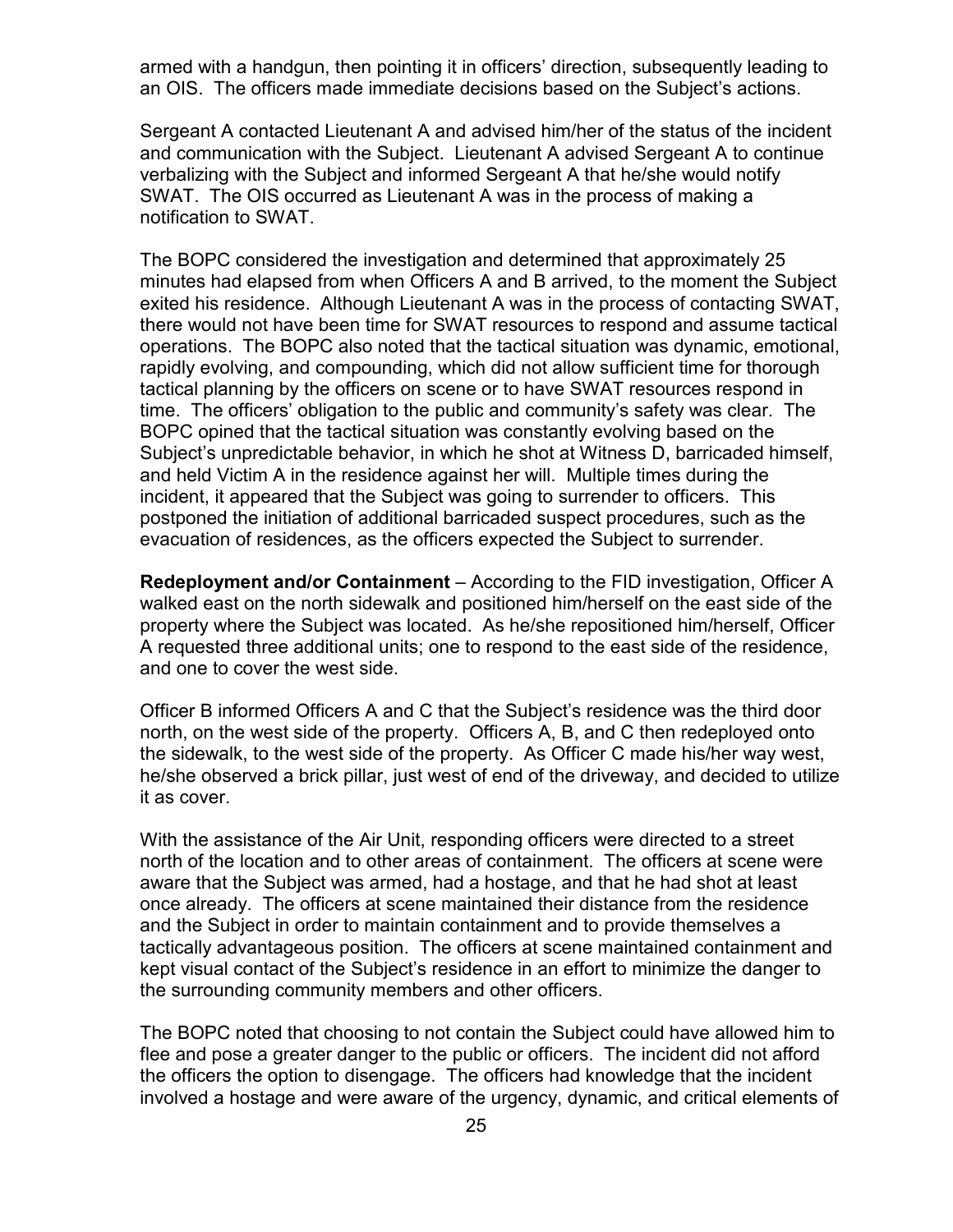the incident. Instead of surrendering and leaving the handgun in his residence, the Subject chose to advance towards the officers while armed with a handgun. Officer C ordered the Subject to stop as he/she continued to approach the officers while pointing a handgun in their direction, subsequently leading to an OIS.

The BOPC also noted, considering the totality of the circumstances of the hostage situation, that it was unreasonable for officers to redeploy or disengage from their positions. Due to the Subject's unpredictable behavior, officers adapted their tactics and positions and chose the most advantageous positions afforded them in the short time they had to make their tactical decisions.

**Other Resources** – An Air Unit was requested to respond to the scene to assist as officers were responding to the location. Upon arrival, Officer A requested additional units and assisted in coordinating containment of the location.

Officer H utilized other resources when he/she retrieved the ballistic shield after being directed to do so by Sergeant A. Officer G utilized other resources when he/she and Officer F retrieved ballistic helmets.

Sergeant A notified Lieutenant A, of the circumstances of the barricaded hostage situation. Sergeant A provided Lieutenant A with the Subject's information, an overview of the incident, and requested he/she notify SWAT. Lieutenant A advised Sergeant A to continue verbalizing with the Subject and informed him/her he/she would notify SWAT. The OIS occurred as Lieutenant A was in the process of making a notification to SWAT.

The BOPC considered that the tactical situation unfolded quickly and was dynamic, which did not allow time for SWAT resources to be requested and respond. The BOPC noted the officers utilized many of the resources they had at their disposal during the chaotic and dynamic encounter.

**Lines of Communication –** Officer A met with Witnesses D and E and established verbal communications with the Subject via cellular phone as the contact team of officers in front of the residence set up near the brick pillar at the end of the driveway. Officer A established rapport with the Subject and attempted to deescalate the situation by attempting to persuade the Subject to surrender himself to officers and to leave his handgun in his residence. In establishing the lines of communication, Officer A strongly demonstrated the Department's guiding principle of Reverence for Life. In addition to attempting ruses to attempt to persuade the Subject to surrender peacefully, Officer A was heard speaking empathetically throughout his/her dialogue with the Subject, while continuously encouraging him to leave the handgun in his residence and surrender to the police. After Officer A made several requests to the Subject to convince him to surrender, the Subject told Officer A he was going to exit his residence. Officer A approached the contact team and advised them that the Subject agreed to come out. While the officers waited, the contact team communicated with each other and discussed tactical scenarios and optimal locations to take the Subject into custody. However, the Subject did not exit the residence during that time. In addition to not surrendering, the Subject would not allow Victim A to open the door and/or exit the residence. Officer A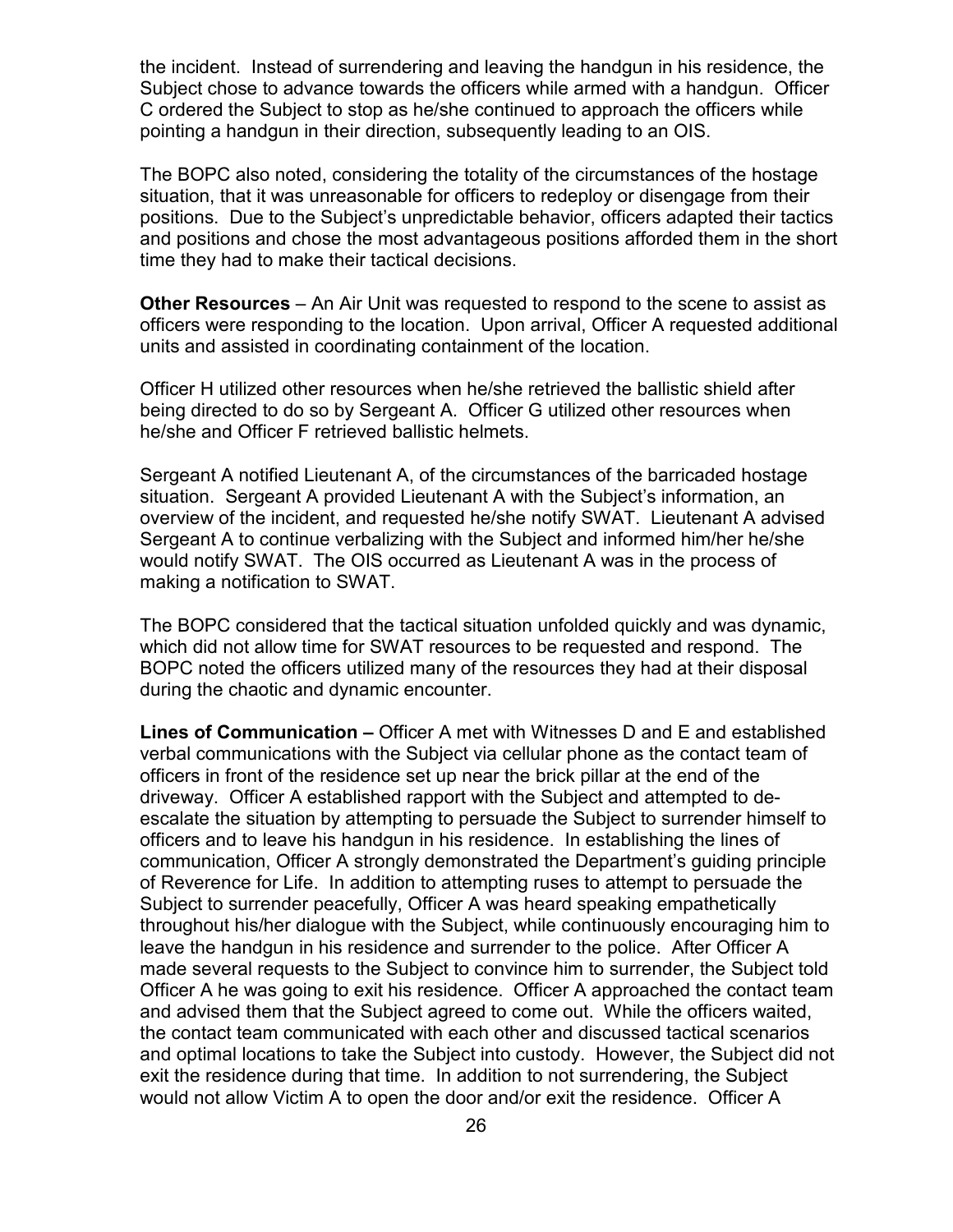continued his/her efforts to persuade the Subject to surrender and leave his handgun in his residence. The Subject refused to surrender and leave his handgun in his residence.

The Air Unit arrived overhead began communicating with the officers at scene and coordinated containment. TFO A communicated and coordinated with the officers at scene and exchanged periodic updates. The Air Unit provided pertinent information to the officers regarding the tactical situation and the Subject's actions.

Sergeant B asked Sergeant A if he/she was the IC and offered to assume the responsibility. Sergeant A informed Sergeant B that he/she would maintain his/her role as the IC. Sergeant B advised Sergeant A that someone needed to declare the role of IC. Sergeant A subsequently broadcast to the Air Unit on simplex, identifying him/herself as the IC. Sergeant B began communicating with Sergeant A. He/she advised him/her that their inner containment was set; however, outer containment and the CP still need to be set up. In addition, Sergeant B advised Sergeant A that the contact team needed to don their ballistic helmets. Officer A informed Sergeant B the Subject would not allow Victim A to open the door and/or exit the residence and verified that she was being held hostage. Sergeants B and C decided to set up a CP to the west of the residence.

Upon his/her arrival, Officer A established lines of communication with the Air Unit that arrived overhead shortly after. The Air Unit communicated with additional responding officers and coordinated containment. Additionally, Officer A established lines of communication with the Subject by utilizing a cellular phone to de-escalate the encounter and attempt to resolve in the incident in a peaceful, nonconfrontational manner. The Subject refused to surrender and leave his handgun in his residence.

Sergeant A notified Lieutenant A of the circumstances of the barricaded hostage situation. Sergeant A provided Lieutenant A with the Subject's information, an overview of the incident, and requested he/she notify SWAT. Lieutenant A advised Sergeant A to continue verbalizing with the Subject and informed him/her that he/she would notify SWAT. The OIS occurred as Lieutenant A was in the process of making a notification to SWAT.

The Subject exited his residence and walked toward officers while armed with a handgun, then pointed it in officers' direction, subsequently leading to an OIS. Officer C informed the officers near him/her that he/she observed the Subject when he/she exited the residence and walked out from the pedestrian gate. Officer C communicated with the Subject and ordered him to "drop it," referring to the Subject's handgun, and indicated to the other officers, "Gun. Gun."

Immediately following the OIS, the officers communicated that the Subject was down and needed to be handcuffed. Sergeant A and Officer A formulated a tactical plan to take the Subject into custody. The contact team approached the Subject and handcuffed him. After the Subject was handcuffed, Officer E and Sergeant C both requested a RA to respond for injuries sustained during the OIS. Officer A maintained communication with the other officers on scene and designated officers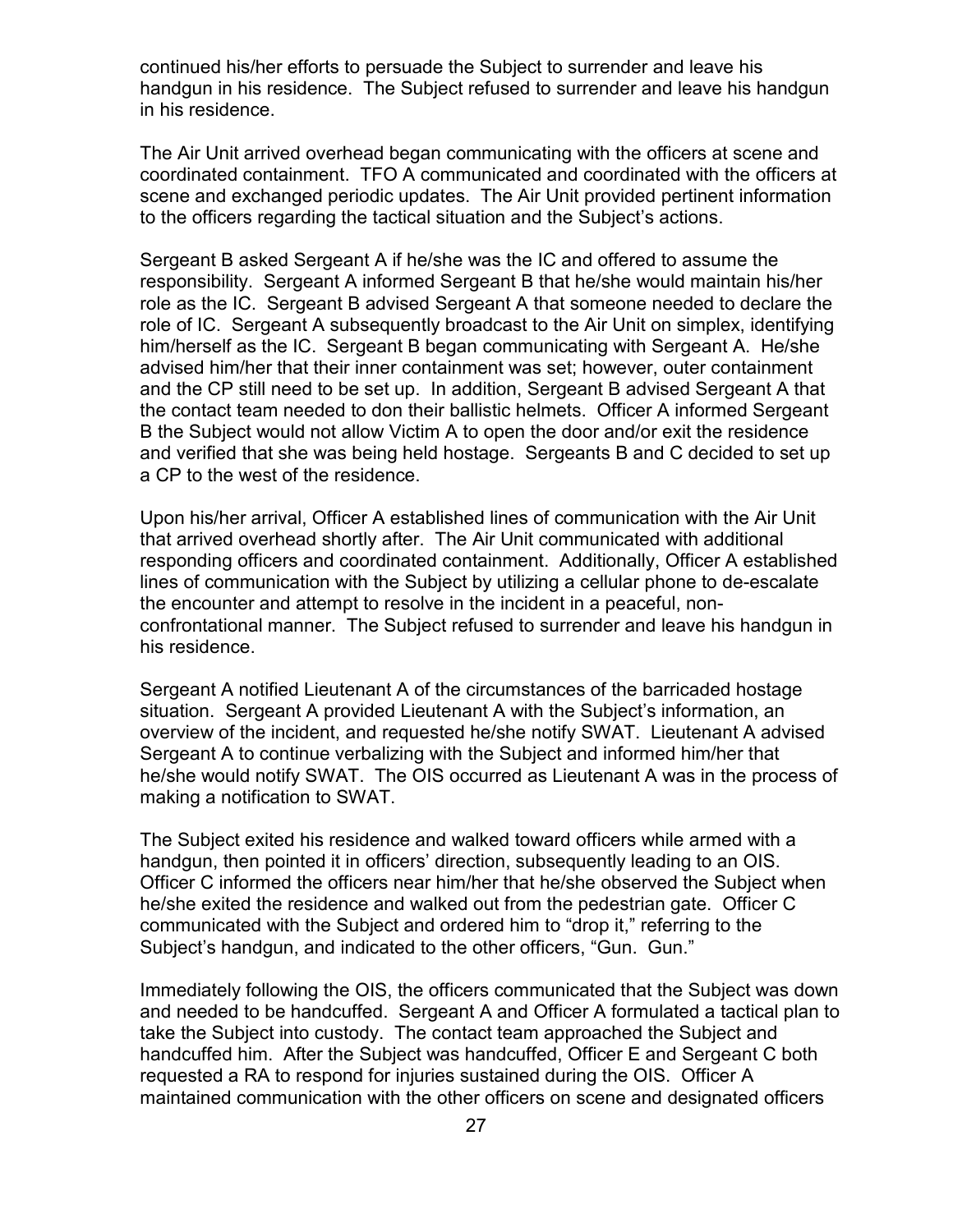on the contact team to be an arrest team. Sergeant A provided supervisory oversight of the contact and arrest team as they approached the Subject.

After the Subject was handcuffed, the contact team continued to the residence the Subject exited to conduct a warrantless search of the interior in an effort to ascertain if there were any victims that needed medical attention. Officer G used lines of communication by advising his/her partner to make an announcement at the residence prior to conducting the search.

The BOPC noted that officers' lines of communication were adequate. The BOPC considered the incident was dynamic, emotional, and rapidly evolving. The BOPC would have preferred that Sergeant A provide more active oversight and communicated with officers with clearer directions with regard to tactical planning.

- During its review of this incident, the BOPC noted the following tactical considerations:
	- **1. Required Equipment – TASER** (Substantial Deviation, without justification Officer A)

The FID investigation revealed that Officer A was not equipped with a TASER on his/her person at the time of the incident. Officer A was not personally assigned a TASER and according to the Kit room Inventory Tracking System (KITS) for that date, Officer A did not check out a TASER from the Kit room. Southeast Area conducted an audit on the availability of TASERs for check out by personnel on the morning of May 14, 2020, the date of this incident, and concluded there were 10 TASERs available for Officer A to check out from the Southeast Area Kit room.

In this case, the BOPC considered Officer A was not equipped with a TASER and did not check out a TASER from the Southeast Area Kit room, which limited the available force options to him/her when he/she and Officer B arrived at the ADW with a gun radio call location, as well as during any further field operations. The BOPC noted that although Officer A took on a communication role in this incident, it is the Department's expectation that officers are equipped with their less-lethal force options.

The BOPC would have preferred that Officer A, as a senior officer and the first responding unit on scene, adhere to the Department's standard and expectation of having all available force options to deal with various tactical situations. Though the BOPC acknowledges that Officer A took on a communications role which placed him/her in a position in which it was unlikely for him/her to utilize his/her TASER in this particular incident, the BOPC's expectation of all uniformed officers working a field assignment, is to have all required force options available to them in the event they are required during all field incidents.

Based on the totality of the circumstances, the BOPC determined that Officer A's lack of having a TASER on his/her person was a substantial deviation, without justification, from approved Department tactical training.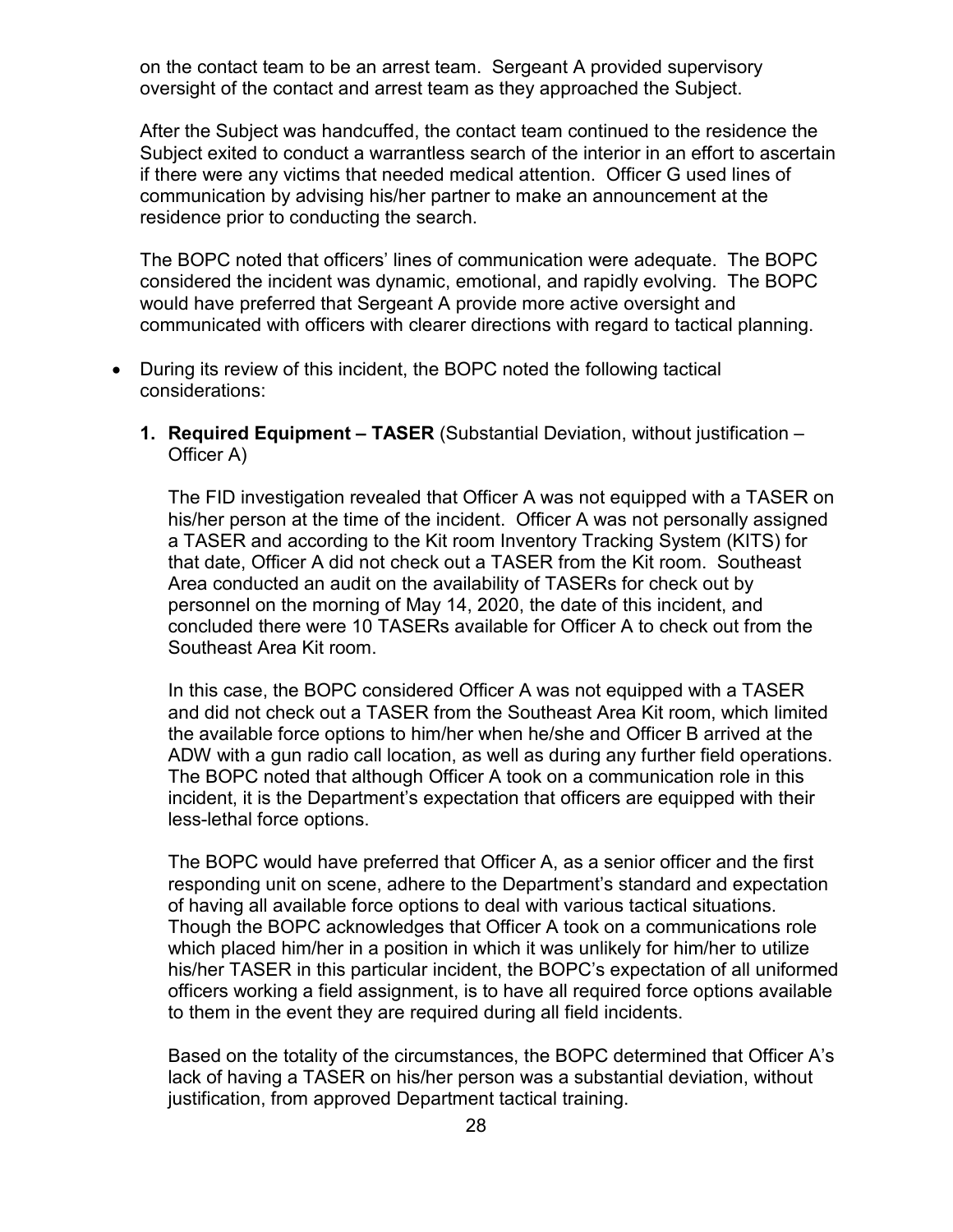The investigation also determined that Officer A was also not equipped with OC spray or a Hobble Restraint Device (HRD) on his/her person.

#### **2. Tactical Planning/Communication**

Operational success is based on the ability of officers to effectively communicate during critical incidents. Officers, when faced with a tactical incident, improve their overall safety by their recognition of an unsafe situation and by working together collectively to ensure a successful resolution. A sound tactical plan should be implemented to ensure minimal exposure to the officers, while keeping in mind officer safety concerns.

The BOPC considered that Officers A and B did not discuss contact and cover roles while enroute to the radio call. However, they had worked together for approximately two to three months and according to Officer B, had discussed various tactical concepts and strategies, including contact and cover roles during their prior shifts. The BOPC noted that though contact and cover roles may not have been discussed on the date of the incident, it was clear that Officer B, who was a probationary officer at the time, allowed the senior officer, Officer A, to take the lead on tactics and adjusted his/her role based on the tactical situation.

Additionally, Sergeant A was the first supervisor to arrive at scene and assumed the role of the IC. Additionally, he/she declared him/herself the IC and was briefed by on scene officers regarding the information that was gained regarding the Subject and the tactical situation. The BOPC noted that Sergeant A formulated a tactical plan for contact team officers to move forward towards the Subject's residence should officers hear active gunfire inside of the residence. Sergeant A discussed utilizing a "rapid entry or a rapid deployment" strategy to ensure the safety of Victim A if the tactical situation escalated and dictated the need to deploy the tactic. However, the BOPC considered that there was confusion with regards to the role of the contact team officers should the Subject exit his residence and surrender as he stated he would.

The BOPC opined that Sergeant A's direction and communication with the contact team officers regarding the tactical plan was unclear and that it would have been beneficial to clarify each officer's role depending on whether the Subject exited his residence and surrendered or if the tactical situation escalated into an active shooter with a hostage. The BOPC noted that Sergeant A's overall communication with the Air Unit on scene would have benefited from clearer coordination with regards to containment of the location and the distribution of resources. Additionally, the BOPC noted that Officers B and D, who had been involved in the OIS, were designated as the arrest team officers assigned to handcuff the Subject. The BOPC opined that though it would be preferable to utilize other available personnel to be involved in the handcuffing of the Subject, utilizing the same officers involved in the OIS to handcuff the Subject was based on the necessity to quickly approach the Subject and provide him medical aid.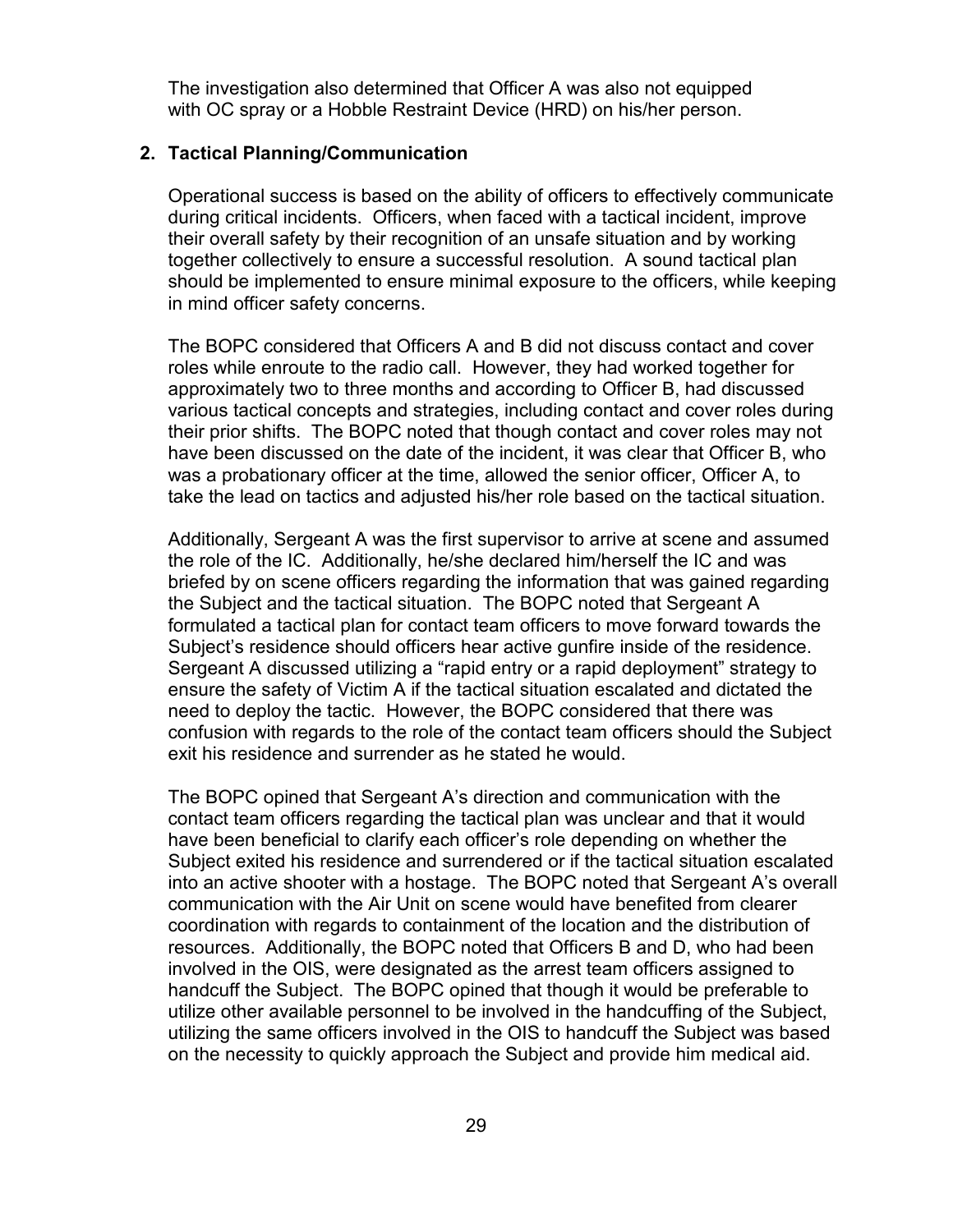In this case, though the BOPC would have preferred Officers A and B to reinforce contact and cover roles each day they work together, the BOPC acknowledges that officers assume roles based on the fluidity of the tactical situation. Additionally, the BOPC would have preferred that Sergeant A had provided clearer direction to the contact team on their roles with regards to the different tactical scenarios that potentially could have occurred. However, the BOPC acknowledges that he/she attempted to formulate tactical plans and communicate them to the officers while attempting to manage a dynamic, chaotic, and uncertain tactical situation.

Based on the totality of the circumstances, the BOPC determined that Sergeant A along with Officers A and B's tactical planning and communications were not a deviation from approved Department tactical training.

### **3. Code Six**

In this case, the investigation determined that Officers C and D were the second unit to arrive at scene; however, Officer D did not broadcast they were Code Six until approximately 56 seconds after their arrival at scene due to heavy radio traffic at the time. The BOPC considered that as the second unit to arrive at scene, the tactical situation was unfolding rapidly; and based on the knowledge of the comments of the radio call, Officers C and D deployed rapidly from their police vehicle with Officer C taking a point position with his/her shotgun for a possible shooting in progress with a Subject armed with a firearm.

When Sergeant A arrived at scene, the tactical situation was chaotic and uncertain. Upon his/her arrival, Sergeant A assessed the tactical situation and attempted to gain information from the officers at scene. The BOPC considered that Sergeant A recalled broadcasting he/she was Code Six; however, the investigation determined that his/her broadcast was not captured on Southeast Frequency. The BOPC considered that at the time Sergeant A arrived, there were multiple Southeast units on scene, an Air Unit overhead, and heavy radio traffic. The BOPC noted that Sergeant A, as the first arriving supervisor, should have clarified with CD regarding his/her Code Six status in order for on scene officers, responding resources, and the WC to have knowledge when supervisors arrive at scene so that proper communications and incident command systems could be established.

Based on the totality of the circumstances, the BOPC determined that Sergeant A, along with Officers C and D's actions with regards to their Code Six broadcasts were not a deviation from approved Department tactical training.

#### **4. Barricaded Suspects**

In general, the IC is responsible for the overall management of the incident and possesses the real-time information necessary to make the tactical decisions relative to the response of appropriate resources.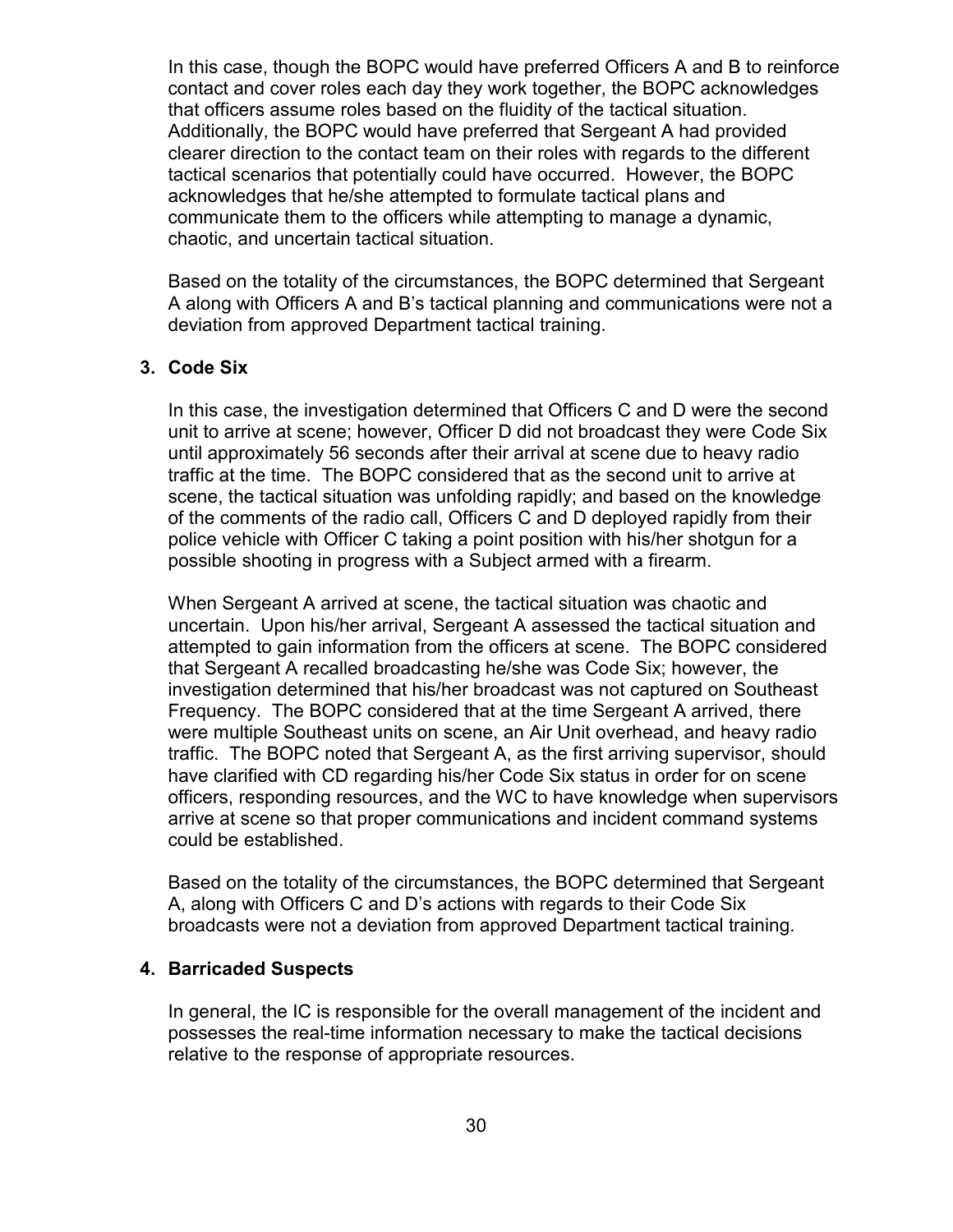In this case, Sergeant A was the first supervisor to arrive on scene and declared him/herself the IC. Sergeant A formulated a tactical plan to have a contact team near the front of the residence to contain the location and take the Subject into custody in the event he decided to exit his residence and surrender. The OIS occurred within 20 minutes of Sergeant A believing a barricade situation existed, limiting the opportunity to implement a more precise tactical plan which included a request for SWAT to respond.

Officer A was the senior officer of the first unit at scene who had the greatest situational awareness of the incident. Sergeant A allowed Officer A to assume the role of the initial communicator with the Subject. The BOPC considered that no additional officers were assigned by Sergeant A to assist with communicating with the Subject or to relay information to him/her regarding the progress of the incident. However, the BOPC noted that Officer A was intermittently in relatively close proximity to Sergeant A and the contact team and would communicate to them occasional progress of his/her communication with the Subject. Additionally, Officer A while attempting to de-escalate the situation, utilized Witness D, to attempt to speak to the Subject as a third-party negotiator and attempt to gain his compliance in surrendering peacefully. The BOPC noted that it is not recommended to utilize real time third-party negotiators while communicating with a potential barricaded suspect. They opined Officer A's intention was to bring about a peaceful resolution to the incident and have the Subject surrender without incident.

Sergeant A determined the incident was a barricaded suspect tactical situation in which the Subject was armed with a handgun, was holding Victim A against her will, was not visible inside of the residence, which was located on an elevated driveway, and failed to surrender after advising multiple times that he would do so. The BOPC noted that Sergeant A notified Lieutenant A once he/she determined they were confronted with a barricaded suspect and requested SWAT resources to respond. The BOPC considered that Sergeant A believed Lieutenant A would notify SWAT as he/she managed the on scene tactical situation. While waiting for SWAT resources, Sergeant A was notified multiple times by Officer A that the Subject stated he/she would be exiting the residence. The BOPC noted that since the Subject stated that he/she was in the process of surrendering, it was reasonable for Sergeant A and the officers to prepare for such activity. This anticipation of the Subject's surrender would reasonably postpone the initiation of other procedures for dealing with barricaded suspects, such as an evacuation. The BOPC considered that a short time later, Sergeant A and the contact team were advised by the Air Unit that the door to the residence opened and the Subject was armed with a handgun. The Subject proceeded to approach the officers, subsequently resulting in an OIS. The BOPC opined that due to the dynamic and shifting tactical situation in which the Subject had stated he would be exiting, along with the Air Unit's observations and broadcasts that the Subject exited while armed with a handgun, the incident was problematic and it was unfeasible for officers to attempt to evacuate the nearby residents, including the occupants inside the first two units of the location.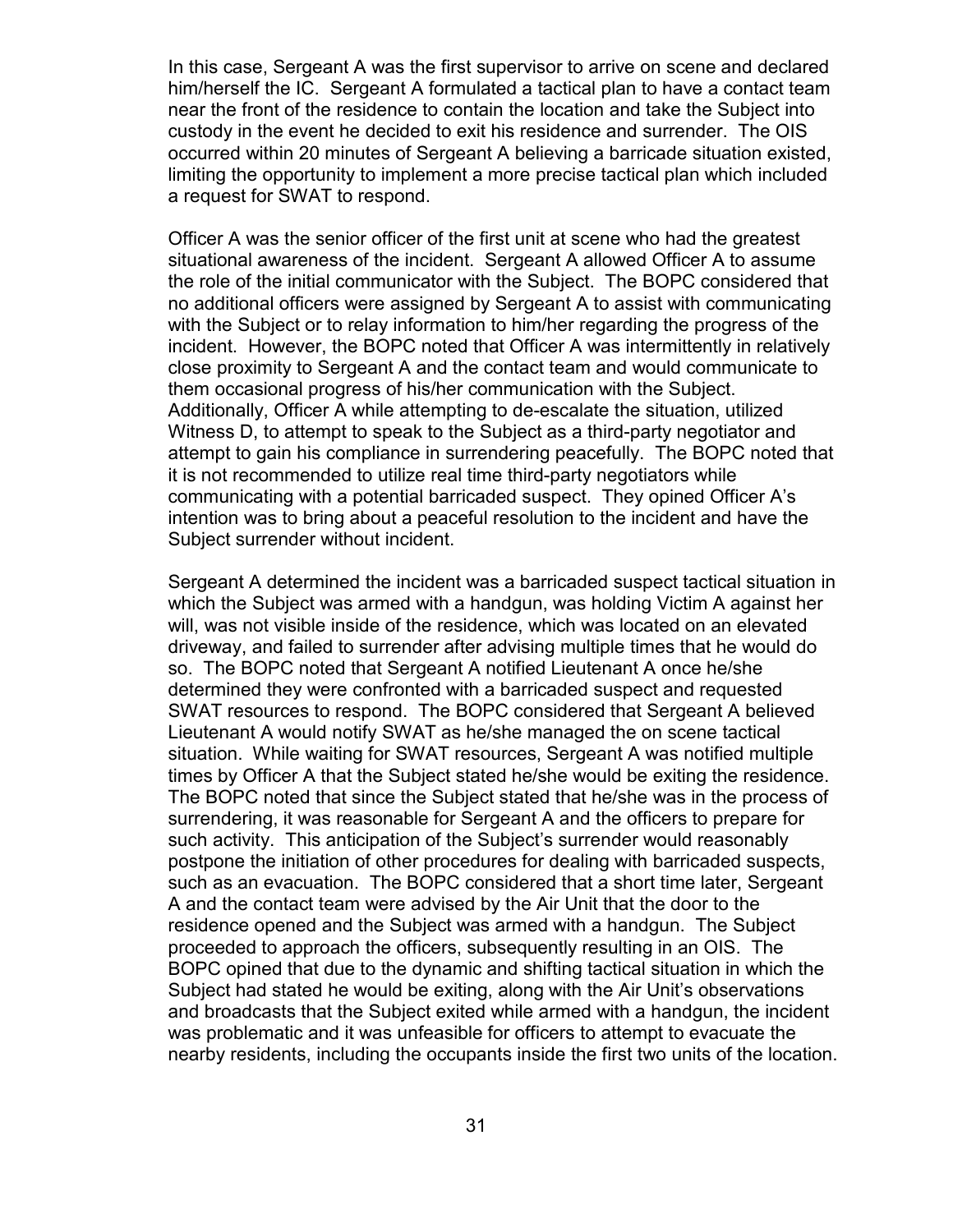In this case, the BOPC would have preferred that Sergeant A provide greater oversight of Officer A's communication with the Subject and the overall tactical incident. However, Sergeant A was dealing with a continually uncertain and dynamic tactical situation in which he/she was required to process various information and make effective tactical plans and decisions. Additionally, though the tactical situation escalated in a rapid manner due to the Subject's actions, the BOPC would have preferred that Lieutenant A make a notification for SWAT resources sooner. Lieutenant A was reminded of the importance of making timely notifications to the appropriate entities to enhance the available resources at the scene in order to bring the incident to a successful resolution.

Based on the totality of the circumstances, the BOPC determined that while identified as an area for improvement, Sergeant A's actions were not a deviation from approved Department tactical training.

- The BOPC also considered the following:
	- **Code Three Response** Officers A and B responded Code Two based on their proximity to the radio call. According to Officer A, Officer B activated their emergency lights and siren briefly to clear an intersection. Officers A and B were reminded that the purpose of broadcasting a Code Three response is to advise CD and officers in the area of their emergency response, as well as to avoid potential traffic collisions with other officers responding to the same incident.
	- **Situational Awareness (Location) Officers A and B were the first unit to arrive** at scene. Officers A and B passed the location of the radio call and parked their police vehicle in the street west of the location. Officers A and B were reminded that all officers should be aware of the location they are responding to in order to approach in a safe tactical manner and maintain officer safety when responding to emergency calls of a suspect armed with a firearm.
	- **Radio Communications –** Throughout the incident, on scene officers and the Air Unit utilized both Southeast Base frequency as well as the simplex frequency. However, due to the utilization of both frequencies, there were difficulties that arose with the communication of information and coordination of additional resources. Sergeant A, who was the IC, did not request personnel to utilize a specific frequency. Sergeant A was reminded that the determination of a primary communications frequency is the responsibility of the IC in order to support the coordination and communications of on scene and responding resources at a tactical incident.
	- **Shotgun Manipulation –** Officer C conducted a Select Slug Loading; however, his/her understanding of the terminology was incorrect as he/she stated that he/she conducted a "Select Slug Roll Out," which is a slug loading sequence when an officer replaces an existing munition, loaded within the chamber of a shotgun, with a slug round. Officer C was reminded that understanding the terminology and proper shotgun manipulations enhances an officer's ability to operate and utilize their shotgun in an effective manner.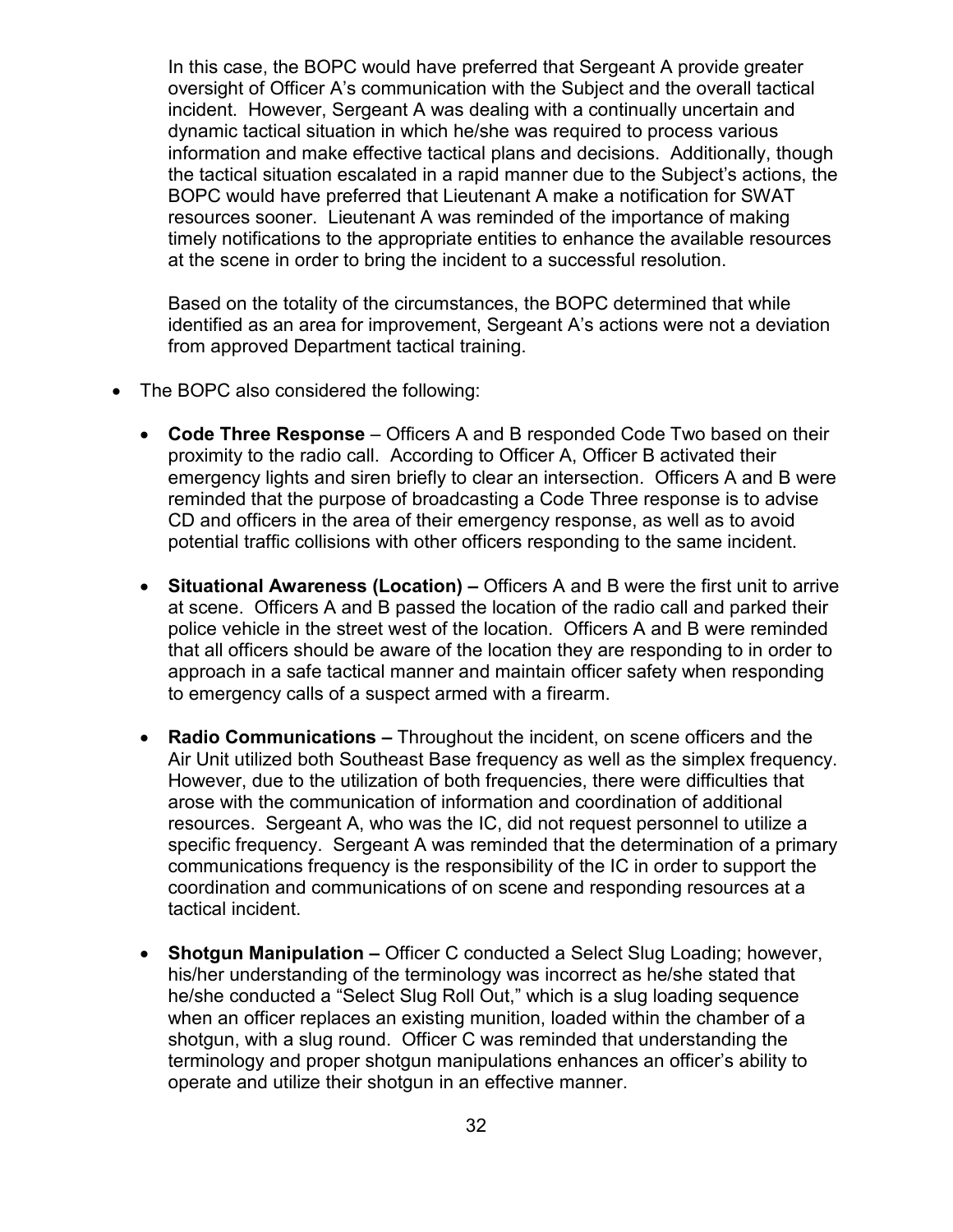- **Ballistic Helmet –** Officer A did not don his/her ballistic helmet during the incident. Officer A was a short distance from the contact team and was not in a position to hear Sergeant A's direction for the contact team officers to don their ballistic helmets. Officer A was reminded of the importance of donning his/her ballistic helmet while involved in a tactical situation involving a suspect armed with a handgun, to ensure officer safety.
- **Utilization of Cover –** Upon their arrival at scene, Officers A and B, while attempting to determine the Subject's location, did not utilize their cover in an effective manner. Additionally, once the Air Unit advised that the Subject was approaching the front of the location, Officers B and D adjusted their tactical positions in order to maintain visual contact with areas where the Subject may appear from. When they adjusted their tactical positions, they did not utilize their cover in an effective manner. Officers were reminded that when involved in a tactical situation involving a Subject armed with a handgun, they should utilize their available cover as effectively as possible to ensure officer safety.
- **Department Loading Standard –** Immediately following the OIS, Officer C chamber loaded a single slug round into the open chamber of his/her shotgun. However, Officer C did not load the remaining available slug or buckshot rounds affixed to his/her shotgun. Officer C was reminded of the importance of ensuring his/her weapon system is reloaded in a manner that meets Department loading standards.
- **Bloodborne Pathogens –** Officer B did not don protective latex gloves prior to taking the Subject into custody, which resulted in him/her making contact with and being exposed to the Subject's blood. Given the tactical situation and circumstances, it was understandable that Officer B found it necessary to handcuff the Subject without further delay. Officer B was reminded of the importance of donning protective equipment when feasible in order to prevent unnecessary exposure to bloodborne pathogens.
- **Contact/Cover Roles –** Officer C was assigned as the designated cover officer. Officers B and D were positioned in close proximity to Officer C and transitioned into designated cover roles prior to the OIS as the Subject approached armed with a handgun. No specific officer was designated to strictly a contact/communication role once the Subject exited to the front of the location. Additionally, during the search, Officer C utilized the barrel of his/her shotgun to push into a pile of blankets stored in a closet to clear the area instead of maintaining the designated cover officer role as a contact officer cleared the blankets. Officers were reminded that when feasible, to communicate any changes of their tactical plan and roles with their partner officers in order to optimize coordination and officer safety. Additionally, the officers were reminded to utilize the concept of contact and cover, during which one officer initiates contact while the other officer is the designated cover officer.
- **Situational Awareness (Broadcast prior to location being cleared) –** Officer A broadcast over simplex that there was a Code Four inside the Subject's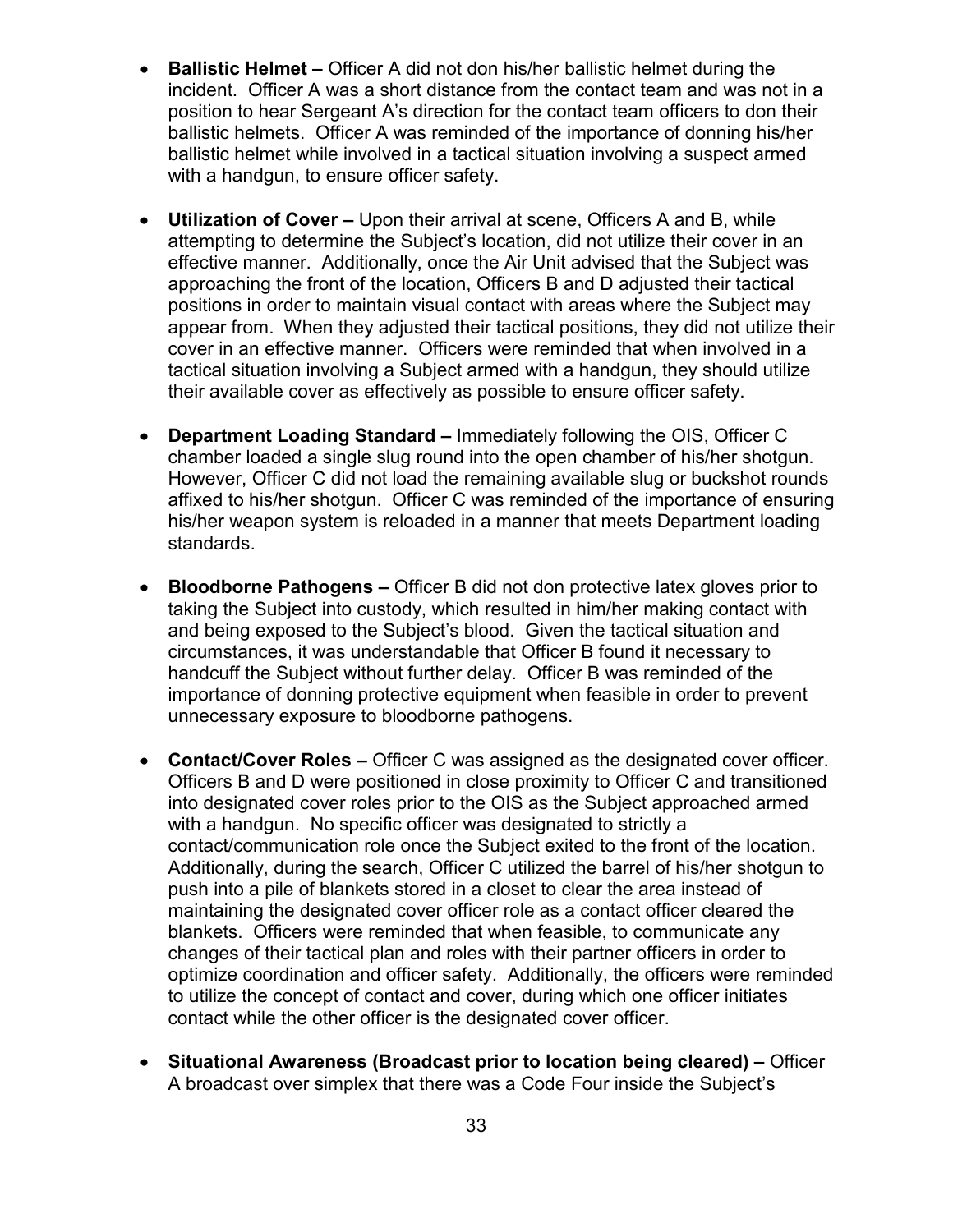residence approximately one minute prior to officers completing their search of the location. Officer A was reminded of the importance of communicating accurate information to ensure officer safety and provide current information to additional resources.

**Designated Cover Officer –** Prior to the arrival of supervisors, Officer C deployed his/her semi-automatic shotgun and assumed the role of the designated cover officer. According to Sergeant A, as a plan was formulated, he/she "designated Officers B and D as cover officers." During the OIS, roles changed rapidly. Although the officers were confronted with a dangerous situation, the BOPC would have preferred that the supervisors clarify roles of the designated cover officer and a secondary cover officer to limit the number of personnel discharging their firearms and number of rounds fired.

These topics were to be discussed at the Tactical Debrief.

#### **Command and Control**

• Officer A took steps to assert command and control when he/she conducted an assessment immediately after arriving on scene and making contact with Witnesses D and E. Officer A attempted to gain pertinent information from Witnesses D and E with regards to the Subject's location, whether he was armed, what had occurred prior to the arrival of officers, and additional related information significant to officer safety. The BOPC noted that Officer A exhibited leadership, maintained his/her composure, and assumed the role of the initial communications officer. The BOPC considered that Officer A maintained lines of communication with the Subject and attempted to de-escalate the encounter and persuade the Subject to peacefully surrender throughout the incident. The BOPC took note of Officer A's leadership role in establishing command and control of the incident prior to the arrival of the first supervisor and his/her formulation of a tactical plan to approach the Subject and take him into custody subsequent to the OIS.

Officer A's actions were consistent with Department training and the BOPC's expectations of a senior officer during a critical incident.

Sergeant A was the first supervisor to arrive at the scene. Upon his/her arrival at scene, Sergeant A immediately assessed the tactical situation, observed the positioning of the officers, and attempted to gain information regarding the incident from on scene officers. Sergeant A was provided information regarding the incident by Officers A and F and formulated tactical plans. The tactical plans included directing Officer H to retrieve and deploy a ballistic shield located in Sergeant A's police vehicle as well as directing officers that if shots were heard, officers would approach the location and utilize rapid deployment tactics. Sergeant A notified the WC of the circumstances of the incident and requested that SWAT be notified. Sergeant A conferred with Sergeant B upon his/her arrival and determined that he/she would assume the role of IC at which time he/she subsequently broadcast on simplex and identified him/herself as the IC. Sergeant A provided oversight of the tactical situation prior to, during, and subsequent to the OIS. Once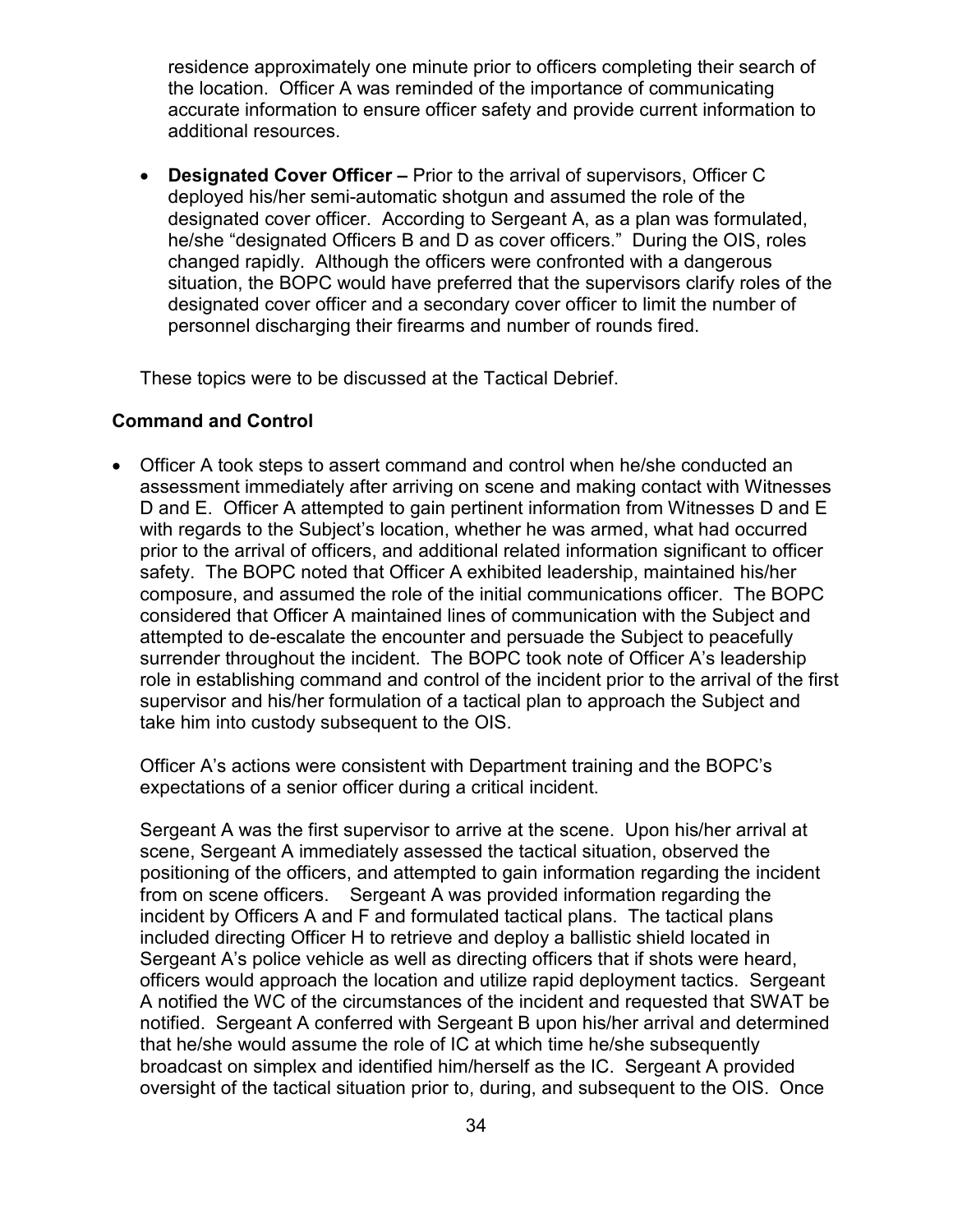the residence was cleared, Sergeant A assisted with identifying the involved officers and with the implementation of Use of Force Protocols Subsequent to a Categorical Use of Force.

Sergeant B was the second supervisor to arrive at the scene. Upon his/her arrival, Sergeant B began to assess the scene and the tactical situation. Sergeant B attempted to communicate with the Air Unit to determine if there was proper containment of the location. Sergeant B received information regarding the incident by Sergeant A and on scene officers. Sergeant A informed Sergeant B that he/she would assume the role of the IC. Sergeant B began to communicate and assist Sergeant A with coordinating the tactical situation, advised him/her that a CP and outer containment needed to be established, and that officers should don their ballistic helmets due to safety concerns. Sergeant B, in conjunction with Sergeant C, established a CP to the west of the residence. Sergeant B continued to attempt to communicate with the Air Unit and secure containment of the outer perimeter of the location.

Sergeant C was the third supervisor to arrive at the scene. Sergeant C in conjunction with Sergeant B, established a CP to the west of the residence. Following the OIS, Sergeant C communicated a second request for an ambulance, after being informed that the initial RA request may not have been broadcast through the radio traffic and requested the RA stage in the area of the CP until the location had been cleared. After the OIS, Sergeant C emphasized to officers not to move the Subject's handgun, and proceeded to identify the involved officers. Sergeant C gathered information on the officers involved in the OIS, ensured they were separated and monitored, and retrieved their BWV cameras.

Lieutenant A was the WC at the time of the incident. He/she was notified of the circumstances of the incident by Sergeant A who was on scene and requested SWAT be notified. Lieutenant A utilized personnel at the Southeast Community Police Station to verify the Subject's information, and have the necessary information for SWAT upon his/her notification. Additionally, Lieutenant A directed additional supervisors to respond to the scene based on the information being broadcast by on scene officers. The OIS occurred as Lieutenant A was in the process of notifying SWAT, who then discontinued the notification to SWAT.

The BOPC noted that Sergeant A took an active leadership role when he/she arrived at scene and attempted to assess and gain information regarding the tactical situation. The BOPC considered that Sergeant A provided oversight of the officers on scene and formulated a tactical plan should the incident escalate into an active shooter scenario. The BOPC opined that clarification regarding the tactical plan, including officers' roles, should have been given by Sergeant A in order to prevent confusion and to provide clear direction. Additionally, the BOPC acknowledged that though there were improvements that could have been made regarding strategies related to barricaded suspects, including the consideration to evacuate nearby residences, Sergeant A was dealing with an uncertain tactical situation in which the Subject had stated multiple times that he would be exiting the location. The BOPC noted that Sergeant A, attempted to prioritize the Department's guiding principle of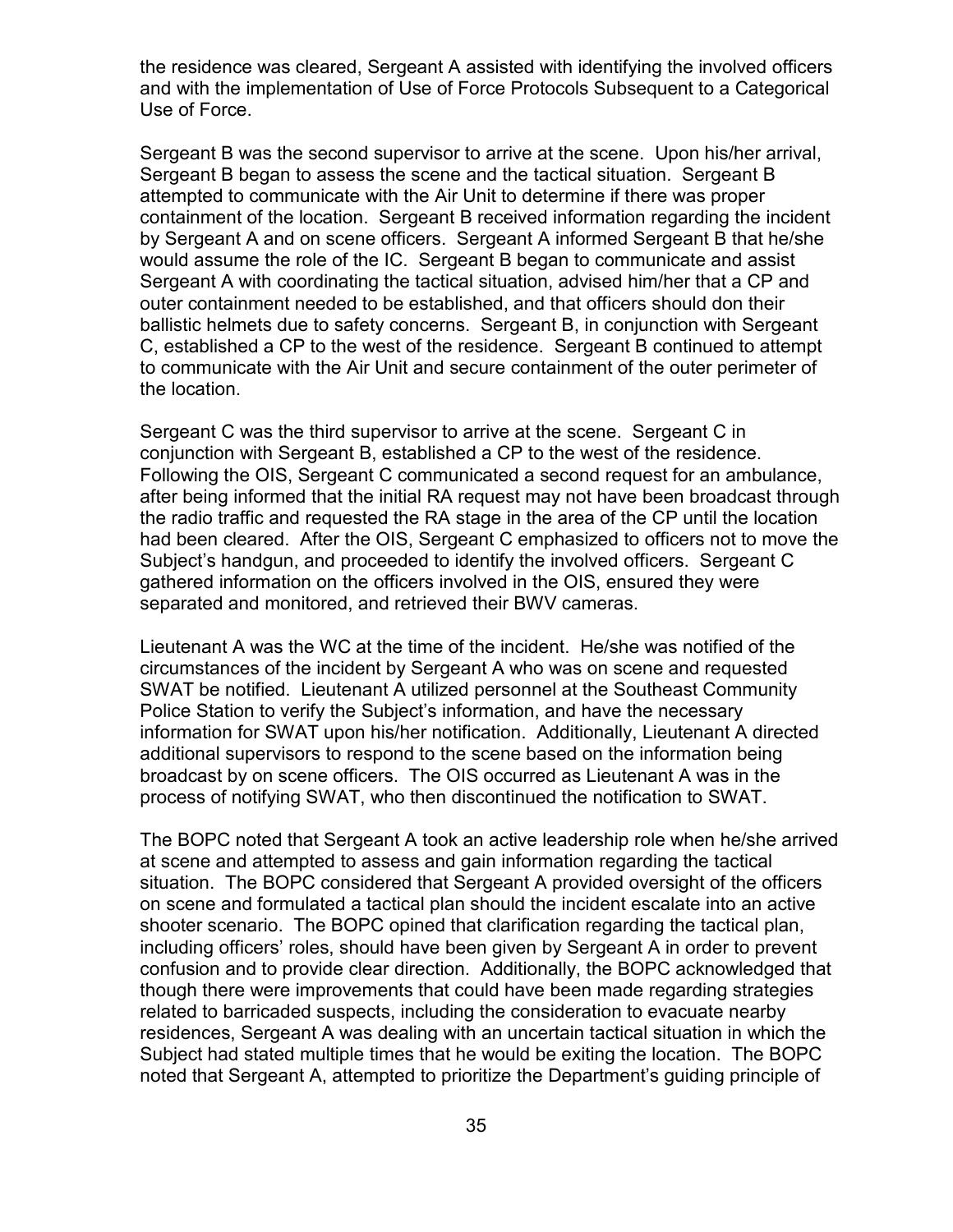Reverence for Human Life by maintaining verbal communication with the Subject and attempting to provide him the opportunity to peacefully surrender.

The BOPC would have preferred that Lieutenant A had notified SWAT in a more timely manner in order to establish contact with SWAT and facilitate their response to the incident. The BOPC considered that Lieutenant A was attempting to verify the Subject's information and direct additional resources to the scene, which caused a delay in his/her notification. The BOPC noted that Lieutenant A was in the process of notifying SWAT when the OIS occurred, and then discontinued his/her request to have them respond.

BOPC determined that there were identified areas for improvement for Sergeant A and Lieutenant A with regard to tactical planning/communications related to barricaded suspects and timely notifications for additional resources; however, they did not deviate from approved Department supervisory training. Additionally, the sergeants at scene were afforded time on this incident to develop a clearer plan and specify roles. The BOPC would have preferred for Sergeants A and B to have taken a more active role and utilize time to assess and collaborate more to designate a cover officer and order officers who were not specifically assigned as designated cover officers to holster their service pistols. The reasonable management of lethal cover would have helped lessen both the number of officers who discharged their firearms and the number of rounds fired.

The actions of Lieutenant A, along with Sergeants A, B, C, and D were consistent with Department supervisory training and the BOPC's expectations of a field supervisor during a critical incident.

• The evaluation of tactics requires that consideration be given to the fact that officers are forced to make split-second decisions under very stressful and dynamic circumstances. Tactics are conceptual and intended to be flexible and incident specific, which requires that each incident be looked at objectively and the tactics be evaluated based on the totality of the circumstances.

The BOPC found Officer A's Tactics to warrant Administrative Disapproval. The BOPC also found Sergeants A and B's and Officers B, C, D, E, F, G, and H's tactics to warrant a Tactical Debrief.

#### **B. Drawing and Exhibiting**

The BOPC conducted an assessment of each officer's articulation regarding their decision to draw their service pistols and deploy the shotgun.

#### • **Officer C (shotgun)**

According to Officer C, prior to his/her arrival at scene, he/she heard the comments of the call, which indicated there was a victim and that there had been shots fired. Upon his/her arrival at scene, Officer C immediately redeployed to the rear of his/her police vehicle and removed his/her shotgun from its case. Based on comments and broadcasts of the radio call, Officer C believed that there was a "Subject that is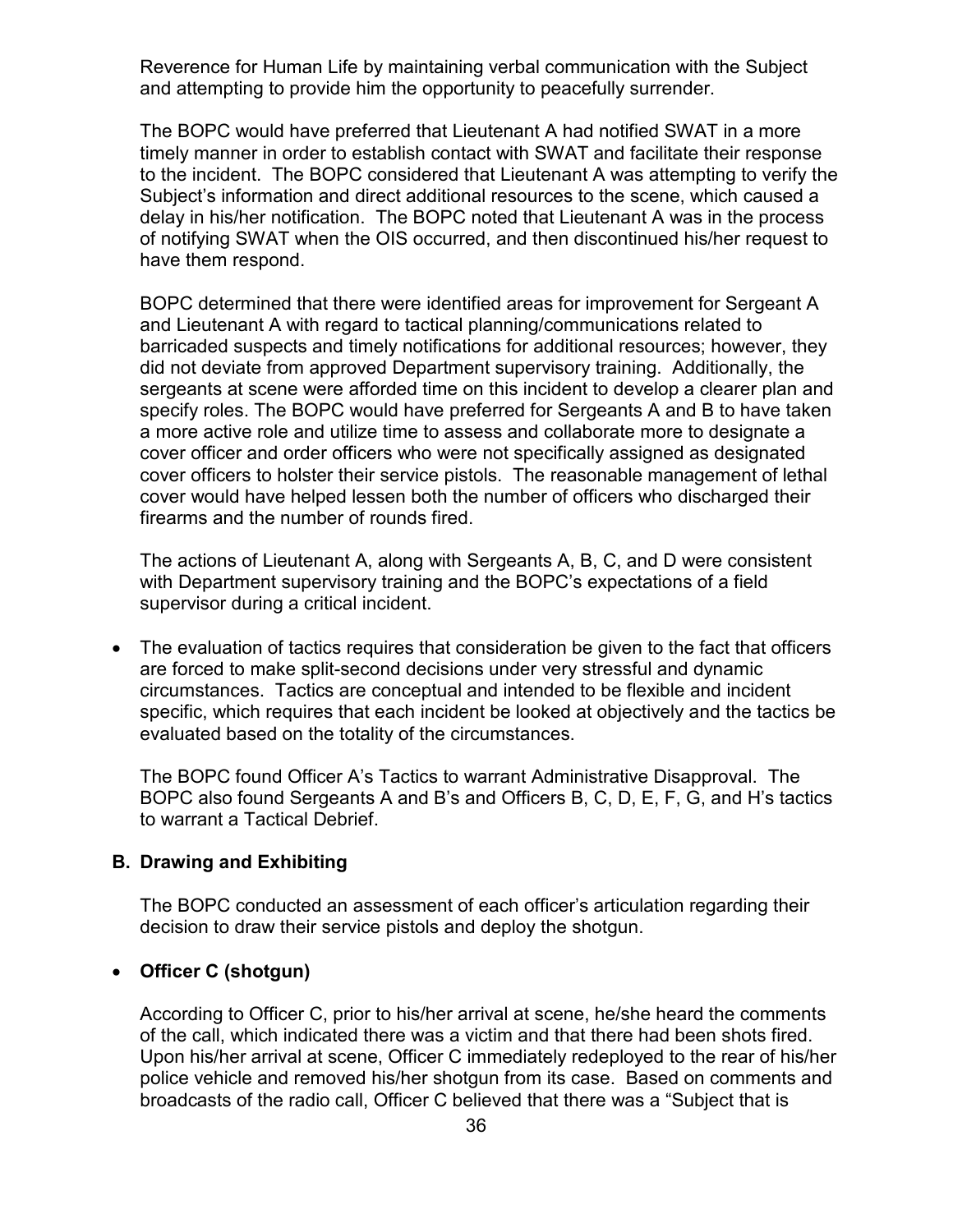armed and a victim that needs essentially to be rescued" as well as two shots that had already been fired. Officer C deployed his/her shotgun and conducted a chamber load utilizing a slug round based on the information he/she was provided as well as the inherent danger of the tactical situation.

The BOPC conducted a thorough evaluation of the reasonableness of Officer C's drawing and exhibiting of his/her shotgun. The BOPC noted that based on the initial radio call broadcast by CD regarding the ADW suspect armed with a handgun, which was upgraded a short time later to a possible shooting in progress. The BOPC considered that additional broadcasts by CD informed officers that there had been possible shots fired and that the Subject had Victim A as a potential hostage. Officer C was the second unit to arrive at scene and based on the comments of the radio call of a suspect being armed with a handgun, that shots had been heard, and that the Subject had a possible hostage, Officer C retrieved and deployed his/her shotgun from his/her police vehicle. The BOPC noted that Officer C observed that the residence of the radio call was located on a raised driveway which provided the Subject "higher ground" and a tactically advantageous position. The BOPC considered that officers at scene had not made visual contact with the Subject and that his position was unknown to them. Officer C, based on the comments of the call, as well as his/her belief the Subject was armed with a handgun and had a higher tactically advantageous position, loaded a slug round into the open chamber of his/her shotgun. The BOPC opined that the slug round allowed for increased accuracy and control and permitted Officer C to maintain distance in order to utilize cover and contain a wider area.

Based on the totality of the circumstances, the BOPC determined that an officer with similar training and experience as Officer C, while faced with similar circumstances, would reasonably believe that there was a substantial risk that the situation may escalate to the point where deadly force may be justified.

Therefore, the BOPC found Officer C's drawing and exhibiting of a firearm to be In-Policy.

### • **Officer B (pistol)**

#### First Occurrence

According to Officer B, upon his/her arrival at scene, he/she observed Witness D "flagging" him/her and Officer A down. Officer B indicated the comments of the radio call stated that the Subject was "armed." Based on the information provided to him/her by the comments of the call, Officer B believed the tactical "situation may escalate to the point where deadly force may be justified," and immediately drew his/her service pistol upon exiting his/her vehicle.

#### Second Occurrence

According to Officer B, as he/she was positioned along the west side of the driveway of the Subject's residence, the Air Unit communicated that the Subject was "walking towards officers." Based on the comments of the call, Officer B believed that the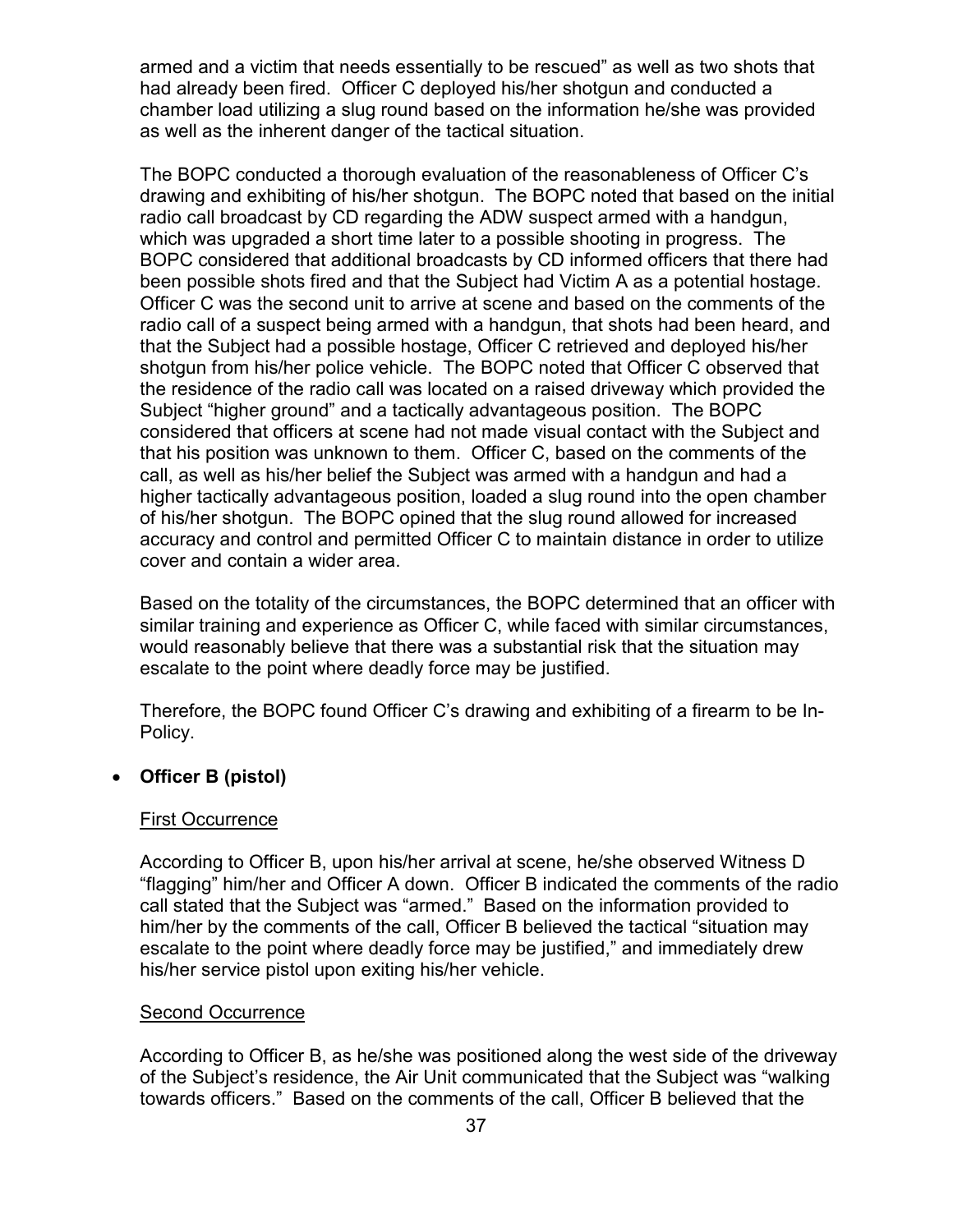Subject was armed with a firearm. Officer B drew his/her service pistol a second time based on his/her knowledge that the Subject was coming out, was armed with a handgun, and his/her belief that the tactical "situation may escalate to the point where deadly force may be justified."

### • **Officer D (pistol)**

#### First Occurrence

According to Officer D, upon his/her arrival at scene, he/she spoke to Witnesses D and E in an effort to gain additional information. Officer D then repositioned him/herself next to his/her partner, Officer C. Officer D believed the tactical situation in which the Subject was possibly armed and could "come out and start shooting at any time," was unsafe and made him/her feel "vulnerable." Officer D drew his/her service pistol and held it "down by his/her side pointing at the ground" based on the fact that once he/she positioned him/herself next to his/her partner, he/she was closer to the threat and there was potential for the Subject "running out with a weapon" and engaging officers.

According to Officer D, he/she first drew his/her service pistol when he/she joined Officer C near the brick pillar. The investigation revealed that Officer D drew his/her service pistol while speaking with Witnesses D and E. Officer D indicated that he/she drew and holstered his/her service pistol multiple times throughout the incident; however, he/she was unsure how many times in total.

#### Second Occurrence

According to Officer D, he/she drew his/her service pistol when the Air Unit provided information that the Subject was "walking to the front with the handgun." Officer D believed the tactical situation was escalating based on the information being provided by the Air Unit and officers were being approached by a Subject armed with a handgun. Officer D focused on the area of the fence where he/she believed the Subject would be walking out to maintain visual with any threat to the safety of officers.

Officer D indicated that he/she drew and holstered his/her service pistol multiple times throughout the incident; however, he/she was unsure how many times in total.

### • **Officer E (pistol)**

According to the FID investigation, Officer E did not reference his/her first drawing of his/her service pistol. The investigation determined that upon his/her arrival at scene and exiting his/her police vehicle, Officer E drew his/her service pistol and held it in his/her right hand, with the muzzle pointed down, alongside his/her right leg. Officer E then walked toward the north sidewalk of the street. The information broadcast prior to his/her arrival at scene by CD indicated that the Subject was armed and that a possible shooting in progress was occurring.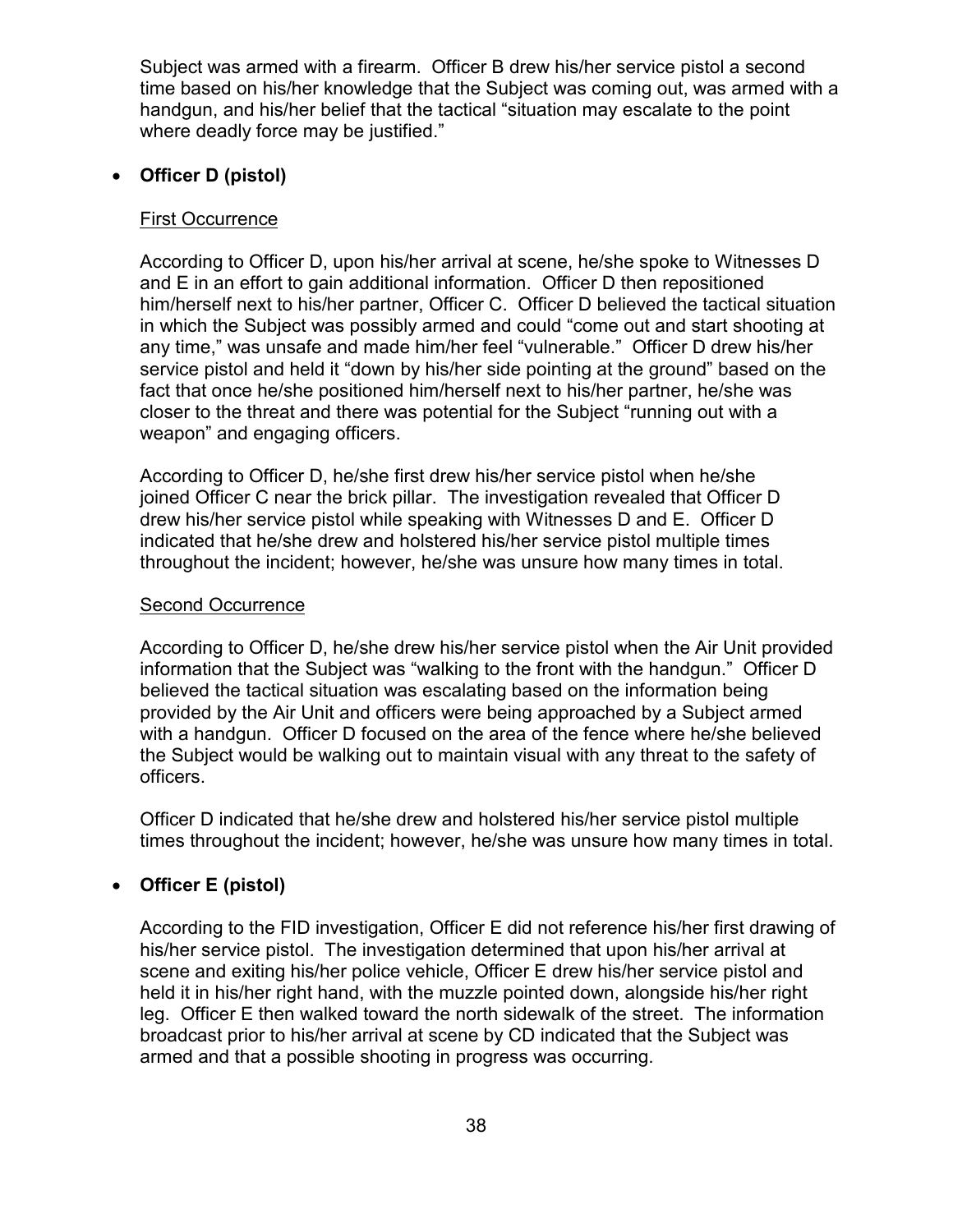# • **Officer F (pistol)**

### First Occurrence

According to the FID investigation, Officer F did not recall his/her first drawing of his/her service pistol. Officers E and F briefly positioned themselves on the north side of the street, east of the location. According to Officer F, an officer motioned for him/her to redeploy west, so he/she and Officer E walked into the street and redeployed to the west. According to the FID investigation, as he/she walked west, Officer F drew his/her service pistol and held it in his/her right hand, with the muzzle pointed down, alongside his/her right leg. The information broadcast prior to his/her arrival at scene by CD indicated that the Subject was armed and that a possible shooting in progress was occurring.

### Second Occurrence

According to Officer F, as officers that were on the initial contact team began to don their ballistic helmets, he/she took over as the ballistic shield. Officer F advised that he/she was positioned in the front and drew his/her service pistol "in case the Subject came out" and there was a "threat of deadly force."

### Third Occurrence

According to Officer F, he/she drew his/her service pistol as he/she was part of the contact team that would be clearing the residence. Officer F believed that he/she needed to transition to his/her service pistol from his/her 40mm LLL in order to properly assist the contact team officers with clearing the residence.

### • **Officer G (pistol)**

According to Officer G, as he/she was positioned near the contact team on the west side of the driveway of the location, he/she heard information being broadcast by the Air Unit that the individual opened the door and was visible. Officer G advised that he/she heard the Air Unit broadcast that the Subject "was coming out and he was armed with a handgun." Officer G drew his/her service pistol based on the information broadcast he/she heard that the Subject was approaching armed with a gun, as well as prior information provided which stated the incident was a possible domestic incident with a shot already being fired. Officer G believed there was a threat of "serious bodily injury and/or death" to him/herself and the officers at scene.

According to Officer G, he/she did not recall how many times he/she drew his/her service pistol and believed it was possible he/she drew his/her service pistol earlier in the incident.

### • **Officer H (pistol)**

According to Officer H, once he/she arrived on scene, he/she was directed by Sergeant A to retrieve a ballistic shield from his/her vehicle. Officer H deployed the ballistic shield and drew his/her service pistol once he/she positioned him/herself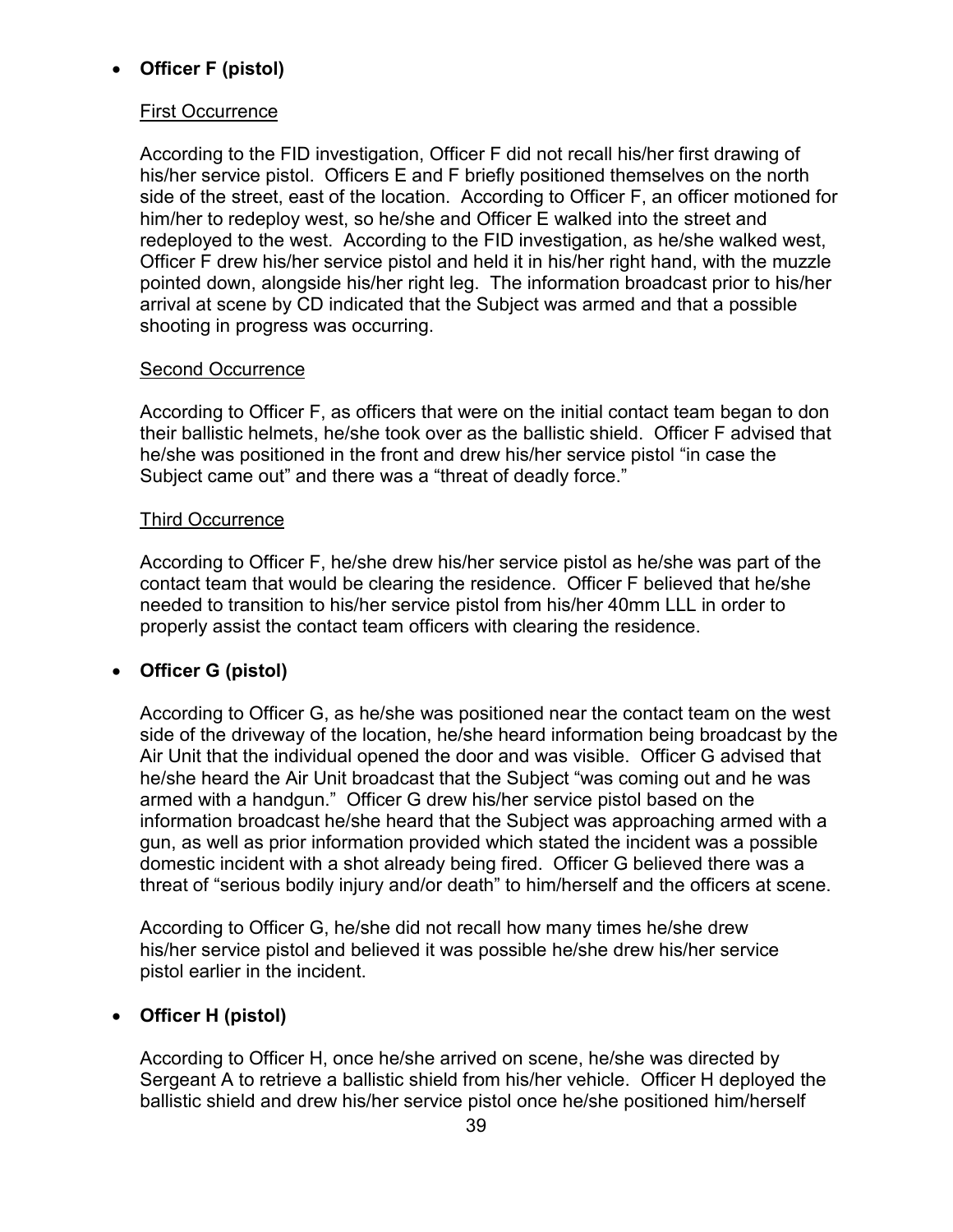near the officers on the contact team based on being informed that there was an armed suspect. Officer H believed that the tactical situation "could escalate to the point of deadly force" due to the Subject being armed.

### • **Sergeant B (pistol)**

According to Sergeant B, as he/she was positioned north of the Subject's residence attempting to coordinate containment, the Air Unit advised that the Subject was exiting his residence and was crouching while armed with a gun. Sergeant B drew his/her service pistol based on the information provided by the Air Unit and in order to be prepared for the Subject's unpredictable movements including if the Subject "started to progress or shoot northbound towards" Sergeant B and the officers positioned near him/her.

The BOPC conducted an assessment of each officer's articulation regarding their decision to draw their service pistols. The BOPC conducted a thorough evaluation of the reasonableness of Officers B, D, E, F, G, and H along with Sergeant B's drawing of their service pistols. The BOPC noted that the initial radio call broadcast by CD was of an ADW suspect armed with a handgun which was upgraded a short time later to a possible shooting in progress. The BOPC considered that additional broadcasts by CD informed officers that there had been possible shots fired and that the Subject had Victim A as a potential hostage. The officers and Sergeant arrived at various times; however, they all heard the information broadcasted by CD, and formed their opinions that the Subject was armed with a gun and the tactical situation may escalate to the use of deadly force.

The BOPC noted that each officer and Sergeant articulated their reasoning to draw their service pistols based on the comments of the call, the information that was broadcast by CD, and the knowledge known to them at the time that the Subject was armed with a gun and was preventing Victim A from exiting the residence. The BOPC considered that officers drew and exhibited their service pistols while talking to the Witnesses D and E; however, at that time they did not know the exact location of the Subject and believed they had responded to a possible shooting in progress involving an armed Subject who had already fired his handgun. The BOPC opined that based on the fact that a number of the officers had multiple instances in which they drew and exhibited their services pistols, it was clear the officers were actively assessing the tactical situation and holstering their service pistols when they believed the tactical situation no longer could lead to deadly force being utilized. The officers would then draw their service pistols as new information was broadcast or the tactical situation escalated to where deadly force may be necessary. The BOPC noted that Officer D had his/her service pistol drawn and exhibited in the presence of victims while obtaining information. Officer D is reminded to consider the possibility of moving the victims away from the immediate tactical situation so that he/she would not need to keep his/her service pistol drawn.

Based on the totality of the circumstances, the BOPC determined that an officer with similar training and experience as Officers B, D, E, F, G, and H along with Sergeant B, while faced with similar circumstances, would reasonably believe that there was a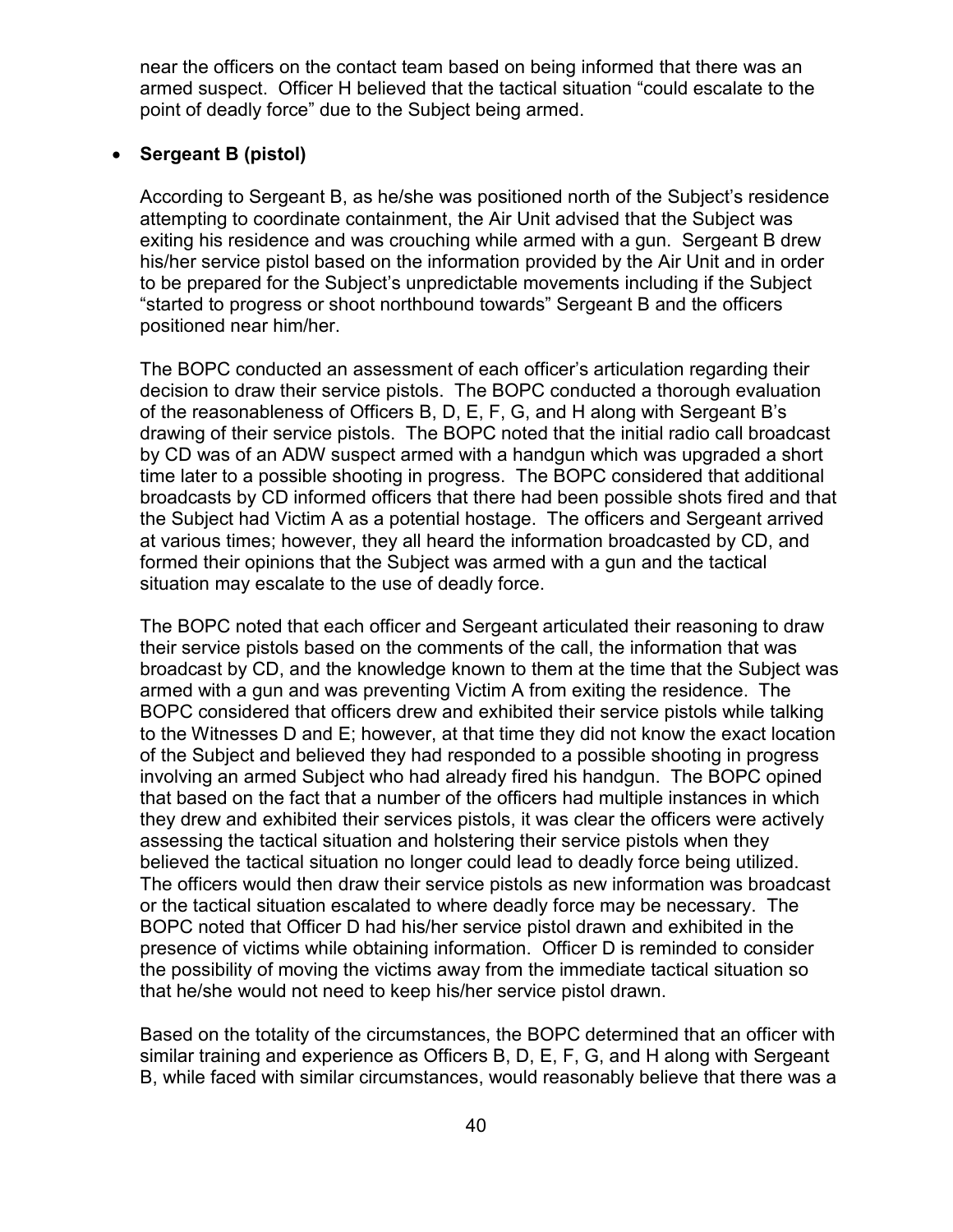substantial risk that the situation may escalate to the point where deadly force may be justified.

Therefore, the BOPC found Officers B, D, E, F, G, and H along with Sergeant B's drawing and exhibiting of a firearm to be In Policy.

# **C. Lethal Use of Force**

• **Officer C –** (shotgun, one slug round, four buckshot rounds)

The investigation revealed that all 18 rounds discharged by the three officers were discharged within 3.965 seconds. The investigation revealed that Officer C discharged the first round. Approximately 0.656 seconds elapsed between Officer C's first round and the second round heard.

According to Officer C, as he/she was "still holding point" utilizing a pillar as cover southwest of the Subject's residence, officers were informed by the Air Unit that the Subject was armed with a gun and was near the rear of the location. The Air Unit provided further information stating, "He's coming your way. He's coming from the house." As Officer C maintained visual contact with the gate at the top of the driveway, he/she observed the Subject walking towards the "front of the house" and observed the Subject "pass the threshold" of the gate. Officer C observed the Subject's top torso and believed the Subject was wearing a heavy "flannel longsleeve shirt" which Officer C described as "bulky" and possibly "body armor." Once the Subject walked through the gate, Officer C observed that the Subject "picked up his speed" and began "running" towards officers. Officer C observed the Subject "raising his right arm" while armed with a "firearm" in his hand. Officer C felt his/her "life was in danger" and stated, "Drop it. Drop it." Officer C observed the Subject continue his threatening movements and perceived an "imminent" lethal threat presented by the Subject closing distance to him/her as the Subject raised his right arm while armed with a handgun. Officer C stated that he/she was afraid and believed the Subject's "intention was to kill me [Officer C]." Based on the information provided to officers that the Subject had discharged his handgun at Witness D prior to officers' arrival, in conjunction with his/her observations that the Subject was rapidly approaching him/her while pointing a handgun at him/her and potentially equipped with body armor, Officer C discharged one slug round from his/her shotgun at the Subject's head area in order to stop the imminent lethal threat presented by the Subject's actions.

The FID investigation revealed that Officer C discharged five rounds from his/her shotgun.

In this case, the BOPC conducted a thorough review and analysis of the reasonableness of Officer C's use of lethal force. The BOPC noted that the initial radio call broadcast by CD regarding an ADW suspect armed with a handgun was upgraded to a possible shooting in progress a short time later. The BOPC considered that additional broadcasts by CD informed officers that there had been possible shots fired and that the Subject had Victim A and was not allowing her to leave.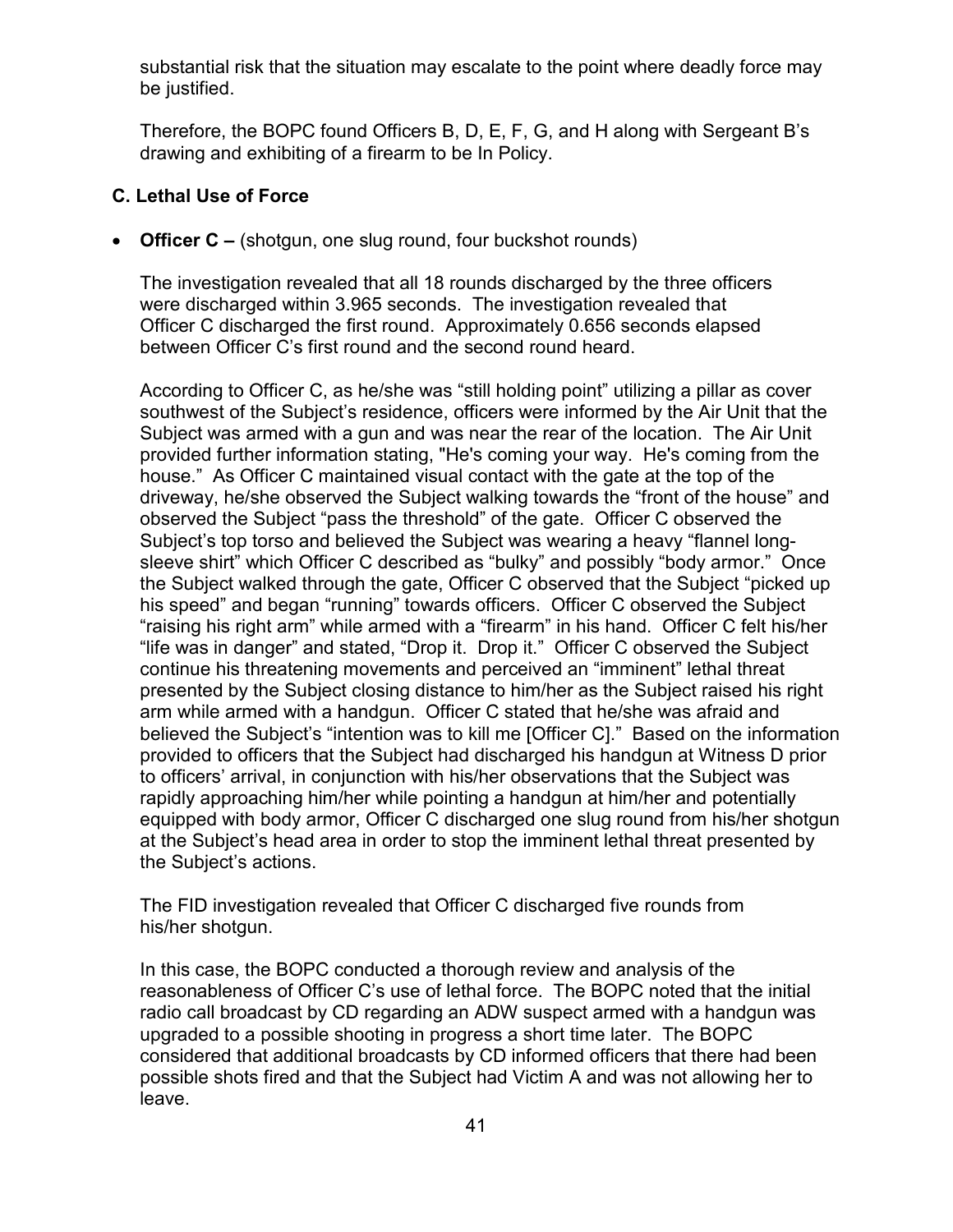Officer C was the second unit to arrive at scene and based on the comments of the radio call of a Subject being armed with a handgun, that shots had been heard, and that the Subject had a possible hostage, Officer C retrieved and deployed his/her shotgun from his/her police vehicle. The BOPC noted that Officer C observed that the residence of the radio call was located on a raised driveway which provided the Subject a tactically advantageous position and that officers could not visually see the Subject. The BOPC noted that Officer C, based on the comments of the call, as well as his/her belief that the Subject was armed with a handgun and had a tactically advantageous position, loaded a slug round into the open chamber of his/her shotgun. The BOPC opined that the slug round allowed for increased accuracy and control and permitted Officer C to maintain distance and contain a larger area.

Officer C took a point position near the southwest portion of the driveway to the location and took a position of cover behind a brick pillar. The BOPC noted that Officer C maintained his/her point position and assumed the role of the designated cover officer based on his/her tactical position and his/her superior weapon system. Officer C was aware of the tactical plans and communication occurring behind him/her and maintained his/her position as lethal cover. The BOPC noted that the Air Unit began to broadcast that the Subject opened the door and was crouching down. A short time later, the Air Unit advised the Subject was armed with a handgun and was moving in a southerly direction toward officers.

The BOPC noted that from his/her position, Officer C observed the Subject begin walking towards the front of the residence and saw the Subject move forward through the pedestrian gate of the wrought iron fence located at the top of the driveway. Officer C observed that the Subject appeared to be wearing a long sleeve flannel shirt and based on his/her assessment of the warm weather and that it would be usual for an individual to wear such a garment, formed the opinion that the Subject was possibly wearing body armor. The BOPC considered that Officer C observed the Subject raise his right arm which was armed with a handgun and believed his/her life was in danger and that the Subject's intention was to kill him/her. Officer C stated, "Drop it. Drop it," just prior to discharging five rounds from his/her shotgun while targeting the Subject's head in order to rapidly stop the imminent lethal threat presented by the Subject's actions.

The BOPC considered that Officer C's belief that the Subject was wearing body armor was a primary factor in his/her decision to target the Subject's head to stop the imminent lethal threat presented by the Subject's actions. The BOPC noted that although Officer C only recalled discharging one round, Officer C discharged his/her shotgun until the Subject fell to the ground and no longer presented an imminent lethal threat. The BOPC opined that the fact that all three officers involved in the OIS ceased firing almost simultaneously, provided compelling evidence that all three officers were continually assessing and only continued to discharge their service pistols as much as was necessary until the Subject fell to the ground and they determined the Subject no longer presented an imminent lethal threat.

In the BOPC's overall assessment of Officer C's lethal use of force, the BOPC determined that Officer C was presented with a rapidly escalating tactical situation in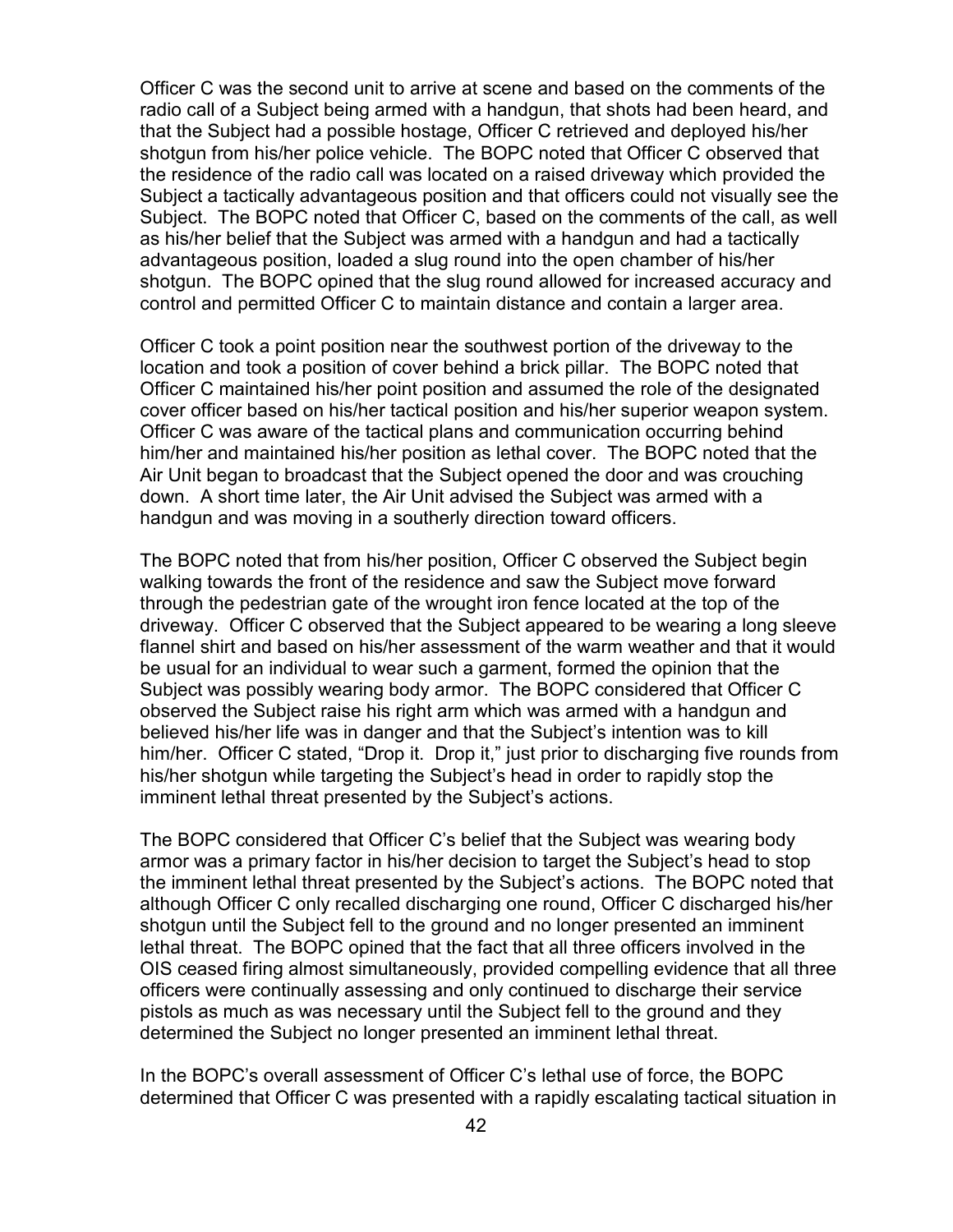which the Subject's actions of approaching officers and pointing a handgun towards their direction, presented an imminent lethal threat. In this case, Officer C responded as a back-up unit to a radio call in which the Subject was known to be armed with a handgun, the Subject fired his handgun prior to the arrival of officers, the Subject was holding Victim A against her will, and then exited his residence while armed with a handgun and pointed the handgun toward officers. Based on the information known to Officer C and the broadcasts of the Air Unit who observed the Subject's movements, Officer C was provided only minimal time to react to the Subject's actions. Officers attempted to maintain lines of communication with the Subject and persuade him to comply and surrender peacefully throughout the encounter; however, the Subject chose to approach officers and point a handgun toward officers, which suddenly escalated the encounter and presented an imminent lethal threat.

Based on the totality of the circumstances, the BOPC determined, that an officer with similar training and experience as Officer C, would reasonably believe the Subject's actions presented an imminent threat of death or serious bodily injury and that the use of deadly force would be objectively reasonable and necessary.

Therefore, the BOPC found Officer C's lethal use of force to be In Policy.

• **Officer B –** (pistol, 6 rounds)

**Volley One** – Two rounds discharged.

According to Officer B, as he/she was standing beside Officers C and D, he/she observed the Subject "walking at an accelerated pace" toward officers and appeared "super agitated." Officer B observed the Subject approximately "10 feet south of the gate in between the car and the building" and observed a "black gun" which he [the Subject] was "holding out with his [the Subject's] right arm" and pointed it in a southerly direction toward officers. Officer B observed the Subject's "hand jerk, and then I [Officer B] heard the sound" of a gunshot and believed that the Subject was firing his handgun toward officers. Officer B "felt a lot of fear" and believed he/she had to take "immediate action" in that moment. Based on his/her belief that the Subject "was shooting" at officers, Officer B discharged a "two-shot burst" from his/her service pistol, targeting the Subject's upper body area in order to stop the imminent lethal threat presented by the Subject's actions. Officer B believed the Subject's actions were "imminent to the point" where he/she needed to take action. Officer B advised that he/she was assessing as he/she discharged his service pistol and observed that the Subject was not going down.

**Volley Two** – Two rounds discharged.

According to Officer B, immediately after he/she discharged his/her first volley, he/she continued to assess and observe that the Subject was still standing and that "he wasn't down." Officer B observed that "the gun was still in his [the Subject's] hand." Officer B stated that he/she was still focused on the Subject and that there was a slight pause of approximately "a quarter of a second" as Officer B continued to assess. Based on Officer B's observations that the Subject was still standing while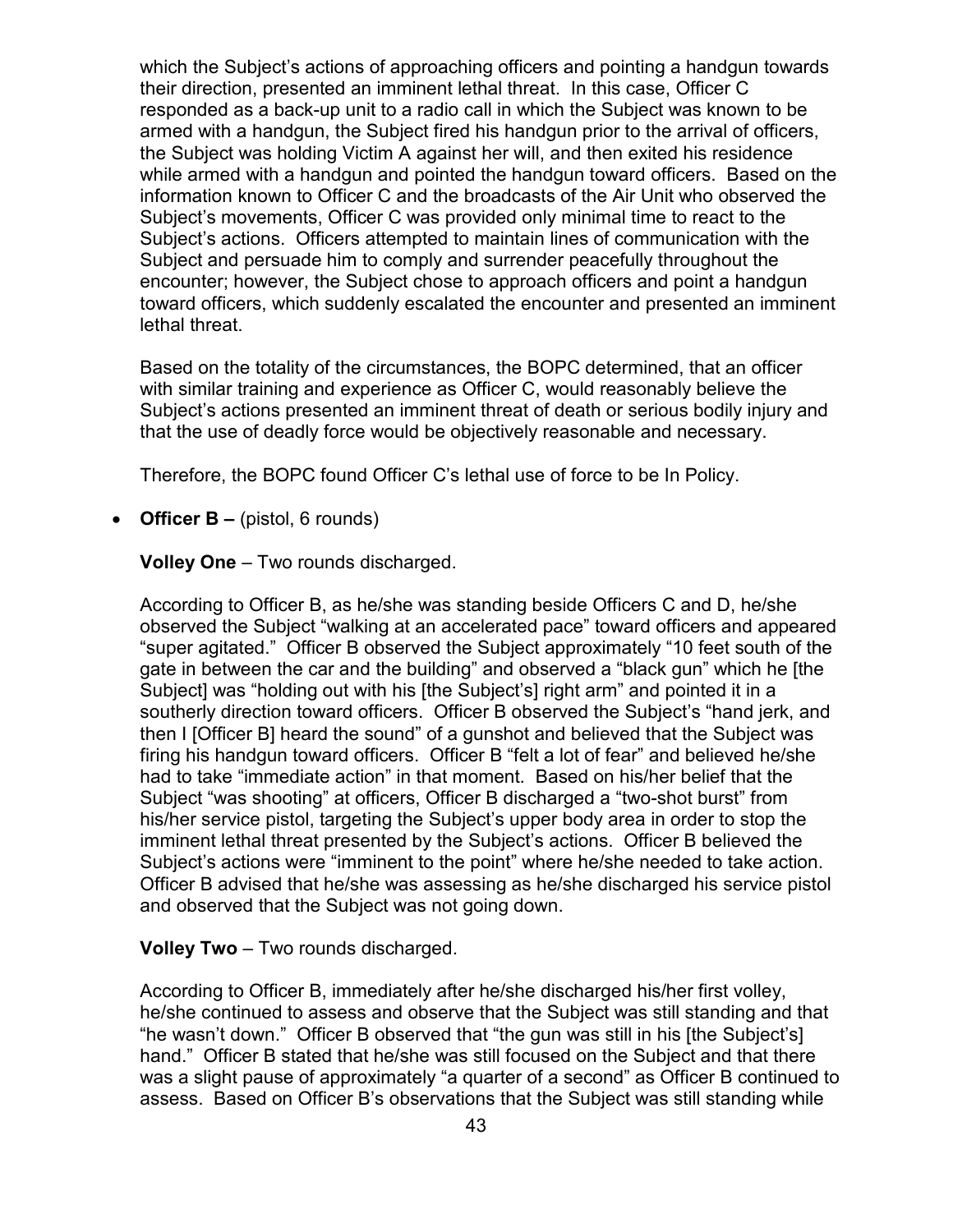armed with a handgun, Officer B discharged a second two-shot burst from his/her service pistol in order to stop the imminent lethal threat presented by the Subject's actions.

**Volley Three** – Two rounds discharged.

According to Officer B, he/she continued to focus and maintain visual contact with the Subject as he/she assessed immediately after he/she discharged his/her second volley. Officer B observed that the Subject was "still standing with the gun" pointed "towards us." Officer B stated that as he/she continued to assess, approximately ".25 seconds" elapsed between his/her second and his/her third volley. Based on his/her observations that the Subject was still armed with a handgun which was pointed in the direction of officers, Officer B discharged two rounds from his/her service pistol in order to stop the imminent lethal threat presented by the Subject's actions. Officer B stated the assessment time between each volley was "very quick" and that he/she ceased firing when he/she observed the Subject fall onto his back.

In this case, the BOPC conducted a thorough review and analysis of the reasonableness of Officer B's use of lethal force. The BOPC noted that the initial radio call broadcast by CD regarding an ADW suspect armed with a handgun was upgraded to a possible shooting in progress a short time later. The BOPC considered that additional broadcasts by CD informed officers that there had been possible shots fired and that the Subject had Victim A and was not allowing her to leave.

Officer B and his/her partner Officer A were the first unit to arrive at scene. Officers A and B approached Witnesses D and E and attempted to gain information regarding the situation and locate the Subject. The BOPC considered that Officer B's knowledge regarding the incident was based on the comments of the radio call of a Subject being armed with a handgun, that shots had been heard, and that the Subject was possibly holding Victim A against her will. After briefly speaking with Witnesses D and E, Officer B joined his/her partner and attempted to continue to locate the Subject.

The BOPC noted that Officer B then repositioned him/herself near Officer C and maintained his/her position near Officers C and D behind a pillar near the southwest corner of the driveway. Officer B believed he/she would be part of the arrest team that would handcuff the Subject if he exited his residence and surrendered. The BOPC noted that after some time elapsed and officers were attempting to persuade the Subject to peacefully surrender, the Air Unit began to broadcast that the Subject opened the door and was crouching down. A short time later, the Air Unit advised the Subject was armed with a handgun and was moving in a southerly direction toward officers.

The BOPC noted that once Officer B heard the broadcast from the Air Unit that the Subject was approaching officers while armed with a gun, he/she repositioned him/herself in a westerly direction just west of Officer D and drew his/her service pistol. As Officer B maintained visual on the area of the pedestrian gate of the wrought iron fence near the top of the driveway, he/she noticed the Subject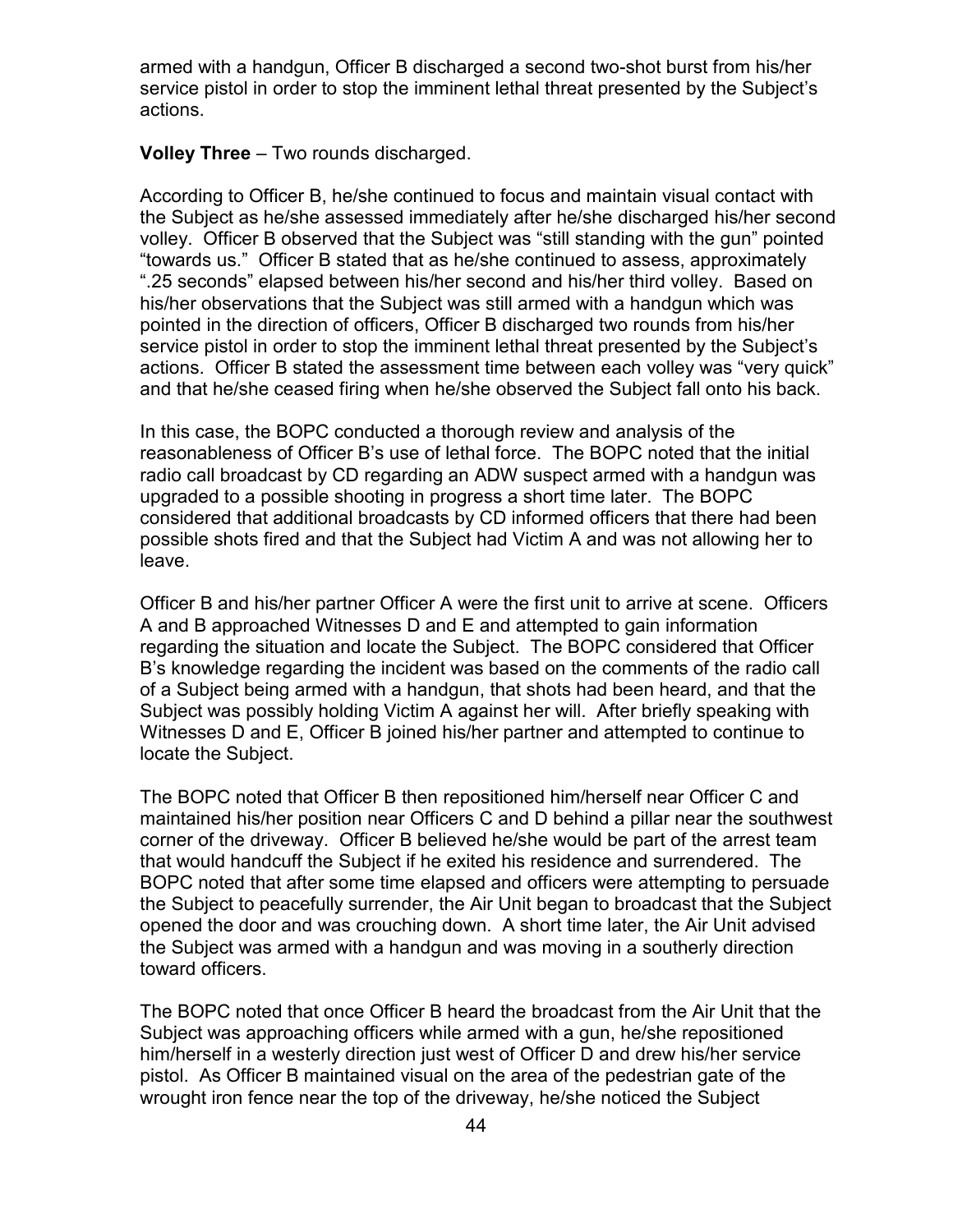approaching quickly. Officer B observed the Subject holding out his right arm armed with a "black gun." The BOPC noted that Officer B observed the Subject's hand "jerk" and heard the sound of a gunshot, causing him/her to form the opinion that the Subject was firing at officers and that he/she needed to take "immediate action." Officer B stated that he/she felt a great deal of fear and discharged his/her service pistol a total of six times, in three separate volleys of fire of two rounds per volley, to stop the imminent lethal threat presented by the Subject's actions.

The BOPC noted that Officer B recalled as he/she assessed between each volley of fire, he/she observed the Subject was still pointing a handgun in the direction of officers and continued to present an imminent lethal threat. The BOPC considered that Officer B made rapid assessments between each volley of fire and continued to discharge his/her next volley due to the Subject's continued actions, and ultimately discontinued firing once the Subject fell to the ground and no longer presented an imminent lethal threat. The BOPC noted that the investigation was unable to determine individual volleys of fire due to the officers firing simultaneously; however, the FID investigation was able to determine that Officer B's sequence of fire occurred over the course of approximately 3.3 seconds. The BOPC opined that the fact that all three officers involved in the OIS ceased firing almost simultaneously, provided compelling evidence that all three officers were continually assessing and only continued to discharge their service pistols as much as was necessary until the Subject fell to the ground and they determined the Subject no longer presented an imminent lethal threat.

In the BOPC's overall assessment of Officer B's lethal use of force, the BOPC determined that Officer B was presented with a rapidly escalating tactical situation in which the Subject's actions of approaching officers and pointing a handgun towards their direction presented an imminent lethal threat. In this case, Officer B responded to a radio call in which the Subject was known to be armed with a handgun, the Subject fired his handgun prior to the arrival of officers, the Subject was holding Victim A against her will, and then exited his residence while armed with a handgun and pointed the handgun towards officers. Based on the information known to Officer B and the broadcasts of the Air Unit who observed the Subject's movements, Officer B was provided only minimal time to react to the Subject's actions. Officers attempted to maintain lines of communication with the Subject and persuade him to comply and surrender peacefully throughout the encounter; however, the Subject chose to approach officers and point a handgun toward officers, which suddenly escalated the encounter and presented an imminent lethal threat.

Based on the totality of the circumstances, the BOPC determined, that an officer with similar training and experience as Officer B, would reasonably believe the Subject's actions presented an imminent threat of death or serious bodily injury and that the use of deadly force would be objectively reasonable and necessary.

Therefore, the BOPC found Officer B's Use of Lethal Force, Volleys One thru Three, to be In Policy.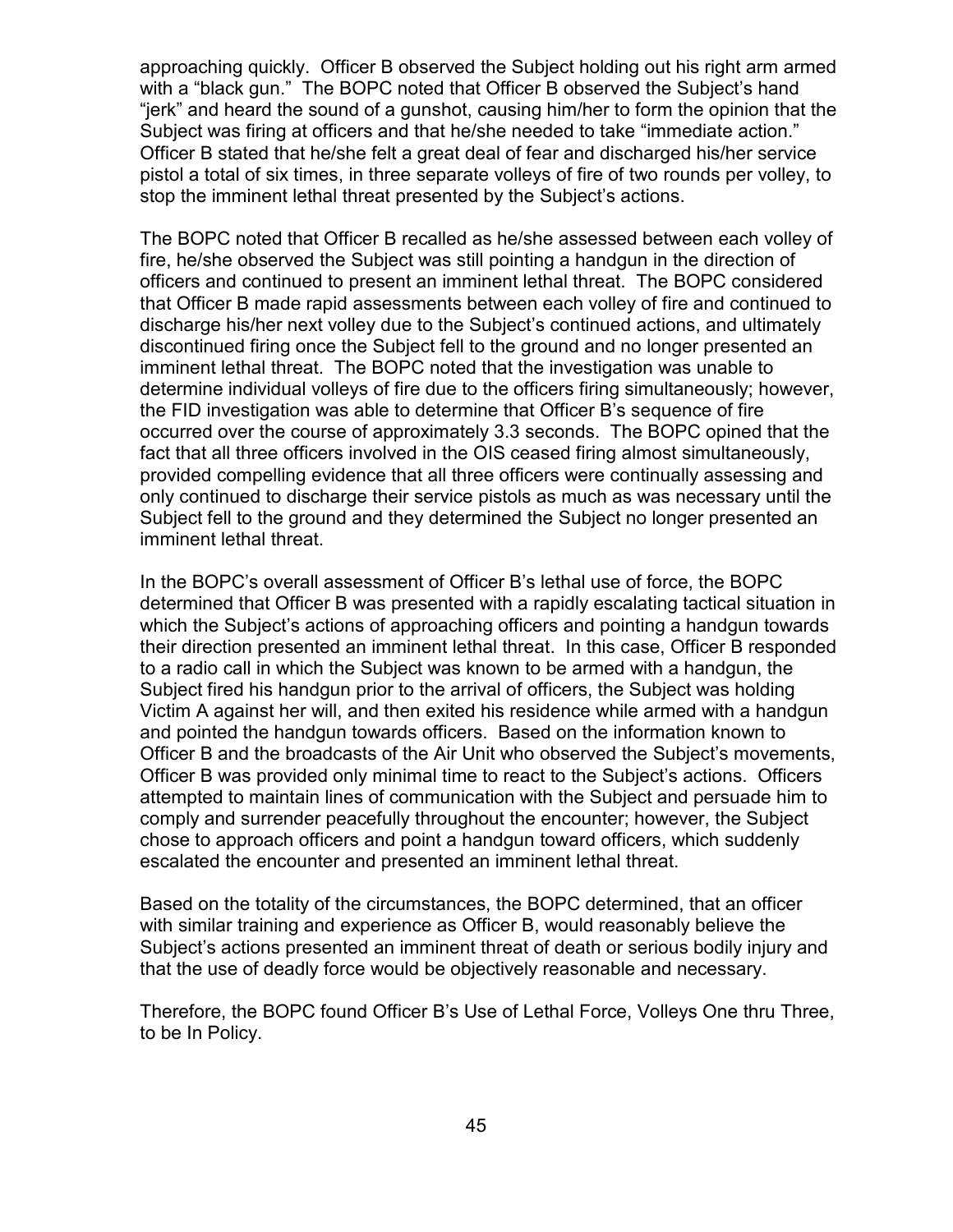# • **Officer D –** (pistol, 7 rounds)

According to Officer D, as he/she was standing beside his/her partner just west of the driveway of the Subject's residence, he/she heard the Air Unit advise that the Subject was walking towards the front of the residence holding the firearm. Officer D was aware of the potential danger of an armed Subject approaching him/herself and the other officers and was maintaining visual contact on the area where the Subject would be approaching from. Officer D observed movement and stated, "I see movement in the back." Officer D estimated approximately two seconds later, the Subject is "jogging or walking fairly fast" and in a split second observed the Subject point a handgun at officers, heard a pop, and saw "smoke coming out of his gun." Officer D believed the Subject was firing at officers and believed he/she was "going to get hit," and had a physical reaction in which he/she felt like he/she "got the wind sucked out of me." Officer D advised that he/she was in fear of "losing my life or having one of my partners lose their life" and discharged his/her service pistol approximately four to five times to protect him/herself and his/her fellow officers from the imminent lethal threat presented by the Subject pointing a handgun and firing at them. Officer D stated the OIS occurred "really fast," and he/she ceased firing once the Subject was down and Officer D assessed and determined there was no longer an imminent lethal threat.

The FID investigation revealed that Officer D discharged seven rounds from his/her service pistol.

In this case, the BOPC conducted a thorough review and analysis of the reasonableness of Officer D's use of lethal force. The BOPC noted that the initial radio call broadcast by CD regarding an ADW suspect armed with a handgun was upgraded to a possible shooting in progress a short time later. The BOPC considered that additional broadcasts by CD informed officers that there had been possible shots fired and that the Subject had Victim A and was not allowing her to leave.

Officer D and his/her partner Officer C were the second unit to arrive at scene. Officer D approached Witnesses D and E and attempted to gain information regarding the Subject and his location while Officer C retrieved his/her shotgun from their police vehicle. The BOPC noted that Officer D's situational awareness regarding the incident was based on the comments of the radio call of a suspect being armed with a handgun, that shots had been heard, and that the Subject was holding Victim A against her will. After briefly speaking with Witnesses D and E, Officer D joined his/her partner and positioned him/herself just west of Officer C who had assumed a point position with his/her shotgun. The BOPC noted that Officer D maintained his/her position beside his/her partner and believed he/she would be part of the arrest team that would handcuff the Subject if he exited his residence and surrendered. The BOPC considered that after some time elapsed and officers were attempting to persuade the Subject to peacefully surrender, the Air Unit began to broadcast that the Subject opened the door and was crouching down. A short time later, the Air Unit advised the Subject was armed with a handgun and was moving in a southerly direction toward officers.